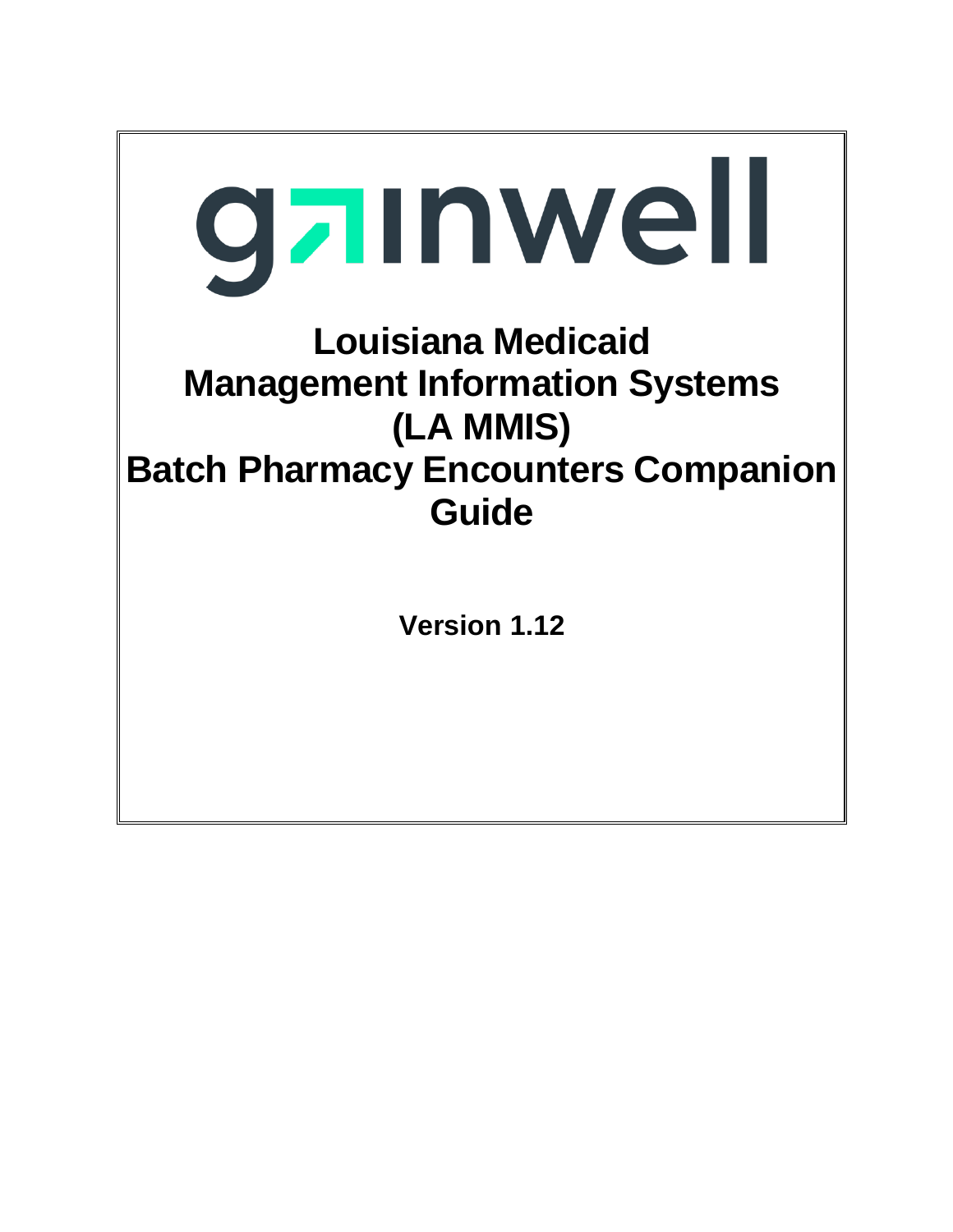#### **Molina Medicaid Solutions and the Louisiana Department of Health and Hospitals**

#### **Proprietary Data Notice**

The information contained in this document is proprietary to Molina Medicaid Solutions and the Louisiana Department of Health and Hospitals. The information in this document shall not be reproduced, shown or disclosed outside the Molina Medicaid Solutions or Louisiana DHH/BHSF without written permission. Information contained in this document is highly sensitive and of a competitive nature.

### **NO WARRANTIES OF ANY NATURE ARE EXTENDED BY THIS DOCUMENT.** Any

product and related material disclosed herein are only furnished pursuant and subject to the terms and conditions of a duly executed license or agreement to purchase services or equipment. The only warranties made by Molina Medicaid Solutions, if any, with respect to the products, programs or services described in this document are set forth in such license or agreement. Molina Medicaid Solutions cannot accept any financial or other responsibility that may be the result of your use of the information in this document, including but not limited to direct, indirect, special or consequential damages.

Exercise caution to ensure the use of this information and/or software material complies with the laws, rules, and regulations of the jurisdictions with the respect to which it is used. The information contained herein is subject to change without notice. Revisions may be issued to advise of such changes and/or additions.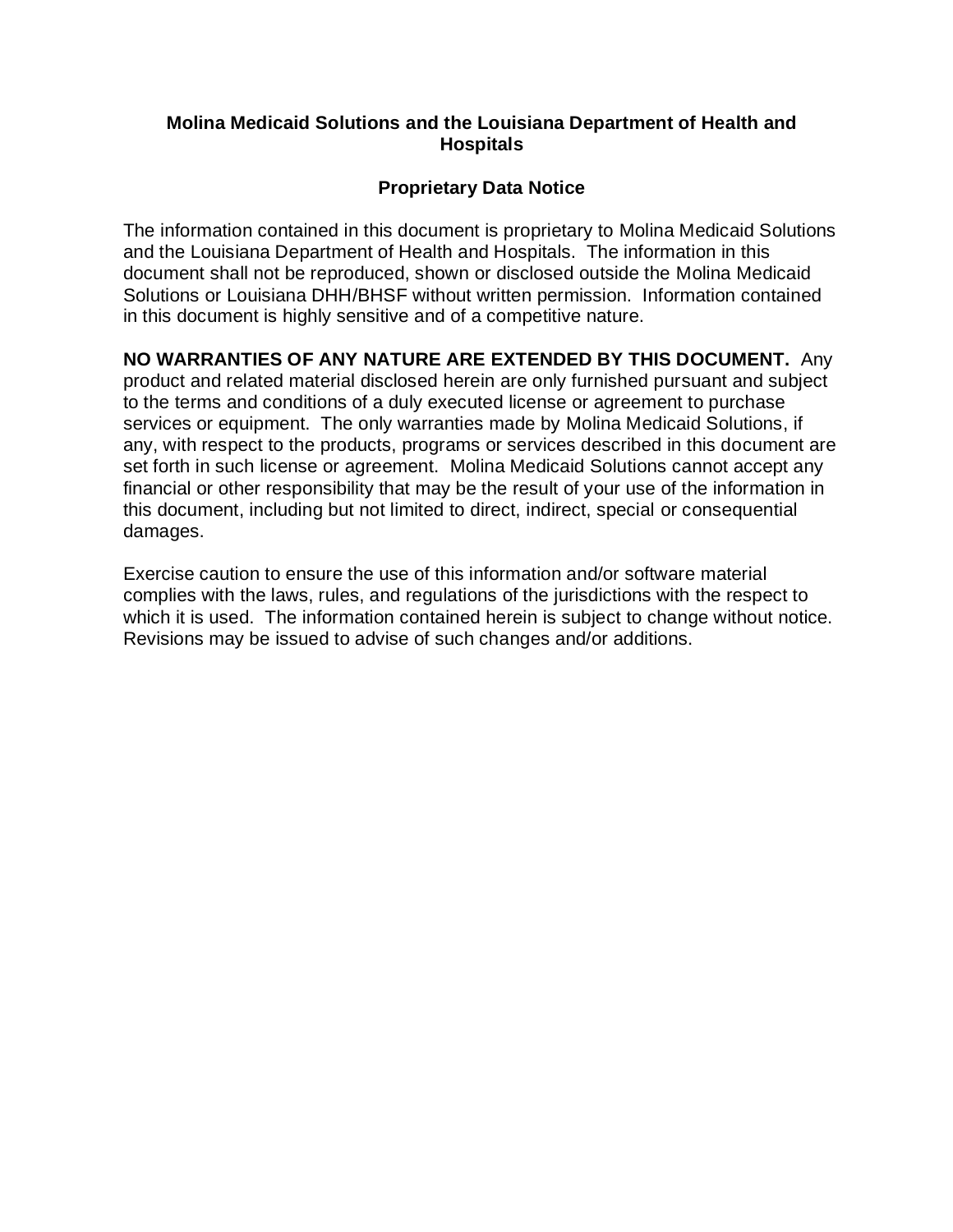### **PROJECT INFORMATION**

#### **Document Title** Louisiana Medicaid Management Information System (LA MMIS) – Batch Pharmacy Encounters Companion Guide

Author **Systems Group, Molina Medicaid Solutions** 

#### **Revision History**

| <b>Date</b> | <b>Section</b> | <b>Description of Change</b>                                                                                                                                                                                                                                                                                                                                                                                                                                                                                                                                     | <b>By</b>   |
|-------------|----------------|------------------------------------------------------------------------------------------------------------------------------------------------------------------------------------------------------------------------------------------------------------------------------------------------------------------------------------------------------------------------------------------------------------------------------------------------------------------------------------------------------------------------------------------------------------------|-------------|
| 11/06/2014  | All            | Changed version to 1.7                                                                                                                                                                                                                                                                                                                                                                                                                                                                                                                                           | R. Fillmore |
| 11/06/2014  | 7.1            | Changed BYU to MCO in the value column for field 993-A7 Internal Control Number:                                                                                                                                                                                                                                                                                                                                                                                                                                                                                 | R. Fillmore |
| 11/07/2014  | All            | Final draft                                                                                                                                                                                                                                                                                                                                                                                                                                                                                                                                                      | R. Fillmore |
| 4/07/2015   | 7.1            | Added required field 481-HA Flat Sales Tax Amount Submitted, to the Pricing Segment.<br>DHH approved by Sue Fontenot                                                                                                                                                                                                                                                                                                                                                                                                                                             | R. Fillmore |
| 4/13/2014   | 7.1            | Changed the date from 10/1/2014 to 10/1/2015 in fields 492-WE and 424-DO for the<br>ICD-9 to ICD-10 transition. DHH approved by Sue Fontenot                                                                                                                                                                                                                                                                                                                                                                                                                     | R. Fillmore |
| 4/13/2015   | All            | Changed version to 1.8                                                                                                                                                                                                                                                                                                                                                                                                                                                                                                                                           | R. Fillmore |
| 9/17/2015   | 7.2            | Added the COB segment as required to the reversal transaction                                                                                                                                                                                                                                                                                                                                                                                                                                                                                                    | R. Fillmore |
| 10/26/2015  | 7.1 & 7.2      | Added additional reporting instructions in the COB Segments                                                                                                                                                                                                                                                                                                                                                                                                                                                                                                      | R. Fillmore |
| 10/26/2015  | All            | Changed version to 1.9                                                                                                                                                                                                                                                                                                                                                                                                                                                                                                                                           | R. Fillmore |
| 1/13/2015   | All            | All changes are in red including version updated to 1.10                                                                                                                                                                                                                                                                                                                                                                                                                                                                                                         | R. Fillmore |
| 9/17/2016   | All            | All text returned to black                                                                                                                                                                                                                                                                                                                                                                                                                                                                                                                                       | R. Fillmore |
| 9/17/2016   | 7.1 & 7.2      | Changed Fill Number field 403-D3 value from 00-99 to 00-11                                                                                                                                                                                                                                                                                                                                                                                                                                                                                                       | R. Fillmore |
| 12/1/2016   | 7.1 & 7.2      | Added the following text in the comment section of field 420-DK," R: Code 09 must be<br>submitted in the first occurrence for all NCPDP records. O: Submit code 20 in the<br>second occurrence for 340B records."                                                                                                                                                                                                                                                                                                                                                | R. Fillmore |
| 9/26/2017   | 7.1 & 7.2      | Added MCO ICN format instructions for field 993-A7 Internal Control Number in the<br>COB Segment.                                                                                                                                                                                                                                                                                                                                                                                                                                                                | R. Fillmore |
| 3/19/2018   | 7.1            | Added (00 = Unspecified) to the list of valid values for field 490-UE Compound<br>Ingredient Basis of Cost Determination.                                                                                                                                                                                                                                                                                                                                                                                                                                        | R. Fillmore |
| 6/13/2018   | 2.0 & 4.1      | Lift 11063 Denied Pharmacy Encounters:<br>Changed item #3 to indicate encounters to be submitted with the .NCP file extension &<br>added #4 to indicate encounters that can be submitted with the .NCD file extension in<br>Section 2.0 - General Information<br>Added the following bulleted item to the existing list, "Each file may contain no more<br>than 20,000 encounters." & changed the bulleted item indicating the max encounters<br>per day from 35,000 to 60,000 in section 4.1 - File Transmission Protocols.<br>Updated document version to 1.11 | R. Fillmore |
| 10/30/2018  | 7.1 & 7.2      | Added "Value Added Service" types to Character 1 of the MCO ICN format instructions<br>for field 993-A7 Internal Control Number in the COB Segment.                                                                                                                                                                                                                                                                                                                                                                                                              | R. Fillmore |
| 3/23/2020   | 7.1            | Added field 423-DN Basis of Cost Determination to the AM11 Pricing Segment.                                                                                                                                                                                                                                                                                                                                                                                                                                                                                      | R. Fillmore |
| 8/3/2020    | 7.1            | Changed condition in the comments from "Optional" to "Required" for 340B encounters<br>for field 420-DK Submission Clarification Code in the AM11 Pricing Segment.                                                                                                                                                                                                                                                                                                                                                                                               | R. Fillmore |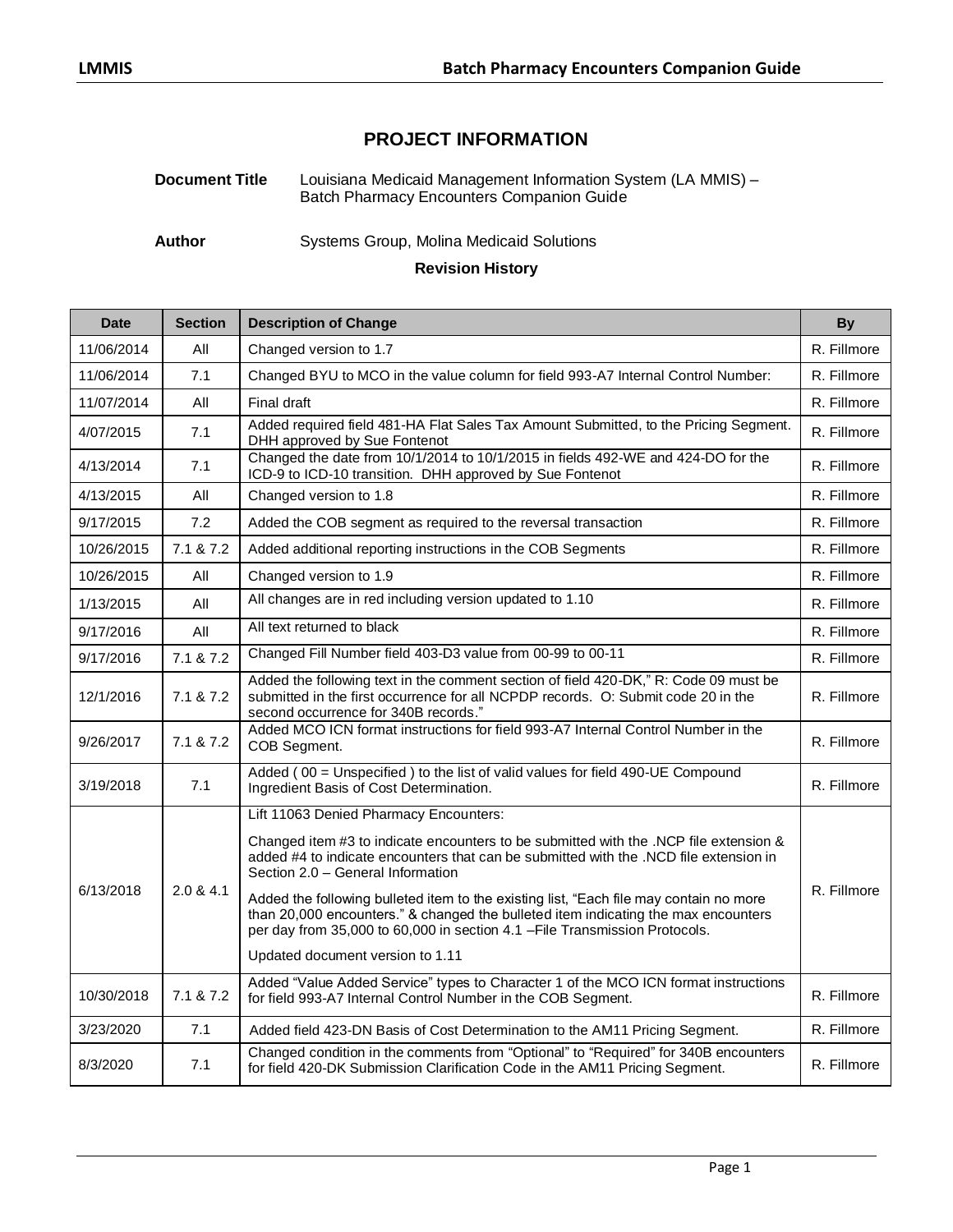| Date       | <b>Section</b> | <b>Description of Change</b>                                                                                                                                                                                            | By          |
|------------|----------------|-------------------------------------------------------------------------------------------------------------------------------------------------------------------------------------------------------------------------|-------------|
| 8/4/2020   | 7.1            | Added conditional requirements to populate field 384-4X Patient Residence to the<br>AM01 Patient Segment.                                                                                                               | R. Fillmore |
| 8/4/2020   | 7.1            | Added field 460-ET Quantity Prescribed & field 415-DF Number of Refills Authorized.<br>Added comments to field 442-E7 Quantity Dispensed & field 403-D3 Fill Number. All<br>these fields are in the AM07 Claim Segment. | R. Fillmore |
| 10/11/2021 | 7.1            | Added a Mandatory reporting requirement to field 424-DO Diagnosis Code, for<br>naltrexone containing products<br>Updated version to 1.12                                                                                | R. Fillmore |
| 12/6/2021  | 7.1            | Diagnosis Code Count restricted to 2 occurrences.                                                                                                                                                                       | T Collins   |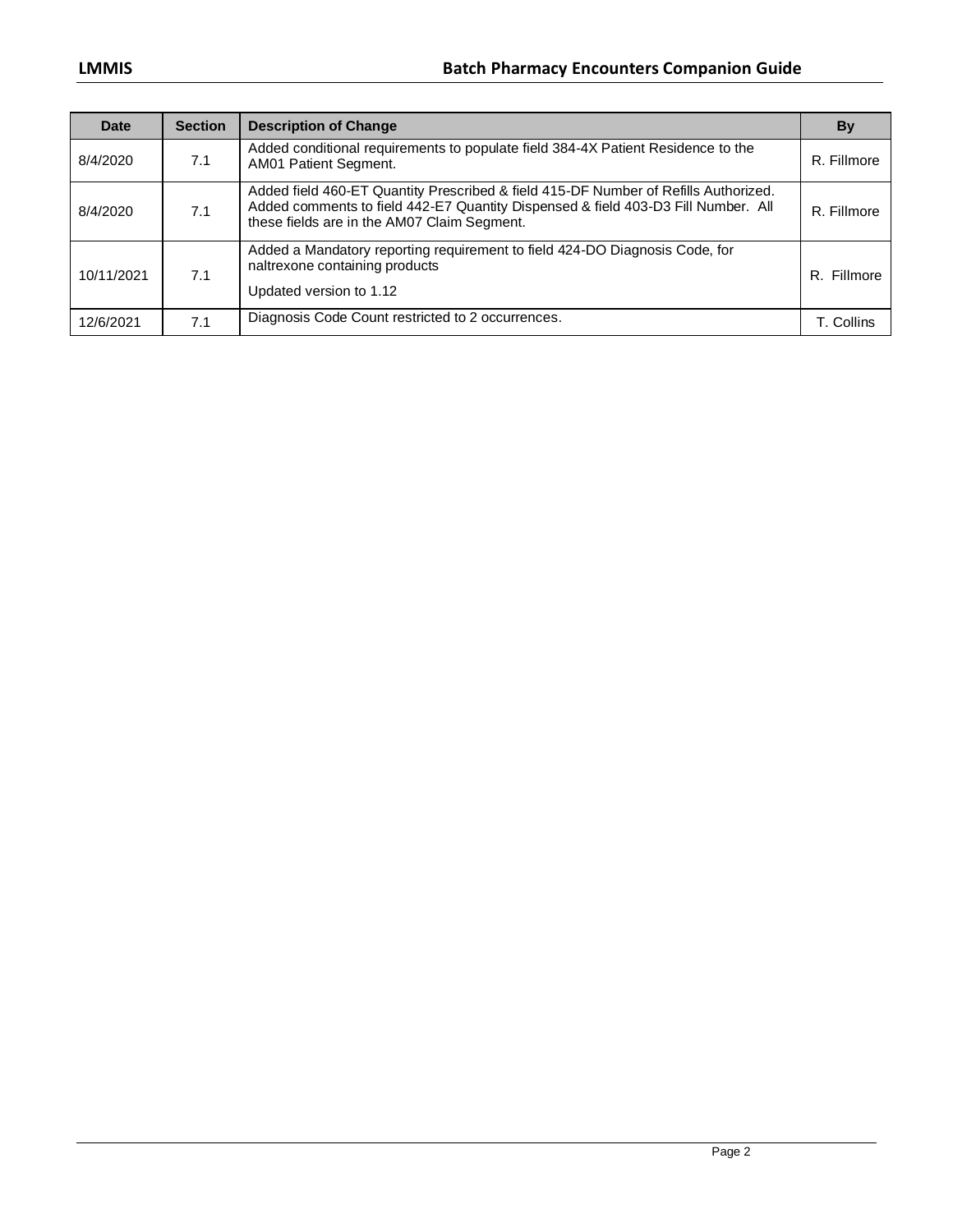# **TABLE OF CONTENTS**

| 1.0 |  |
|-----|--|
| 2.0 |  |
| 3.0 |  |
| 4.0 |  |
| 4.1 |  |
| 5.0 |  |
| 6.0 |  |
| 7.0 |  |
| 7.1 |  |
| 7.2 |  |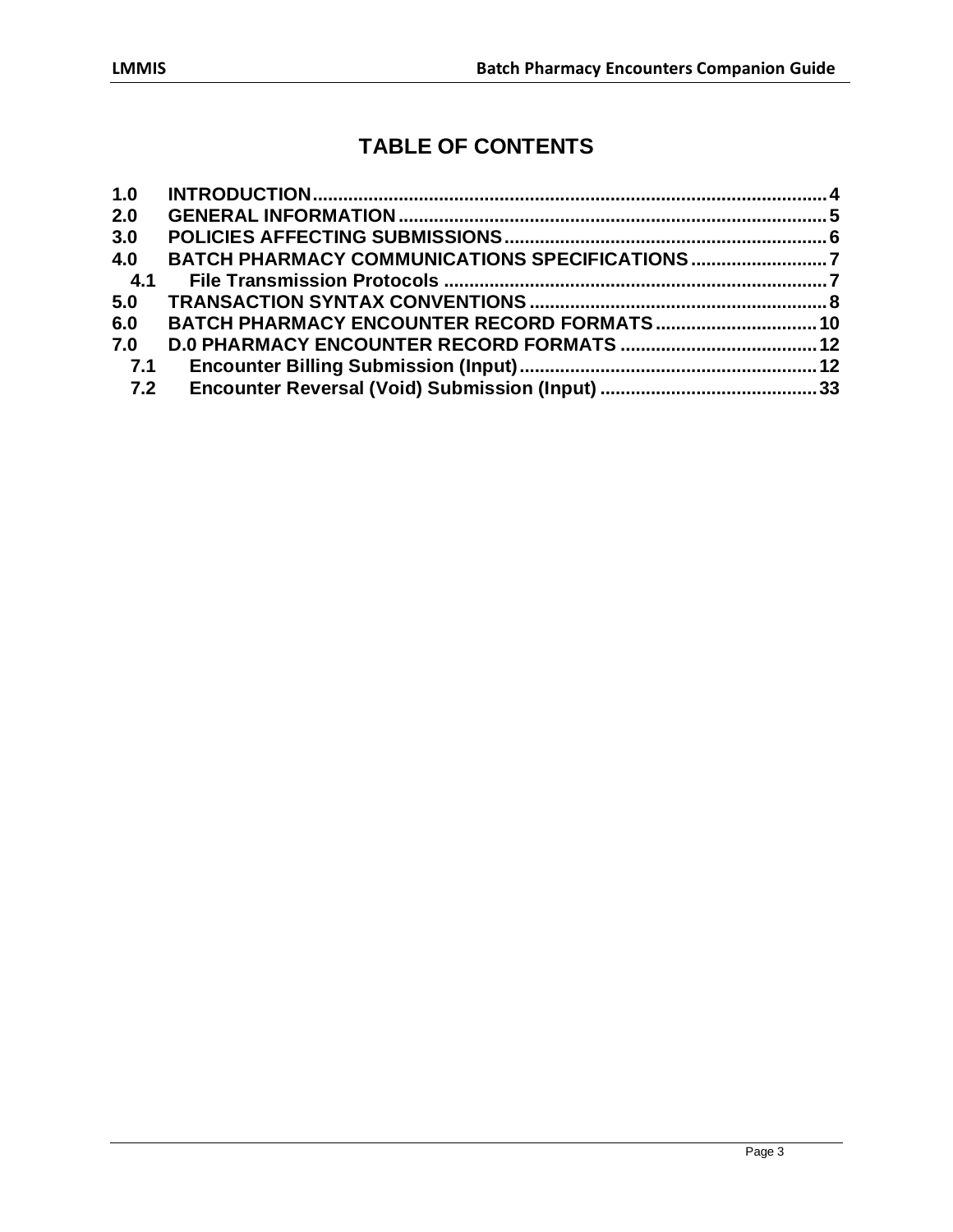# <span id="page-5-0"></span>**1.0 INTRODUCTION**

To implement the Batch Standard for Pharmacy Encounters, the NCPDP Batch Standard Implementation Guide Version 1.1 is used. Since the Batch Standard uses the data elements, parsing routine and many of the rules of the Telecommunication Standard, The following are used:

- Telecommunication Standard Implementation Guide (for transactions, segments, fields, rules)
- Data Dictionary (for field definitions and formats)
- External Code List (for field values)

These documents are available to NCPDP members at the Standards Download page [http://www.ncpdp.org/members/members\\_download.aspx.](http://www.ncpdp.org/members/members_download.aspx) Information on becoming an NCPDP member which includes all documents published is available at [http://www.ncpdp.org/signup.aspx.](http://www.ncpdp.org/signup.aspx)

The Batch Standard uses the same syntax, formatting, data set, and rules as the real time Telecommunication Standard. The Batch Standard "wraps" the Telecommunication Standard around a detail record, adding a batch header and trailer.

The Batch, consisting of Header, Detail Data Records, and Trailer are formed into a batch file.

The Transaction Header Segment contains fixed length fields. The rest of the segments in the request (such as Patient Segment, Insurance Segment, Claim Segment, Response Status Segment, Response Claim Segment, Etc.) are variable segments with variable fields (where applicable) and variable field lengths.

Two acknowledgement transactions for each transmission will be returned. The first acknowledgement, in TA1 format, acknowledges receipt of the transmission. If errors are reported in this acknowledgement they must be corrected and the transmission file re-submitted. The second acknowledgement is a report, in html format, that will detail any syntax, semantic or companion guide specific errors. If errors are reported in this acknowledgement they must be corrected and the transmission file re-submitted using a different 806-5C Batch number to avoid a duplicate transmission condition.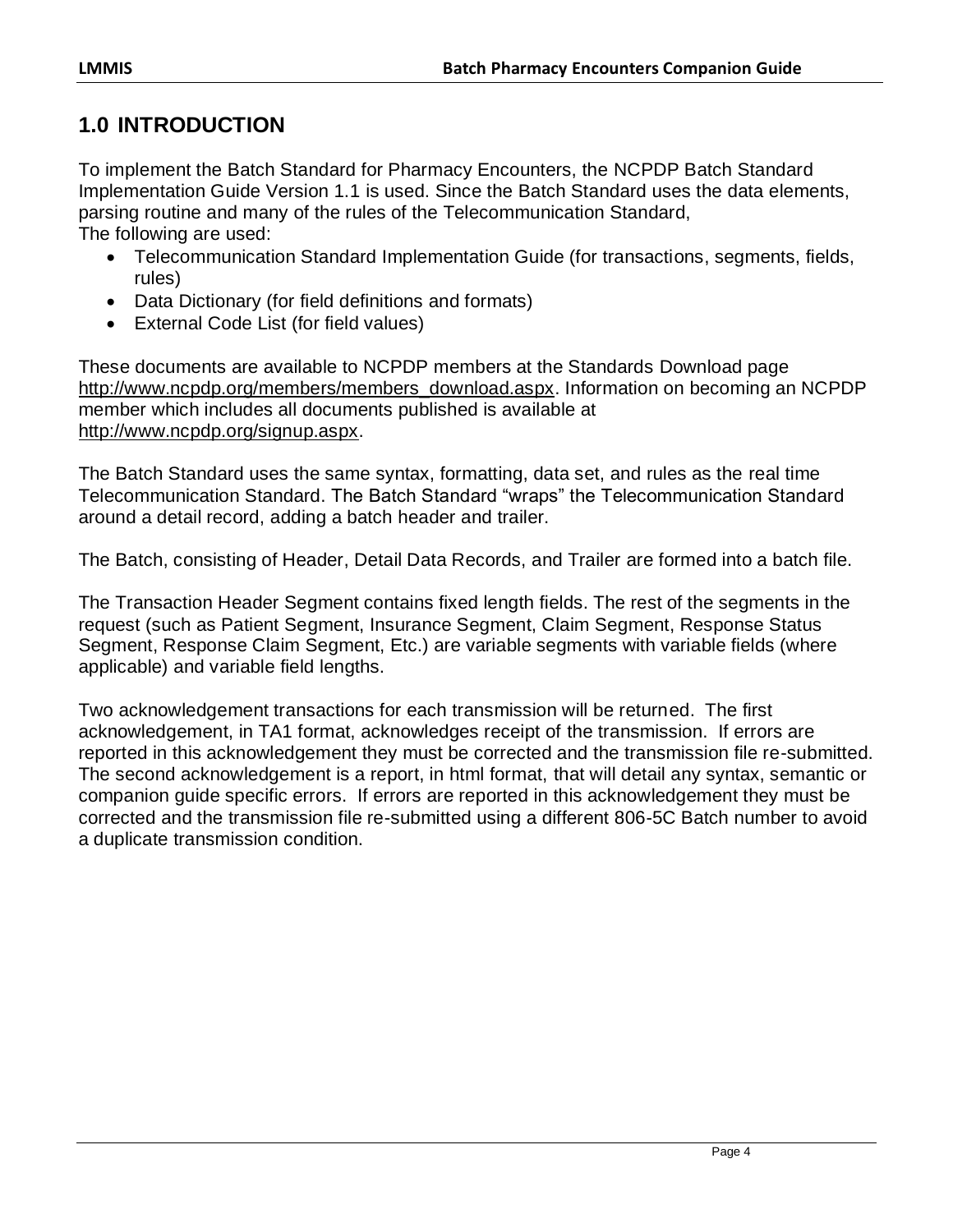# <span id="page-6-0"></span>**2.0 GENERAL INFORMATION**

The following restrictions or qualifications apply:

- 1. Submitters using the Medicaid Batch Pharmacy system are required to transmit their encounter files through our sFTP site.
- 2. All records must be completed according to the record specifications in this manual. All appropriate data validity and relationship edits are expected to be performed before a transaction is generated.
- 3. New paid encounters, resubmitted encounters that were denied by Louisiana Medicaid, or encounter reversals (Voids) can be submitted via Batch using the .NCP file extension.
- 4. Denied encounters that were denied by the MCO can be submitted via Batch using the .NCD file extension. Submitted MCO denied encounters files must only contain MCO denied encounters.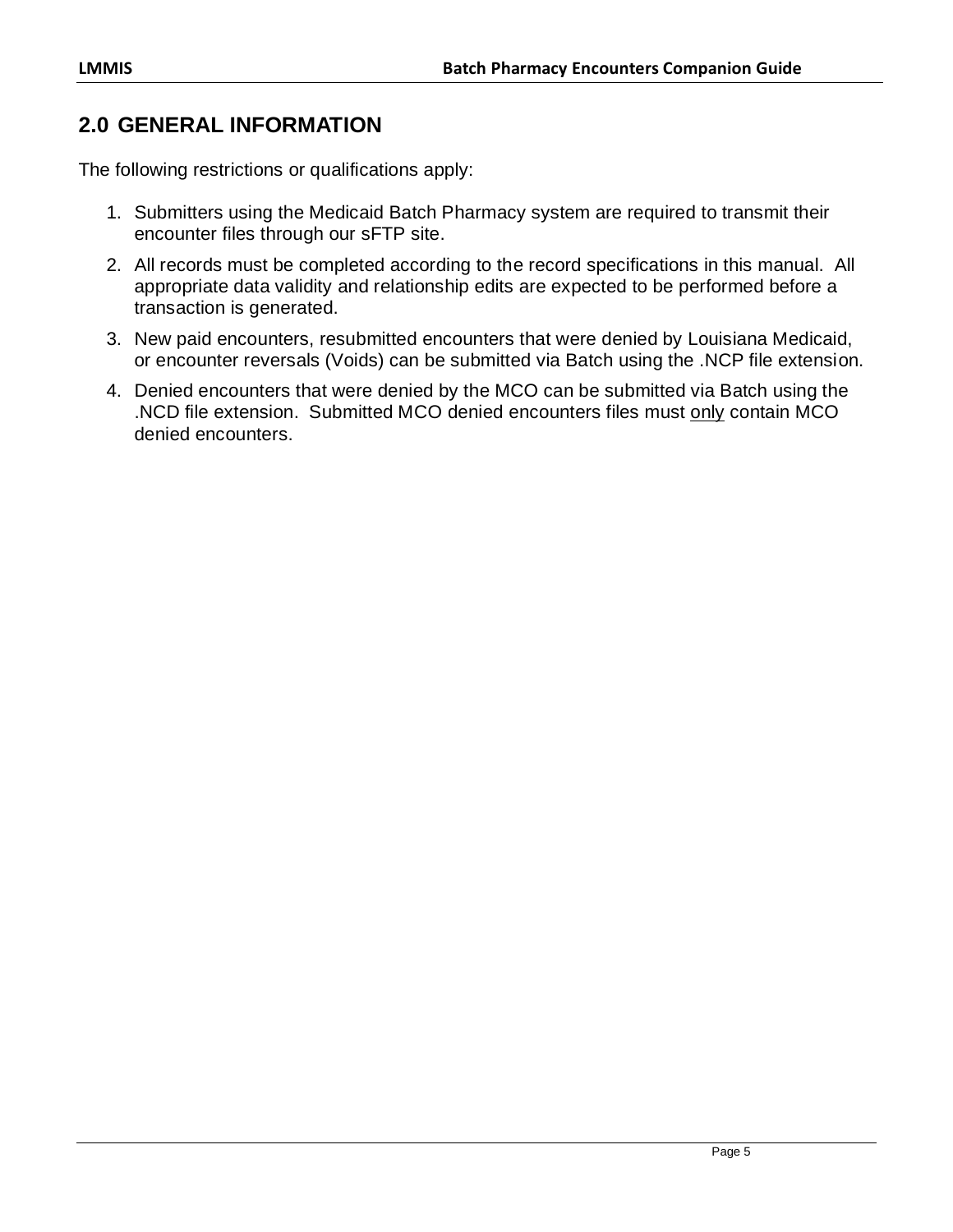# <span id="page-7-0"></span>**3.0 POLICIES AFFECTING SUBMISSIONS**

The following policies are in addition to those outlined in the provider handbook and in no way supersede those publications:

- 1. The required edits, submission standards, and data specifications as outlined in this manual must be fulfilled and maintained by all submitters transmitting encounters through batch pharmacy.
- 2. At any time, an authorized representative of the Louisiana Medicaid program, the Attorney General, U.S. Department of Health and Human Services, the General Accounting Office, or their agents or assignees can request supportive documentation to ensure that all requirements are met (e.g., program listings, flowcharts, file descriptions, accounting procedures). At any time, the regulatory agents listed above can request actual information used to bill Louisiana Medicaid encounters through batch pharmacy (e.g., provider files, recipient files, reference files, pricing files) whether maintained on physical media such as a computer listing or stored on a machine readable media such as magnetic tape. All information thus obtained will be held in strictest confidence.
- 3. All information supplied by the Department of Health and Hospitals (DHH) or Molina Medicaid Solutions within the computing and accounting systems of a submitter (e.g., master files, provider files, recipient files, reference files, and statistical data) can be used only in the accurate accounting of encounters containing or referencing that information. Any redistribution or dissemination of that information for any purpose other than the accurate accounting of Medicaid encounters is considered an illegal use of confidential information.
- 4. At any time, DHH or Molina Medicaid Solutions can choose to review any or all encounters received through batch pharmacy and can reject or disallow any encounter subsequent to such review.
- 5. DHH or Molina Medicaid Solutions reserves the right to view the processing of Medicaid encounters. This consists of an on-site check or validation of edit requirements through utilization of DHH or Molina Medicaid Solutions test encounters with embedded errors.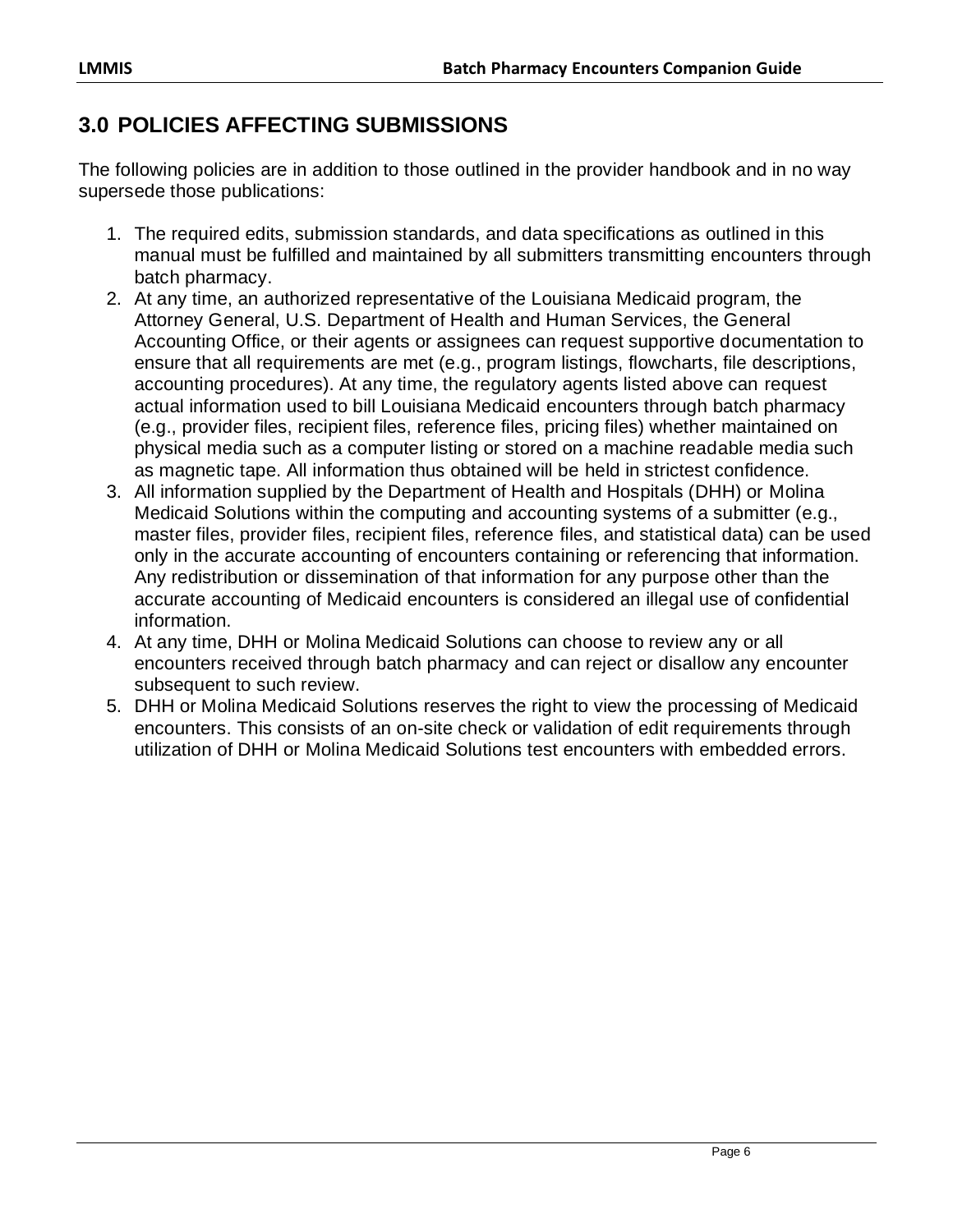# <span id="page-8-0"></span>**4.0 BATCH PHARMACY COMMUNICATIONS SPECIFICATIONS**

## <span id="page-8-1"></span>**4.1 File Transmission Protocols**

• Submitters must transmit batch pharmacy encounter files through sFTP. Please refer to the sFTP companion guide for details.

- Submitters may submit up to 10 NCPDP encounter batched transaction files per day.
- Each file may contain no more than 20,000 encounters.
- Submitters may submit up to 60,000 encounters per day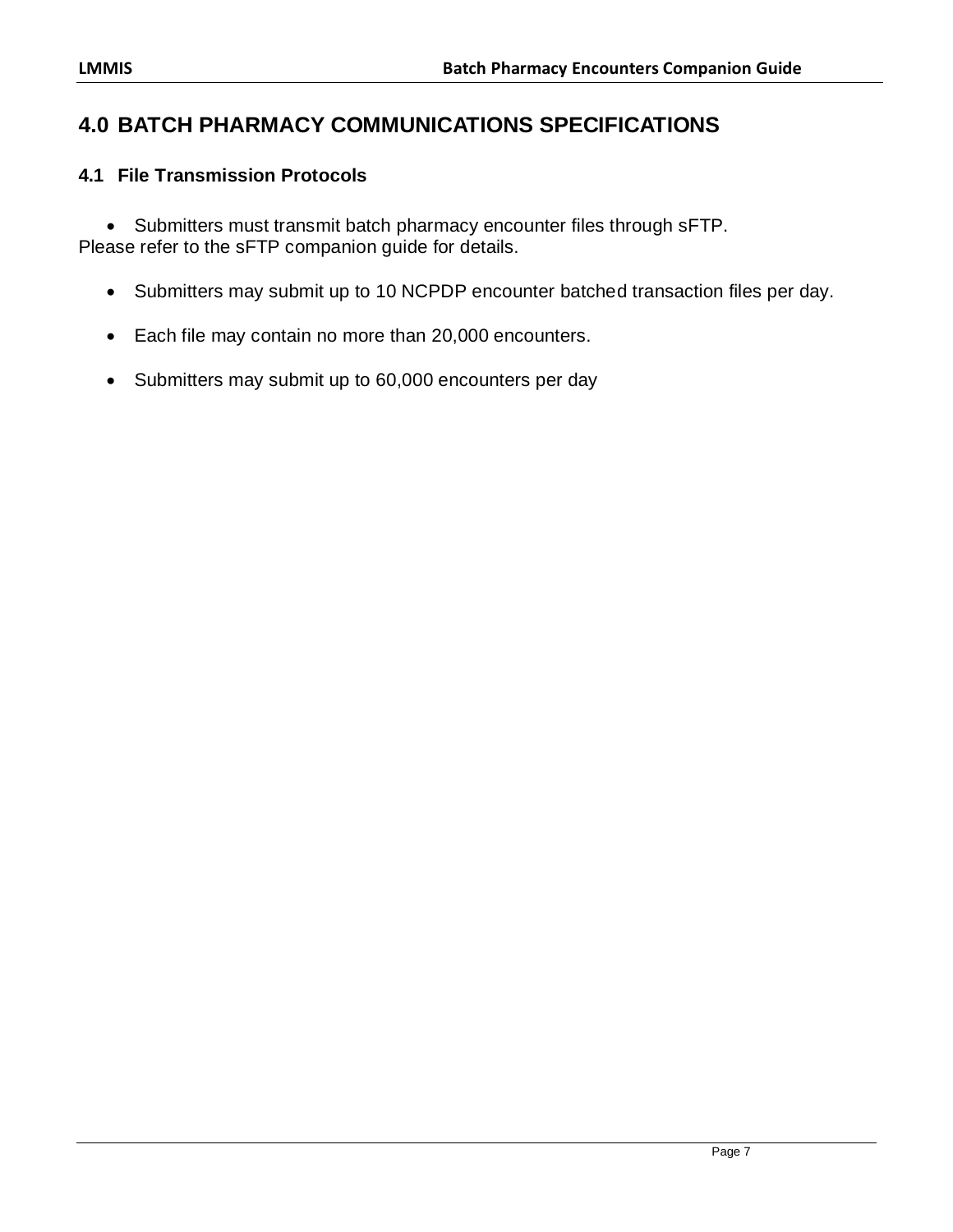# <span id="page-9-0"></span>**5.0 TRANSACTION SYNTAX CONVENTIONS**

Following is a list of the data elements, field names, and field positions for batch pharmacy encounters.

For multiple prescription encounters, the Patient and Insurance segments are included only once per Transaction (G1) record and the other segments (Claim, COB, Pricing …) are repeated for each prescription.

Standard COBOL documentation is used for transaction descriptions. The following definitions are given to ensure consistency of interpretation:

- **FIELD**  The NCPDP data element number for a given transaction.
- **FIELD NAME**  The short definition, name, or literal constant of the data located within the transaction at the positions indicated.
- Transaction sections comprising fixed and optional portions are kept separate with the use of a Segment Separator character (HEX 1E). In addition to the Segment Separator character, the Group Separator character (HEX 1D) is used before the Claim Segment.
- **PICTURE (PIC**) -The COBOL "PICTURE" clause that describes how the data is presented on the transmission.
	- $X =$ an alphanumeric character
	- 9 = a numeric character
	- $S =$  the field is signed  $(+)$  or  $-)$
	- $V =$  an implied decimal point
	- $( ) =$  The character in front of the left parentheses is repeated the number of times between the parentheses, i.e., X(5) represents the same PICTURE as XXXXX.
- **TYPE** The type of data in the field.
	- A/N Alphanumeric Always left-justified and space filled.
		- A Alphabetic characters only Always left-justify and space filled as needed.
	- N Numeric

#### • **COMMENTS OR FROM/TO**

- o **FROM**  The beginning physical character position of the field.
- o **TO**  The last physical character position of the field.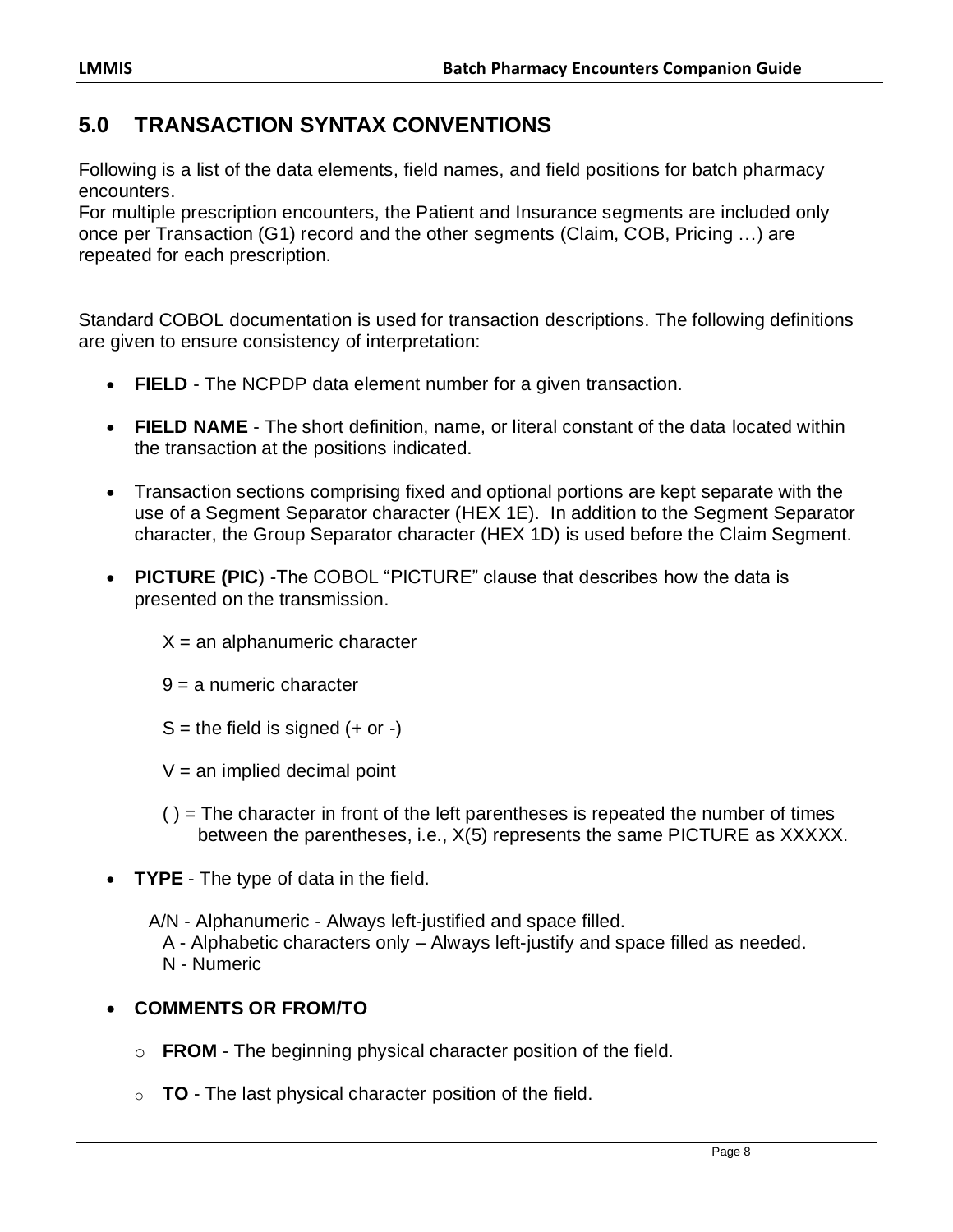- **NCPDP Requirement – This field indicates how the data element is labeled in the NCPDP implementation guide.**
- **DHH Requirement – This field indicates if the data in this field is needed for the encounter to process correctly.**
- **Designation Legend:**
	- M Mandatory The field is mandatory for the Segment/Transaction. Mandatory elements have structural requirements.
	- R Required The field must be present.
	- Q Qualified Requirement The situations designated have qualifications for usage.
	- O Optional The field is conditional. In the future, this field could be required.
- **Comments – This field offers explanations for the data requirements.**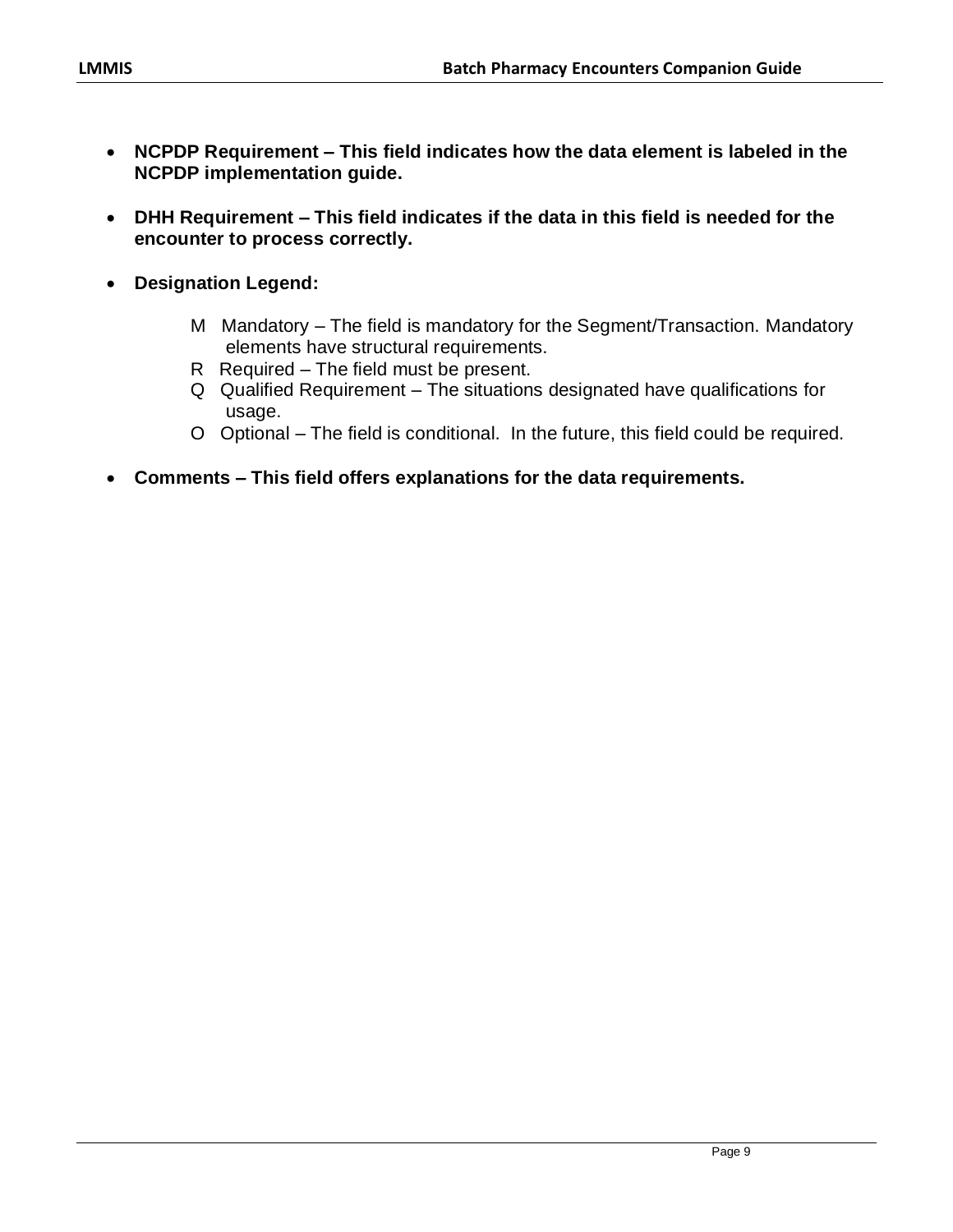# <span id="page-11-0"></span>**6.0 BATCH PHARMACY ENCOUNTER RECORD FORMATS**

Encounter Submissions consist of Encounter Requests and Encounter Reversals/voids.

#### **TRANSMISSION HEADER RECORD: Mandatory – Fixed Length Fields**

| <b>Field</b> | <b>Field Name</b>                                                          | <b>PIC</b> | <b>TYPE</b>  | <b>VALUE</b>                                                            |                | <b>FROM/TO</b> | Reauirement<br><b>NCPDF</b> | Reauirement<br>모<br>도 | <b>Comments</b> |
|--------------|----------------------------------------------------------------------------|------------|--------------|-------------------------------------------------------------------------|----------------|----------------|-----------------------------|-----------------------|-----------------|
| 880-K4       | <b>Text Indicator</b>                                                      | X(01)      | A/N          | Start of Text (STX) =<br>X'02' (Hex 02)                                 | 1              | 1              | м                           | M                     |                 |
| 701          | Segment<br>Identification                                                  | X(02)      | A/N          | $00 =$ File Control<br>(header)                                         | $\overline{2}$ | 3              | M                           | M                     |                 |
| 880-K6       | Transmission<br><b>Type</b><br>*Part of External<br>Code List under<br>D.0 | X(01)      | A/N          | $T =$ Transaction                                                       | $\overline{4}$ | $\overline{4}$ | M                           | M                     |                 |
| 880-K1       | Sender ID                                                                  | X(24)      | A/N          | To be defined by<br>processor/switch. Plan's<br><b>EDI Submitter ID</b> | 5              | 28             | M                           | M                     |                 |
| 806-5C       | <b>Batch Number</b>                                                        | 9(07)      | N            | Matches Trailer. Must be<br>unique for every batch.                     | 29             | 35             | M                           | M                     |                 |
| 880-K2       | <b>Creation Date</b>                                                       | 9(08)      | N            | Format = CCYYMMDD                                                       | 36             | 43             | M                           | M                     |                 |
| 880-K3       | <b>Creation Time</b>                                                       | 9(04)      | $\mathsf{N}$ | $Format = HHMM$                                                         | 44             | 47             | M                           | M                     |                 |
| 702          | File Type<br>*Part of External<br>Code List under<br>D.0                   | X(01)      | A/N          | $P =$ production<br>$T = test$                                          | 48             | 48             | M                           | M                     |                 |
| 102-A2       | Version/Release<br>Number                                                  | X(02)      | A/N          | $11 = Version 1.1$                                                      | 49             | 50             | M                           | M                     |                 |
| 880-K7       | Receiver ID                                                                | X(24)      | A/N          | LA-DHH-MEDICAID                                                         | 51             | 74             | M                           | M                     |                 |
| 880-K4       | <b>Text Indicator</b>                                                      | X(01)      | A/N          | End of Text $(ETX) =$<br>X'03' Hex 03                                   | 75             | 75             | M                           | M                     |                 |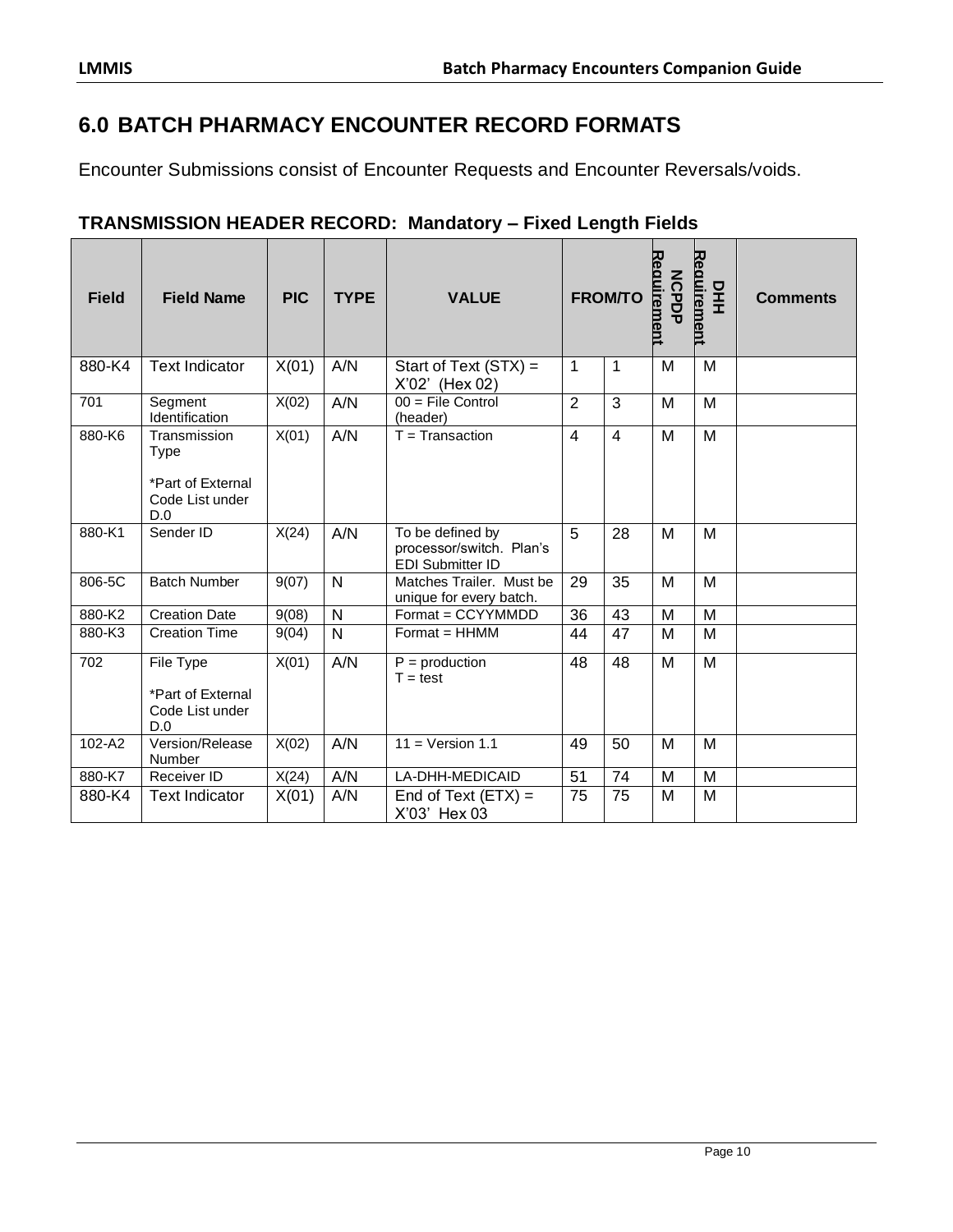#### **TRANSACTION DETAIL DATA RECORD: Mandatory – Some Fixed Length Fields**

| <b>Field</b>  | <b>Field Name</b>                                                                                                                                                   | <b>PIC</b> | <b>TYPE</b> | <b>VALUE</b>                              |                | <b>FROM/TO</b> | Reauirement<br><b>NCPD</b> | Reauirement<br>D<br>王 | <b>Comments</b> |
|---------------|---------------------------------------------------------------------------------------------------------------------------------------------------------------------|------------|-------------|-------------------------------------------|----------------|----------------|----------------------------|-----------------------|-----------------|
| 880-K4        | <b>Text Indicator</b>                                                                                                                                               | X(01)      | A/N         | Start of Text (STX)<br>$= X'02'$ (Hex 02) | 1              | 1              | M                          | M                     |                 |
| 701           | Segment<br>Identifier                                                                                                                                               | X(02)      | A/N         | $G1 = Detail Data$<br>Record              | 2              | 3              | м                          | м                     |                 |
| 880-K5        | Transaction<br>Reference<br>Number                                                                                                                                  | X(10)      | A/N         | To be determined<br>by the Provider       | $\overline{4}$ | 13             | м                          | м                     |                 |
| <b>Record</b> | See the following sections of this document for the NCPDP D.0 Data<br>Section 7.1 for the B1 Original encounter<br>Section 7.2 for the B1 Reversal (Void) encounter |            |             |                                           |                |                |                            |                       |                 |
|               |                                                                                                                                                                     |            |             |                                           |                |                |                            |                       |                 |
| 880-K4        | <b>Text Indicator</b>                                                                                                                                               | X(01)      | A/N         | End of Text (ETX)<br>$= X'03'$ Hex 03     | varies         | varies         | м                          | м                     |                 |

## **TRANSMISSION TRAILER RECORD: Mandatory – Fixed Length Fields**

| <b>Field</b> | <b>Field Name</b>                | <b>PIC</b> | <b>TYPE</b> | <b>VALUE</b>                                               | <b>FROM/TO</b> |    | Requirement<br><b>NCPDP</b> | Reauirement<br>뫂 | <b>Comments</b> |
|--------------|----------------------------------|------------|-------------|------------------------------------------------------------|----------------|----|-----------------------------|------------------|-----------------|
| 880-K4       | <b>Text Indicator</b>            | X(01)      | A/N         | Start of Text (STX) =<br>X'02' (Hex 02)                    | 1              | 1  | M                           | M                |                 |
| 701          | Segment<br><b>Identification</b> | X(02)      | A/N         | $99$ = File Control<br>(trailer)                           | 2              | 3  | м                           | M                |                 |
| 806-5C       | <b>Batch Number</b>              | 9(07)      | N           | Matches Header                                             | 4              | 10 | M                           | M                |                 |
| 751          | <b>Record Count</b>              | 9(10)      | N           | Total number of records<br>including header and<br>trailer | 11             | 20 | м                           | M                |                 |
| 504-F4       | Message                          | X(35)      | A/N         |                                                            | 21             | 55 | м                           | M                |                 |
| 880-K4       | <b>Text Indicator</b>            | X(01)      | A/N         | End of Text $(ETX) =$<br>X'03' Hex 03                      | 56             | 56 | M                           | M                |                 |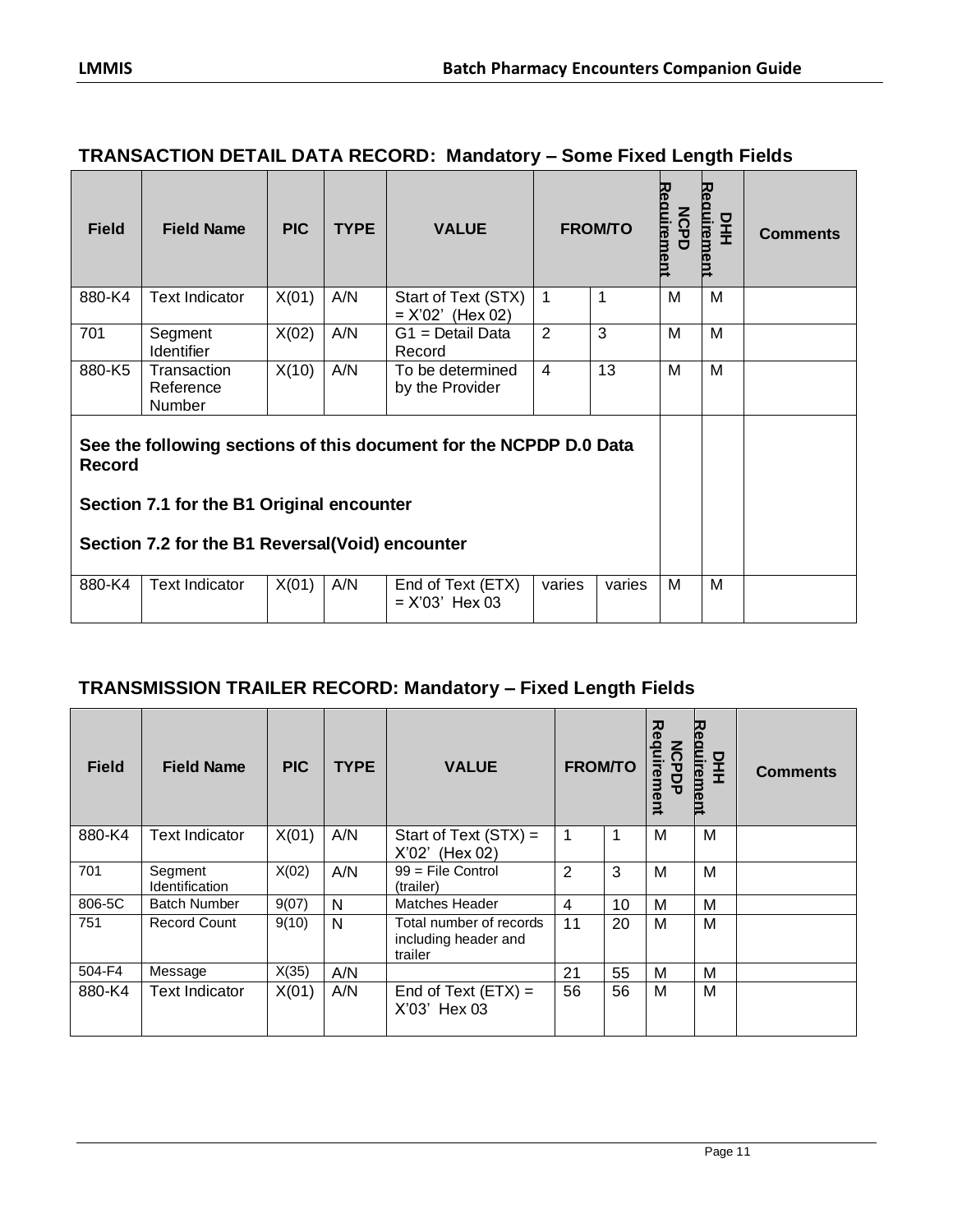# <span id="page-13-0"></span>**7.0 D.0 PHARMACY ENCOUNTER RECORD FORMATS**

Encounter submissions consist of Encounter Requests and Encounter Reversals/(Voids). The following paragraphs detail this information.

#### *\*\*NOTE: Each field within every segment below must occur in the same sequence as listed in this companion guide.*

## <span id="page-13-1"></span>**7.1 Encounter Billing Submission (Input)**

#### **HEADER SEGMENT: Mandatory – Fixed Length Fields**

| <b>Field</b> | <b>Field Name</b>                 | <b>PIC</b> | <b>TYPE</b>               | <b>VALUE</b>                                                                                                                                                                                                                                                                           |                | <b>FROM/TO</b> | <b>NCPDP</b><br><b>irement</b> | Reauirement<br>모<br>도 | <b>Comments</b> |
|--------------|-----------------------------------|------------|---------------------------|----------------------------------------------------------------------------------------------------------------------------------------------------------------------------------------------------------------------------------------------------------------------------------------|----------------|----------------|--------------------------------|-----------------------|-----------------|
| 101-A1       | <b>Bin Number</b>                 | 9(6)       | N                         | This is a constant of<br>'610514'.                                                                                                                                                                                                                                                     | $\mathbf{1}$   | $6\phantom{a}$ | M                              | M                     |                 |
| 102-A2       | Version/Release<br>Number ('D.0') | X(2)       | $\mathsf{A}$              | This is a constant of<br>"D0". This field identifies<br>the format of the<br>transaction.                                                                                                                                                                                              | $\overline{7}$ | 8              | M                              | M                     |                 |
| 103-A3       | <b>Transaction Code</b>           | X(2)       | $\mathsf A$               | $B1 =$ Billing (for up to 4<br>claims per transaction)                                                                                                                                                                                                                                 | $\overline{9}$ | 10             | M                              | M                     |                 |
| 104-A4       | Processor Control<br>Number       | X(10)      | $\boldsymbol{\mathsf{A}}$ | The processor control<br>number indicates<br>whether this is a test or<br>production transaction.<br>Louisiana Medicaid POS<br>Production<br>Transaction -<br>"LOUIPROD" followed<br>by 2 blanks Louisiana<br>Medicaid POS Test<br>Transaction -<br>"LOUITEST" followed<br>by 2 blanks | 11             | 20             | M                              | M                     |                 |
| 109-A9       | Transaction<br>Count              | X(1)       | A                         | $1 =$ one claim in a<br>transaction<br>$2 = two claims in a$<br>transaction<br>$3 =$ three claims in a<br>transaction<br>$4 =$ four claims in a<br>transaction<br>(For a compound, the<br>transaction count must<br>$be = 1$ one claim in a<br>transaction)                            | 21             | 21             | M                              | M                     |                 |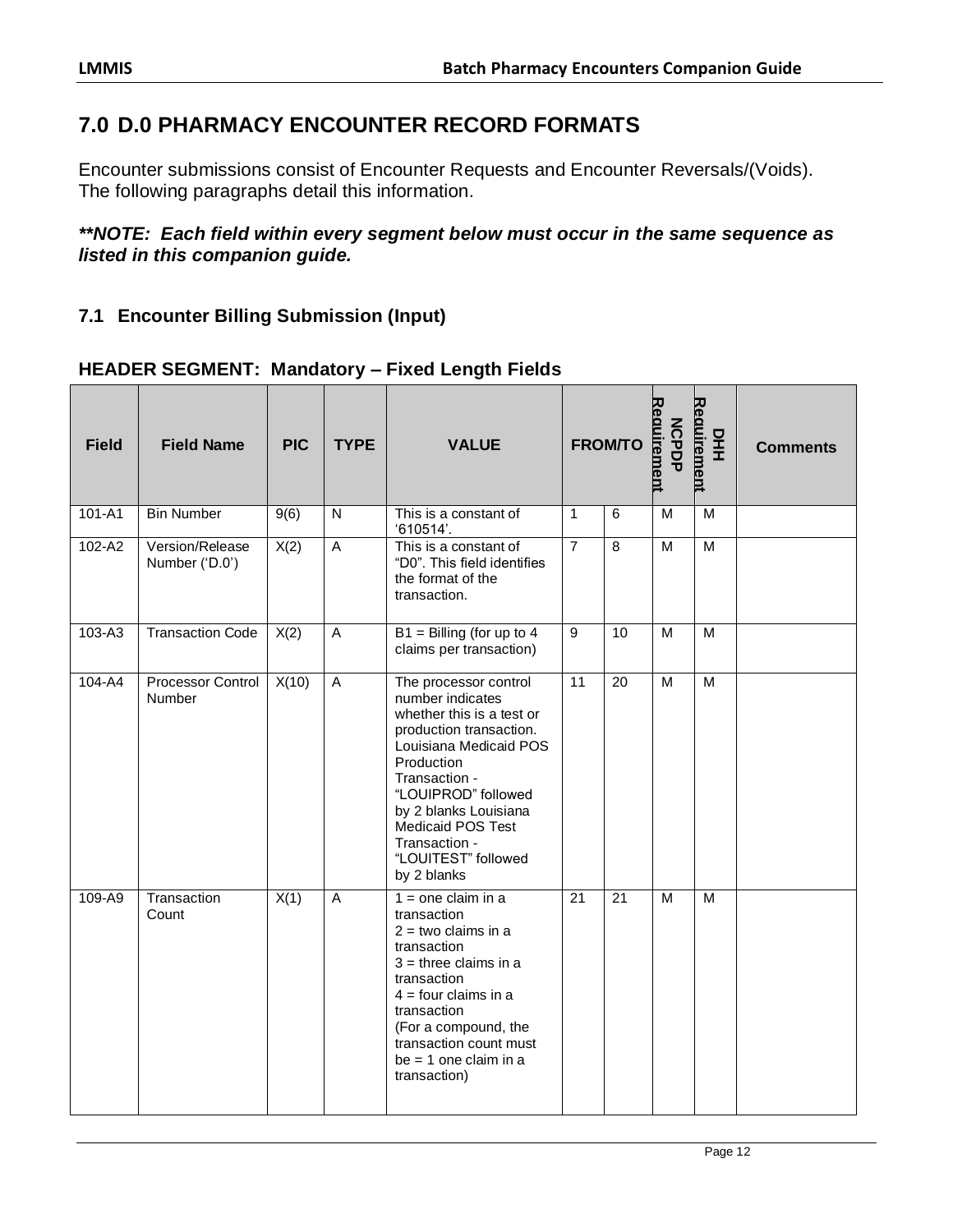| <b>Field</b> | <b>Field Name</b>                       | <b>PIC</b> | <b>TYPE</b> | <b>VALUE</b>                                                                                                                                      |    | <b>FROM/TO</b> | こので<br>rement<br>ᄝ | auiremen<br>모<br>王 | <b>Comments</b> |
|--------------|-----------------------------------------|------------|-------------|---------------------------------------------------------------------------------------------------------------------------------------------------|----|----------------|--------------------|--------------------|-----------------|
| 202-B2       | Service Provider<br><b>ID Qualifier</b> | X(2)       | A           | Constant of '01' National<br>Provider ID (NPI)                                                                                                    | 22 | 23             | м                  | м                  |                 |
| 201-B1       | Pharmacy<br>Number                      | X(15)      | A           | This will be a ten-digit<br>National Provider ID<br>(NPI) assigned to the<br>billing pharmacy.<br>Left-justify the field with<br>trailing spaces. | 24 | 38             | м                  | M                  |                 |
| 401-D1       | Date of Service                         | 9(8)       | N           | <b>CCYYMMDD</b> format                                                                                                                            | 39 | 46             | м                  | M                  |                 |
| 110-AK       | Vendor/Certificati<br>on ID             | X(10)      | A           | $BATCH-O = Original$<br><b>Encounter Claim</b>                                                                                                    | 47 | 56             | M                  | M                  |                 |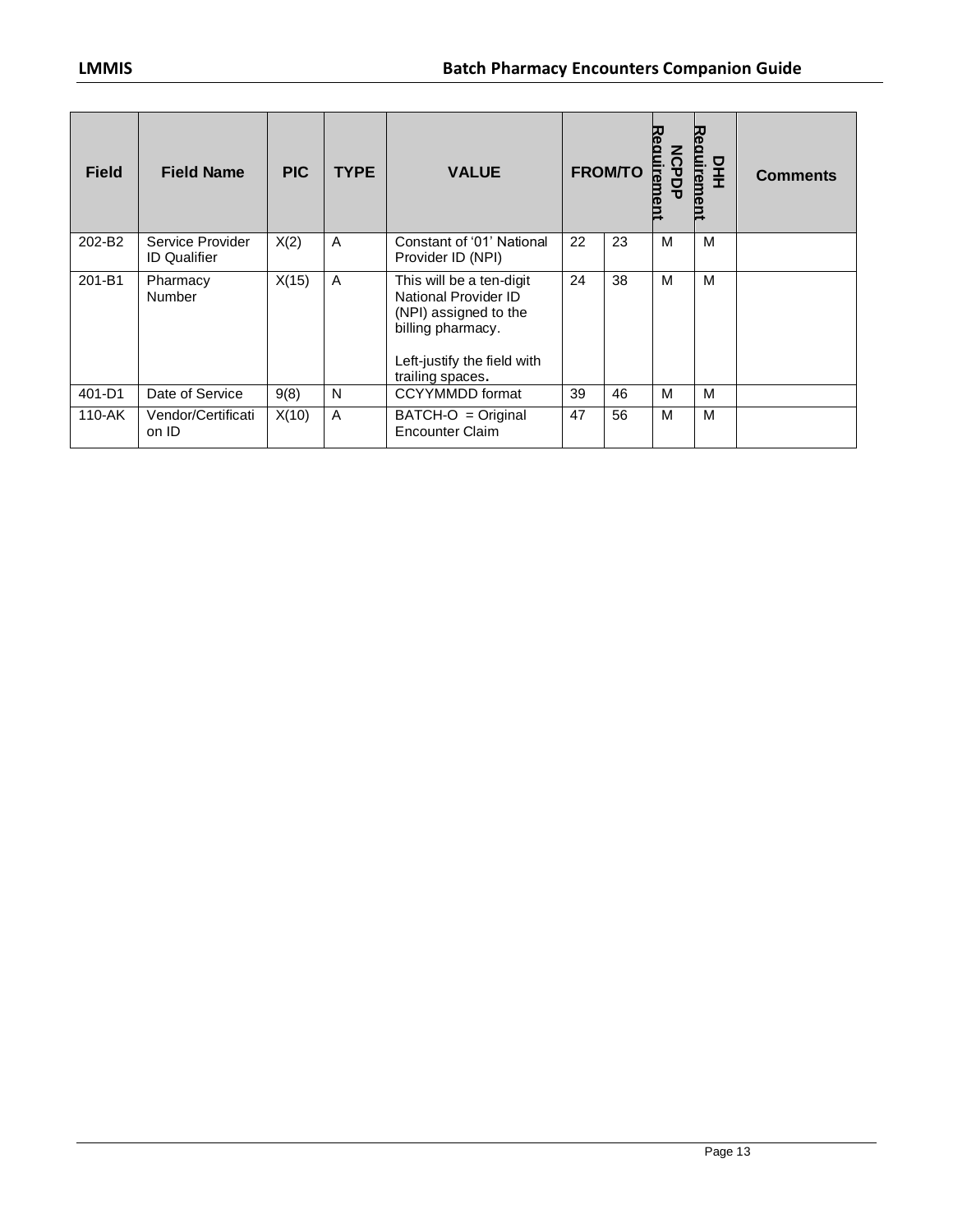#### **PATIENT SEGMENT: Required Segment**

| <b>Field</b> | <b>Field Name</b>            | <b>PIC</b> | <b>TYPE</b>  | <b>VALUE</b>                                                                                                                                                                                                                                                                                                                                                                                                                                                                                                                                                                                                                             | Requirement<br><b>NCPDP</b> | Requirement<br>뫂 | <b>Comments</b>                                                                                                     |
|--------------|------------------------------|------------|--------------|------------------------------------------------------------------------------------------------------------------------------------------------------------------------------------------------------------------------------------------------------------------------------------------------------------------------------------------------------------------------------------------------------------------------------------------------------------------------------------------------------------------------------------------------------------------------------------------------------------------------------------------|-----------------------------|------------------|---------------------------------------------------------------------------------------------------------------------|
| 111-AM       | Segment<br>Identification    | X(2)       | A            | $'01'$ – Patient                                                                                                                                                                                                                                                                                                                                                                                                                                                                                                                                                                                                                         | M                           | M                |                                                                                                                     |
| 304-C4       | Date of Birth                | 9(8)       | N            | <b>CCYYMMDD</b> format                                                                                                                                                                                                                                                                                                                                                                                                                                                                                                                                                                                                                   | $\mathsf{R}$                | $\mathsf{R}$     |                                                                                                                     |
| 305-C5       | Patient<br>Gender Code       | 9(1)       | $\mathsf{N}$ | $1 = Male$<br>$2 =$ Female<br>$0 =$ Unknown                                                                                                                                                                                                                                                                                                                                                                                                                                                                                                                                                                                              | R                           | R                |                                                                                                                     |
| 310-CA       | <b>Patient First</b><br>Name | X(12)      | A            | Up to 12 characters<br>The first name of the Medicaid<br>recipient for whom the prescription<br>was written. Note: The first name<br>may contain embedded special<br>characters, e.g., the name<br>L'Miracle is keyed L'MIRACLE.<br>Left-justify the field with trailing<br>spaces                                                                                                                                                                                                                                                                                                                                                       | Q                           | R                | *Required by<br><b>Molina to properly</b><br>adjudicate<br>encounter.                                               |
| 311-CB       | <b>Patient Last</b><br>Name  | X(15)      | A            | Up to 15 characters<br>The last name of the Medicaid<br>recipient for whom the prescription<br>was written. Note: The last name<br>may contain embedded special<br>characters, e.g., the name O'Brien<br>is keyed O'BRIEN. Left-justify the<br>field with trailing spaces.                                                                                                                                                                                                                                                                                                                                                               | $\mathsf{R}$                | R                |                                                                                                                     |
| 307-C7       | Place of<br>Service          | 9(2)       | N            | 01 - Pharmacy**<br>03 - School<br>04 - Homeless Shelter<br>05 - Indian Health Service Free-<br>standing Facility<br>06 - Indian Health Service<br>Provider-based Facility<br>07 - Tribal 638 Free-standing<br>Facility<br>08 - Tribal 638 Provider-based<br>Facility<br>09 - Prison/ Correctional Facility<br>11 - Office<br>12 - Home<br>13 - Assisted Living Facility<br>14 - Group Home *<br>15 - Mobile Unit<br>16 - Temporary Lodging<br>17 - Walk-in Retail Health Clinic<br>20 - Urgent Care Facility<br>21 - Inpatient Hospital<br>22 - Outpatient Hospital<br>23 - Emergency Room - Hospital<br>24 - Ambulatory Surgical Center | Q                           | Q                | If Patient Residence<br>$384 - 4X = 12$ then<br><b>Place of Service</b><br>$307 - C7 = 01$ , this<br>indicates PRTF |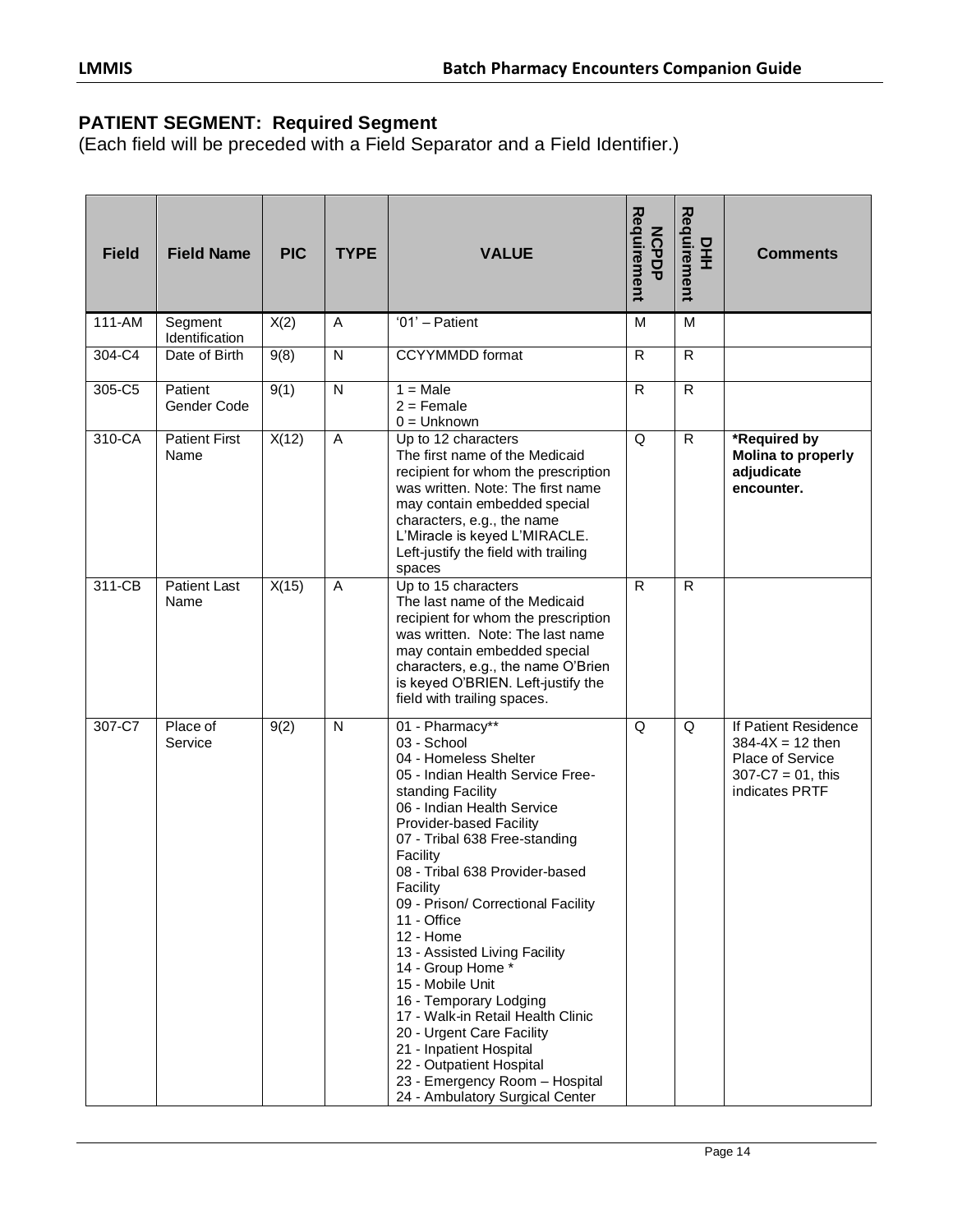| <b>Field</b> | <b>Field Name</b>    | <b>PIC</b> | <b>TYPE</b> | <b>VALUE</b>                                                                                                                                                                                                                                                                                                                                                                                                                                                                                                                                                                                                                                                                                                                                                                                                                                                                                                                                                                                                                                                    | Requirement<br><b>NCPDP</b> | Requirement<br>모<br>王 | <b>Comments</b>                                                                                                                                                                                                                    |
|--------------|----------------------|------------|-------------|-----------------------------------------------------------------------------------------------------------------------------------------------------------------------------------------------------------------------------------------------------------------------------------------------------------------------------------------------------------------------------------------------------------------------------------------------------------------------------------------------------------------------------------------------------------------------------------------------------------------------------------------------------------------------------------------------------------------------------------------------------------------------------------------------------------------------------------------------------------------------------------------------------------------------------------------------------------------------------------------------------------------------------------------------------------------|-----------------------------|-----------------------|------------------------------------------------------------------------------------------------------------------------------------------------------------------------------------------------------------------------------------|
|              |                      |            |             | 25 - Birthing Center<br>26 - Military Treatment Facility<br>31 - Skilled Nursing Facility<br>32 - Nursing Facility<br>33 - Custodial Care Facility<br>34 - Hospice<br>41 - Ambulance - Land<br>42 - Ambulance - Air or Water<br>49 - Independent Clinic<br>50 - Federally Qualified Health<br>Center<br>51 - Inpatient Psychiatric Facility<br>52 - Psychiatric Facility-Partial<br>Hospitalization<br>53 - Community Mental Health<br>Center<br>54 - Intermediate Care<br>Facility/Mentally Retarded<br>55 - Residential Substance Abuse<br><b>Treatment Facility</b><br>56 - Psychiatric Residential<br><b>Treatment Center</b><br>57- Non-residential Substance<br><b>Abuse Treatment Facility</b><br>60 - Mass Immunization Center<br>61 - Comprehensive Inpatient<br><b>Rehabilitation Facility</b><br>62 - Comprehensive Outpatient<br><b>Rehabilitation Facility</b><br>65 - End-Stage Renal Disease<br><b>Treatment Facility</b><br>71 - Public Health Clinic<br>72 - Rural Health Clinic<br>81 - Independent Laboratory<br>99 - Other Place of Service |                             |                       |                                                                                                                                                                                                                                    |
| 384-4X       | Patient<br>Residence | 9(2)       | N           | 0 -- Not Specified<br>01-Home<br>02-Skilled Nursing Facility<br>03-Nursing Facility<br>04-Assisted Living Facility<br>05-Custodial Care Facility<br>06-Group Home<br>07-Inpatient Psychiatric Facility<br>08-Psychiatric Facility<br>09-Intermediate Care<br>Facility/Mentally Retarded<br>10-Residential Substance Abuse<br><b>Treatment Facility</b><br>11-Hospice<br>12-Psychiatric Residential<br><b>Treatment Facility</b><br>13-Comphrehensive Inpatient<br><b>Rehabilitation Facility</b><br>14-Homeless Shelter<br>15-Correctional Institution                                                                                                                                                                                                                                                                                                                                                                                                                                                                                                          | Q                           | Q                     | If Patient Residence<br>$384 - 4X = 12$ then<br>Place of Service<br>$307-C7 = 01$ , this<br>indicates PRTF<br><b>Required: If patient</b><br>is LTC $384-4X = 03$<br><b>Required: If patient</b><br>is in Hospice 384-4X<br>$= 11$ |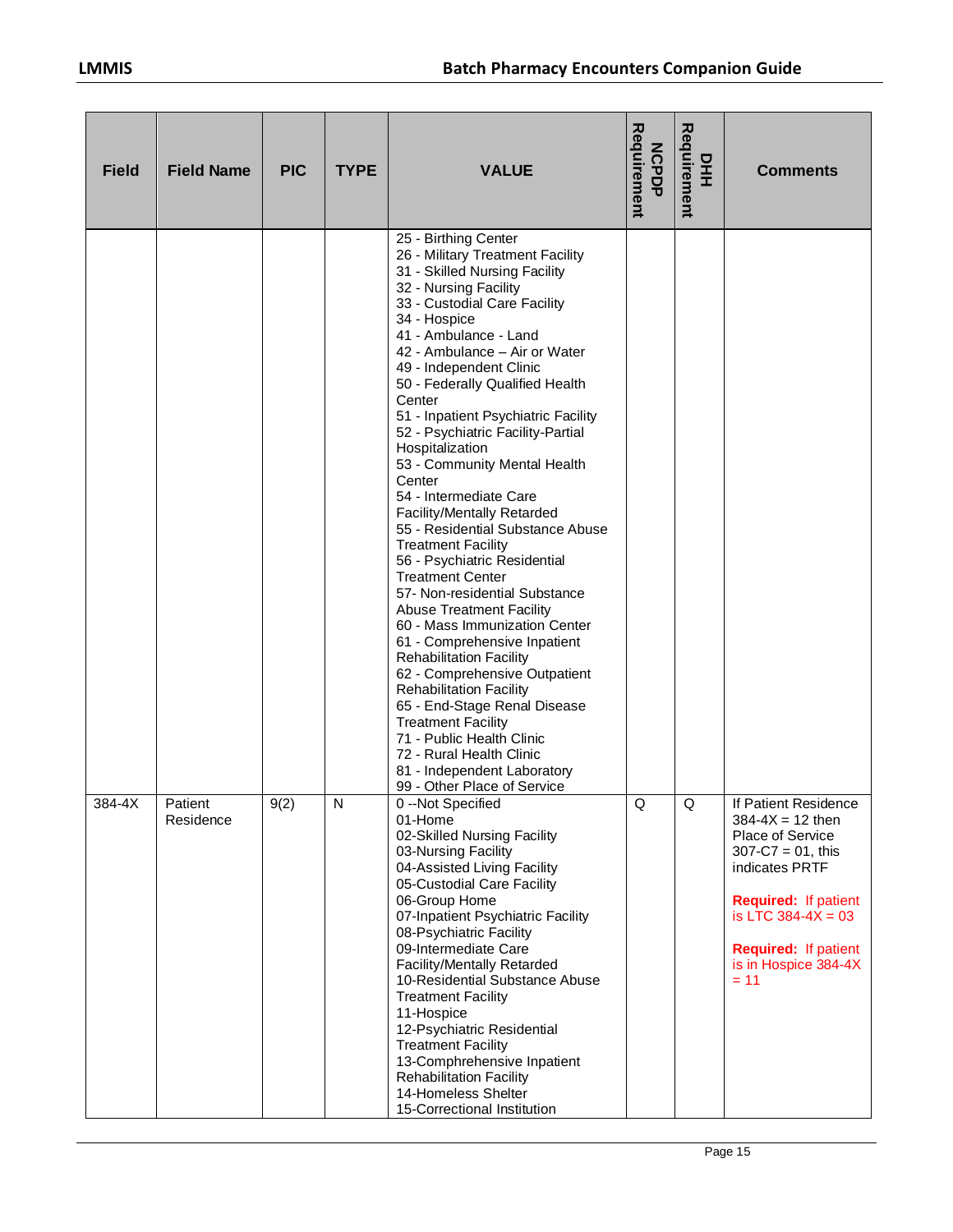#### **INSURANCE SEGMENT: Required Segment**

| <b>Field</b> | <b>Field Name</b>                    | <b>PIC</b> | <b>TYPE</b>  | <b>VALUE</b>                                                                                                                                                     | Requirement<br><b>NCPDP</b> | Reauirement<br>$rac{Q}{dE}$ | <b>Comments</b> |
|--------------|--------------------------------------|------------|--------------|------------------------------------------------------------------------------------------------------------------------------------------------------------------|-----------------------------|-----------------------------|-----------------|
| 111-AM       | Segment<br>Identification            | X(2)       | A            | '04' - Insurance                                                                                                                                                 | M                           | M                           |                 |
| 302-C2       | Cardholder ID                        | X(20)      | A            | 13-digit recipient's Medicaid ID<br>Number. Left-justify this field<br>with trailing spaces.                                                                     | M                           | M                           |                 |
| 309-C9       | Eligibility<br>Clarification<br>Code | 9(1)       | N            | $0 = Not specified$<br>$=$ No Override<br>$2 =$ Override<br>3 = Full Time Student<br>$4 = Disabled$ Dependent<br>5 = Dependent Parent<br>$6 =$ Significant Other | Q                           | Q                           |                 |
| 301-C1       | Group ID                             | X(15)      | A            | ID assigned to the cardholder group<br>or employer group. Up to 15<br>characters.                                                                                | $\Omega$                    | Q                           |                 |
| 303-C3       | Person Code                          | X(3)       | A            | N/A                                                                                                                                                              | Q                           | Q                           |                 |
| 306-C6       | Patient<br>Relationship<br>Code      | 9(1)       | $\mathsf{N}$ | $0 = Not specified$<br>$=$ Cardholder<br>$2 =$ Spouse<br>$3 =$ Child<br>$4 = Other$                                                                              | Q                           | Q                           |                 |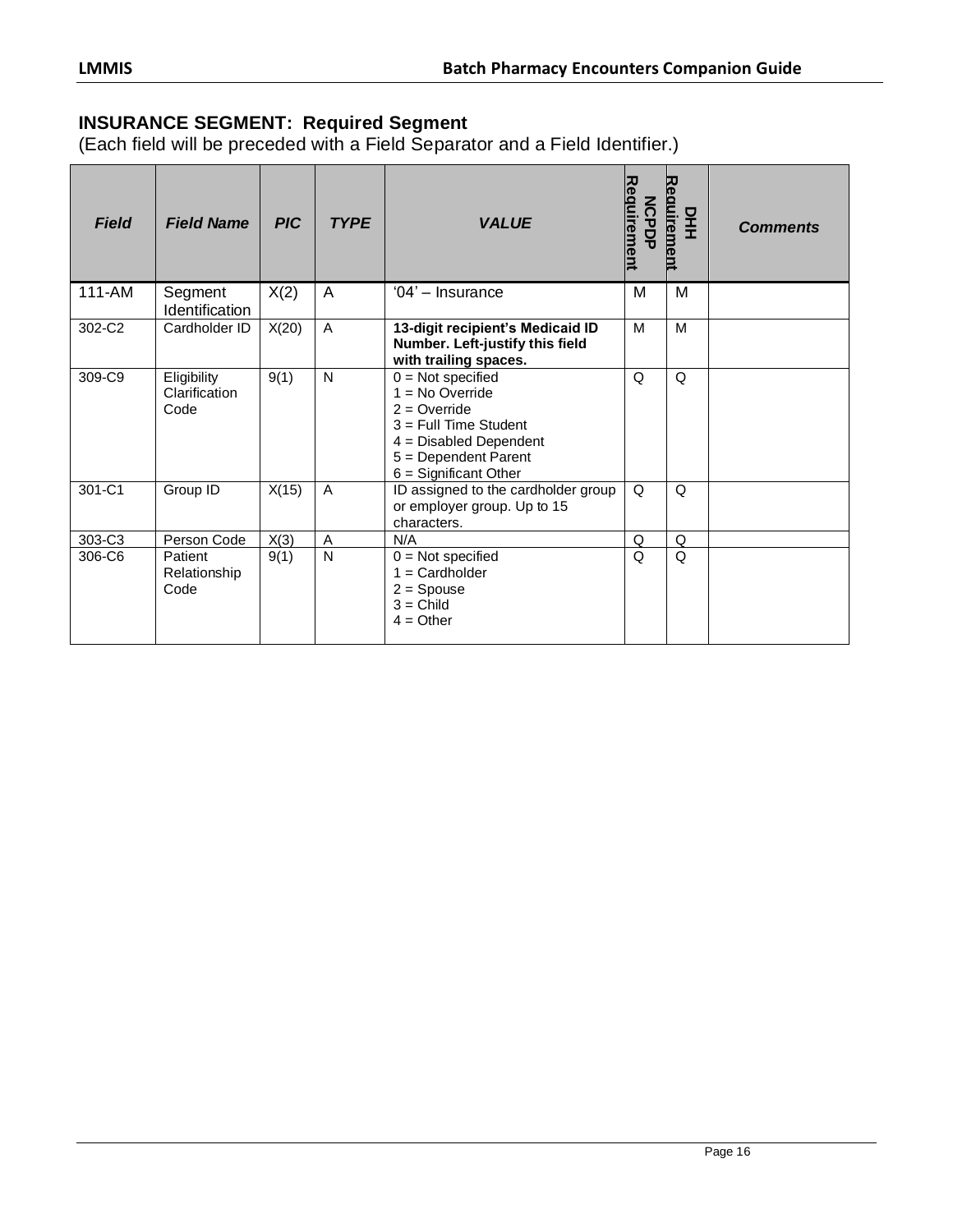## **CLAIM SEGMENT: Required Segment**

(Each field will be preceded with a Field Separator and a Field Identifier.) Can be repeated (up to 4 per transmission) if more than one transaction is sent per encounter.

| <b>Field</b> | <b>Field Name</b>                                                    | <b>PIC</b>   | <b>TYPE</b>    | <b>VALUE</b>                                                                                                                                                       | Requirement<br><b>NCPDP</b> | Reauirement<br>뫂<br>도 | <b>Comments</b>                                                                                                                                            |
|--------------|----------------------------------------------------------------------|--------------|----------------|--------------------------------------------------------------------------------------------------------------------------------------------------------------------|-----------------------------|-----------------------|------------------------------------------------------------------------------------------------------------------------------------------------------------|
| 111-AM       | Segment<br>Identification                                            | X(2)         | A              | $'07'$ - Claim                                                                                                                                                     | M                           | M                     | DHH requires value<br>$07 = Claim.$                                                                                                                        |
| 455-EM       | Prescription /<br>Service<br>Reference<br><b>Number</b><br>Qualifier | X(1)         | $\overline{A}$ | Constant of "1" - Rx Billing                                                                                                                                       | M                           | M                     | DHH requires value<br>$1 = Rx$ Billing                                                                                                                     |
| 402-D2       | Prescription /<br>Service<br>Reference<br>Number                     | 9(12)        | $\mathsf{N}$   | Twelve-digit prescription number.<br>The pharmacy's file number for this<br>prescription.                                                                          | M                           | M                     |                                                                                                                                                            |
| 436-E1       | Product /<br>Service ID<br>Qualifier                                 | X(2)         | A              | Constant of "03" - National drug code<br>(NDC)<br>(For compounds use a value of '00')                                                                              | M                           | M                     |                                                                                                                                                            |
| 407-D7       | Product /<br>Service ID                                              | X(19)        | A              | Eleven character NDC number<br>(For compounds use a value of '0')                                                                                                  | M                           | M                     |                                                                                                                                                            |
| 460-ET       | Quantity<br>Prescribed                                               | 9(7)V<br>999 | $\mathsf{N}$   | Format = $9999999.999$<br>9(7) V999                                                                                                                                | Q                           | Q                     | <b>Required for all</b><br>Schedule II (CII)<br>prescriptions to<br>communicate the<br>maximum quantity<br>authorized by the<br>prescriber.                |
| 442-E7       | Quantity<br>Dispensed                                                | 9(7)V<br>999 | $\mathsf{N}$   | Format = $9999999.999$<br>9(7) V999<br>(For a compound, this is the quantity<br>of the entire multi-ingredient product)                                            | $\mathsf{R}$                | $\mathsf{R}$          | The accumulated<br>quantity dispensed<br>cannot exceed the<br>value contained in<br>the quantity<br>prescribed field<br>(460-ET) for CII<br>prescriptions. |
| 403-D3       | Fill Number                                                          | 9(2)         | N              | $00 =$ Original dispensing<br>$01-11 =$ Refill number                                                                                                              | $\mathsf{R}$                | $\mathsf{R}$          | For incremental fills,<br>the number will<br>increment each time<br>the medication is<br>dispensed.                                                        |
| 405-D5       | Days Supply                                                          | 9(3)         | N              | Format = $999$<br>The pharmacist's estimated number<br>of days the quantity dispensed will<br>last. Express in whole days and<br>right-justify with leading zeros. | $\mathsf{R}$                | $\mathsf{R}$          |                                                                                                                                                            |
| 415-DF       | Number of<br><b>Refills</b><br>Authorized                            | 9(2)         | N              | Format=99                                                                                                                                                          | Q                           | Q                     | <b>Required to be</b><br>value 0 for Schedule<br>Il prescriptions.                                                                                         |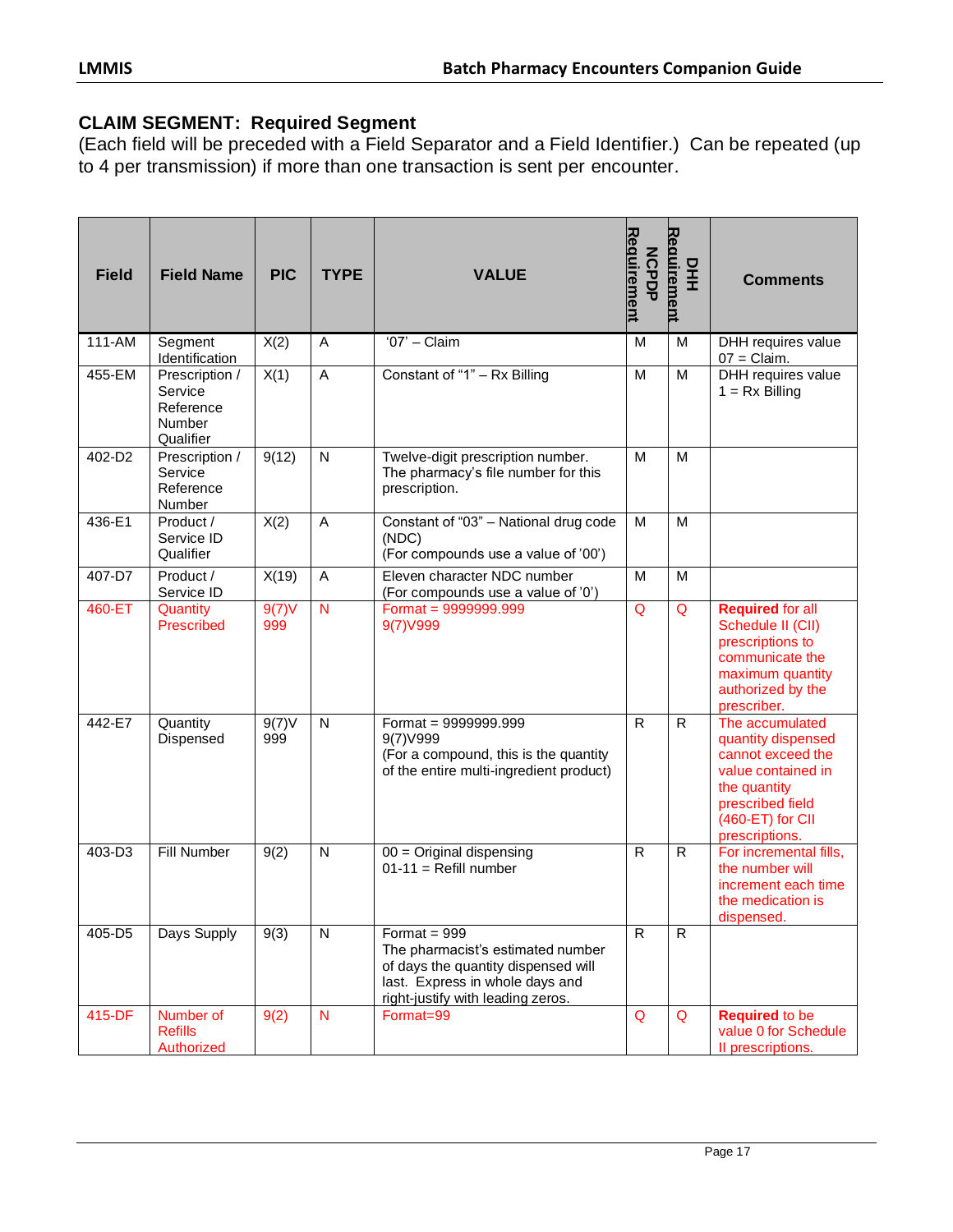| <b>Field</b> | <b>Field Name</b>                         | <b>PIC</b> | <b>TYPE</b>  | <b>VALUE</b>                                                                                                                                                                                                                                                                                                                                                                                                                                                                                                                                                                                                                                                                                                                                                                                                                        | Requirement<br><b>NCPDP</b> | Reauirement<br>모<br>도 | <b>Comments</b>                                                                                                                                                                                    |
|--------------|-------------------------------------------|------------|--------------|-------------------------------------------------------------------------------------------------------------------------------------------------------------------------------------------------------------------------------------------------------------------------------------------------------------------------------------------------------------------------------------------------------------------------------------------------------------------------------------------------------------------------------------------------------------------------------------------------------------------------------------------------------------------------------------------------------------------------------------------------------------------------------------------------------------------------------------|-----------------------------|-----------------------|----------------------------------------------------------------------------------------------------------------------------------------------------------------------------------------------------|
| 406-D6       | Compound<br>Code                          | 9(1)       | N            | $0 = Not specified$<br>$1 = Not$ a compound<br>$2 =$ Compound<br>If a value of 2 is indicated then the<br>compound segment is required.                                                                                                                                                                                                                                                                                                                                                                                                                                                                                                                                                                                                                                                                                             | $\mathsf{R}$                | $\mathsf{R}$          |                                                                                                                                                                                                    |
| 408-D8       | Dispense as<br>Written<br>(DAW)           | X(1)       | A            | 0 = No Product Selection Indicated<br>*1 = Substitution Not Allowed By<br>Prescriber<br>2 = Substitution Allowed-Patient<br>Requested Product Dispensed<br>3 = Substitution Allowed-Pharmacist<br>Selected Product Dispensed<br>4 = Substitution Allowed-Generic<br>Drug Not in Stock<br>5 = Substitution Allowed-Brand Drug<br>Dispensed as a Generic<br>$6 =$ Override<br>7 = Substitution Not Allowed-Brand<br>Drug Mandated By Law<br>8 = Substitution Allowed-Generic<br>Drug Not Available in Marketplace<br>**9 = Substitution Allowed By<br>Prescriber but Plan Requests<br>Brand - Patient's Plan Requested<br>Brand Product To Be Dispensed<br>(D.0)<br>* '1' is required to override MAC<br>pricing on a brand name drug.<br>** '9' is required to allow the<br>prescriber to substitute using<br>the PDL brand product. | $\mathsf{R}$                | $\mathsf{R}$          | *Required by<br><b>Molina to override</b><br>MAC pricing on a<br>brand name drug.<br>**Required by<br><b>Molina to allow the</b><br>prescriber to<br>substitute using<br>the PDL brand<br>product. |
| 414-DE       | Date<br>Prescription<br>Written           | 9(8)       | $\mathsf{N}$ | <b>CCYYMMDD</b> format                                                                                                                                                                                                                                                                                                                                                                                                                                                                                                                                                                                                                                                                                                                                                                                                              | $\mathsf{R}$                | R                     |                                                                                                                                                                                                    |
| 354-NX       | Submission<br>Clarification<br>Code Count | 9(1)       | N            | Maximum count of 3.                                                                                                                                                                                                                                                                                                                                                                                                                                                                                                                                                                                                                                                                                                                                                                                                                 | Q                           | $\mathsf{R}$          | Required for Batch<br>Encounter<br>processing.<br>Required if<br>Submission<br><b>Clarification Code</b><br>(42Ø-DK) is used                                                                       |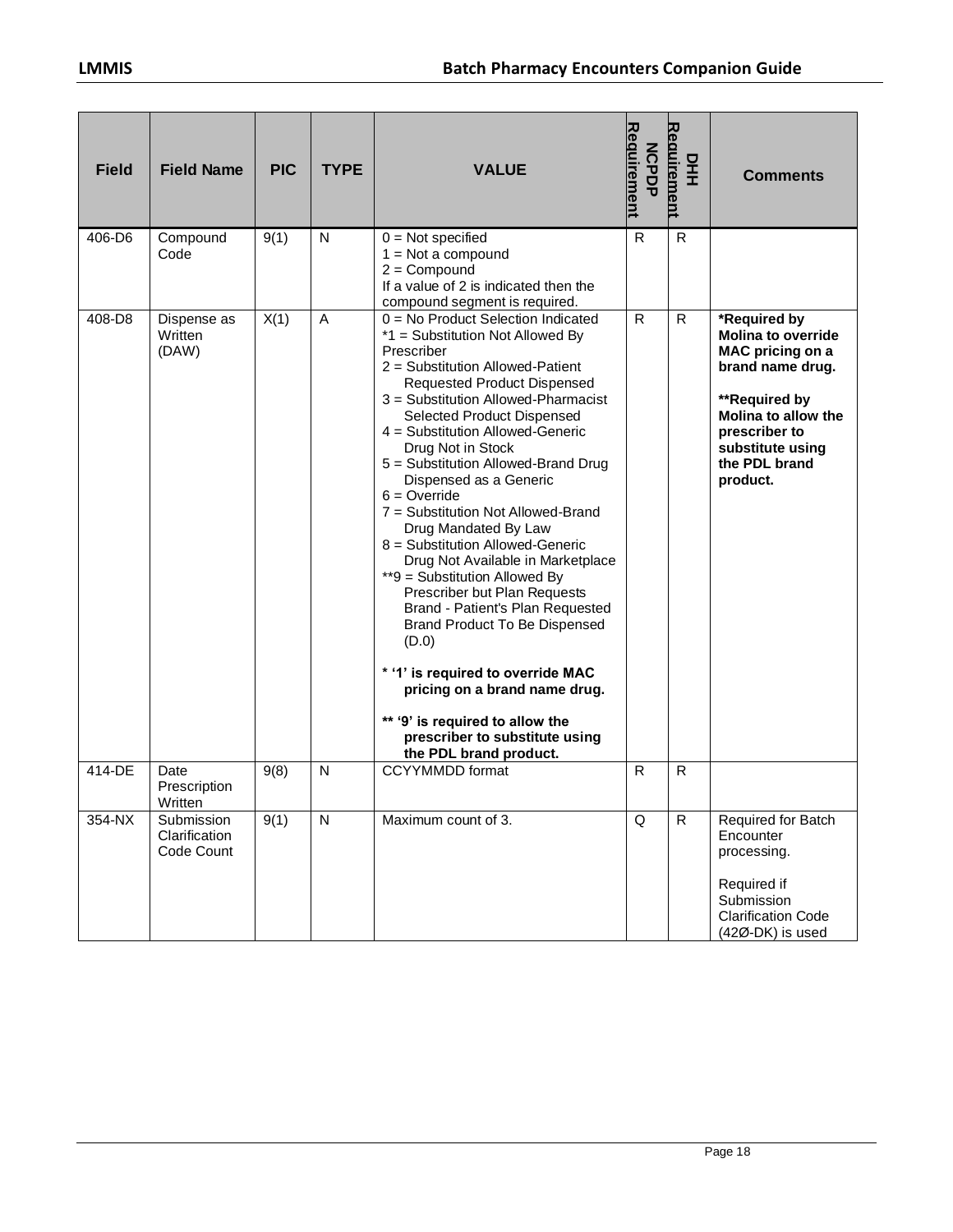| <b>Field</b> | <b>Field Name</b>                   | <b>PIC</b> | <b>TYPE</b>  | <b>VALUE</b>                                                                                                                                                                                                                                                                                                             | Requirement<br><b>NCPDP</b> | Reauirement<br>모<br>도 | <b>Comments</b>                                                                                           |
|--------------|-------------------------------------|------------|--------------|--------------------------------------------------------------------------------------------------------------------------------------------------------------------------------------------------------------------------------------------------------------------------------------------------------------------------|-----------------------------|-----------------------|-----------------------------------------------------------------------------------------------------------|
| 420-DK       | Submission<br>Clarification<br>Code | 9(2)       | $\mathsf{N}$ | 09 - Encounters<br>20 - 340B                                                                                                                                                                                                                                                                                             | Q                           | $\mathsf{R}$          | Required: Code 09<br>must be submitted in<br>the first occurrence<br>for all NCPDP<br>records.            |
|              |                                     |            |              |                                                                                                                                                                                                                                                                                                                          |                             |                       | <b>Required: Submit</b><br>code 20 in the<br>second occurrence<br>for 340B records.                       |
|              |                                     |            |              |                                                                                                                                                                                                                                                                                                                          |                             |                       | Occurs the number<br>of times identified in<br>Submission<br><b>Clarification Code</b><br>Count (354-NX). |
| 308-C8       | Other<br>Coverage<br>Code           | 9(2)       | $\mathsf{N}$ | This field indicates whether or not the<br>Medicaid recipient has other health<br>insurance coverage:<br>$0 = Not specified by Patient$<br>$1 = No$ other coverage identified<br>$2 =$ Other coverage exists<br>3 = Other Coverage Billed - claim not<br>covered<br>$4$ = Other coverage exists-payment<br>not collected | Q                           | Q                     | <b>Optional - Specific</b><br>values required for<br><b>COB Edit Override</b>                             |
| 429-DT       | Special<br>Packaging<br>Indicator   | 9(1)       | $\mathsf{N}$ | $0 = Not$ Specified<br>$1 = Not Unit Does$<br>2 = Manufacturer Unit Dose<br>3 = Pharmacy Unit Dose<br>$4 =$ Custom Packaging<br>5 = Multi-drug compliance packaging<br>6 = Remote Device Unit Dose<br>7 = Remote Device Multi<br>8 = Manufacturer Unit of Use<br>Package (not unit dose)                                 | Q                           | Q                     | Optional                                                                                                  |
| 600-28       | Unit of<br>Measure                  | X(02)      | A/N          | EA - Each<br>GM-Gram<br>ML- Milliliter                                                                                                                                                                                                                                                                                   | Q                           | R                     |                                                                                                           |
| 418-DI       | Level of<br>Service                 | 9(2)       | N            | $0 = Not specified$<br>1 = Patient Consultation<br>$2 =$ Home Delivery<br>$3 =$ Emergency<br>$4 = 24$ -hour Service<br>5 = Patient consultation regarding<br>generic product selection<br>$6 = In$ -Home Service                                                                                                         | Q                           | Q                     | Optional                                                                                                  |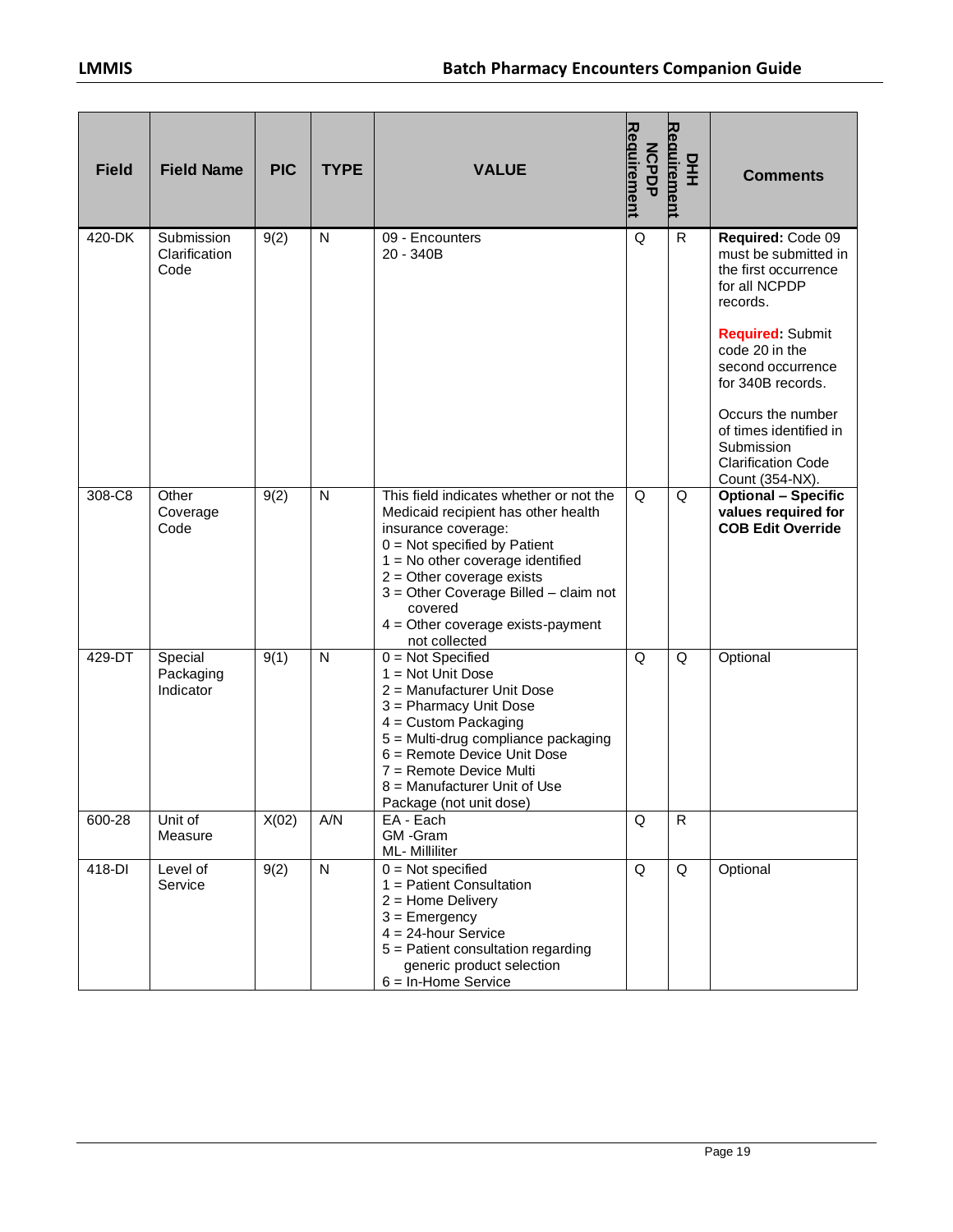| <b>Field</b> | <b>Field Name</b>                                    | <b>PIC</b> | <b>TYPE</b> | <b>VALUE</b>                                                                                                                                                                                                                                                                                                                                                                           | <u>quirement</u><br><b>NCPDF</b> | eauireme<br>뫂 | <b>Comments</b>                                                                                                                                                                                                                                                |
|--------------|------------------------------------------------------|------------|-------------|----------------------------------------------------------------------------------------------------------------------------------------------------------------------------------------------------------------------------------------------------------------------------------------------------------------------------------------------------------------------------------------|----------------------------------|---------------|----------------------------------------------------------------------------------------------------------------------------------------------------------------------------------------------------------------------------------------------------------------|
| 461-EU       | Prior<br>Authorization<br><b>Type Code</b>           | 9(2)       | N           | $0 = Not specified$<br>$1 =$ Prior Authorization<br>$2$ = Medical Certification<br>3 = EPSDT (Early Periodic Screening<br>Diagnosis Treatment)<br>$4 =$ Exemption from Copay and/or<br>Coinsurance<br>$5 =$ Exemption from RX<br>$6 =$ Family Plan Indic.<br>$7 = AFDC$ (Aid to Families with<br>Dependent Children)<br>8 = Payer Defined Exemption **<br>See Louisiana specific note. | Q                                | Q             | Optional<br>**Data element 461-<br><b>EU</b> (Prior<br><b>Authorization Type</b><br>Code) value 8<br>("Payer Defined<br>Exemption") will be<br>used to determine<br>pregnancy.<br>Data element 335-<br>2C<br>Pregnancy<br>Indicator will not<br>be referenced. |
| 462-EV       | Prior<br>Authorization<br><b>Number</b><br>Submitted | 9(11)      | N           | Eleven characters.<br>461-EU and 462-EV together replace<br>version 3C's 416 PA/MC Code and<br>Number.                                                                                                                                                                                                                                                                                 | Q                                | Q             |                                                                                                                                                                                                                                                                |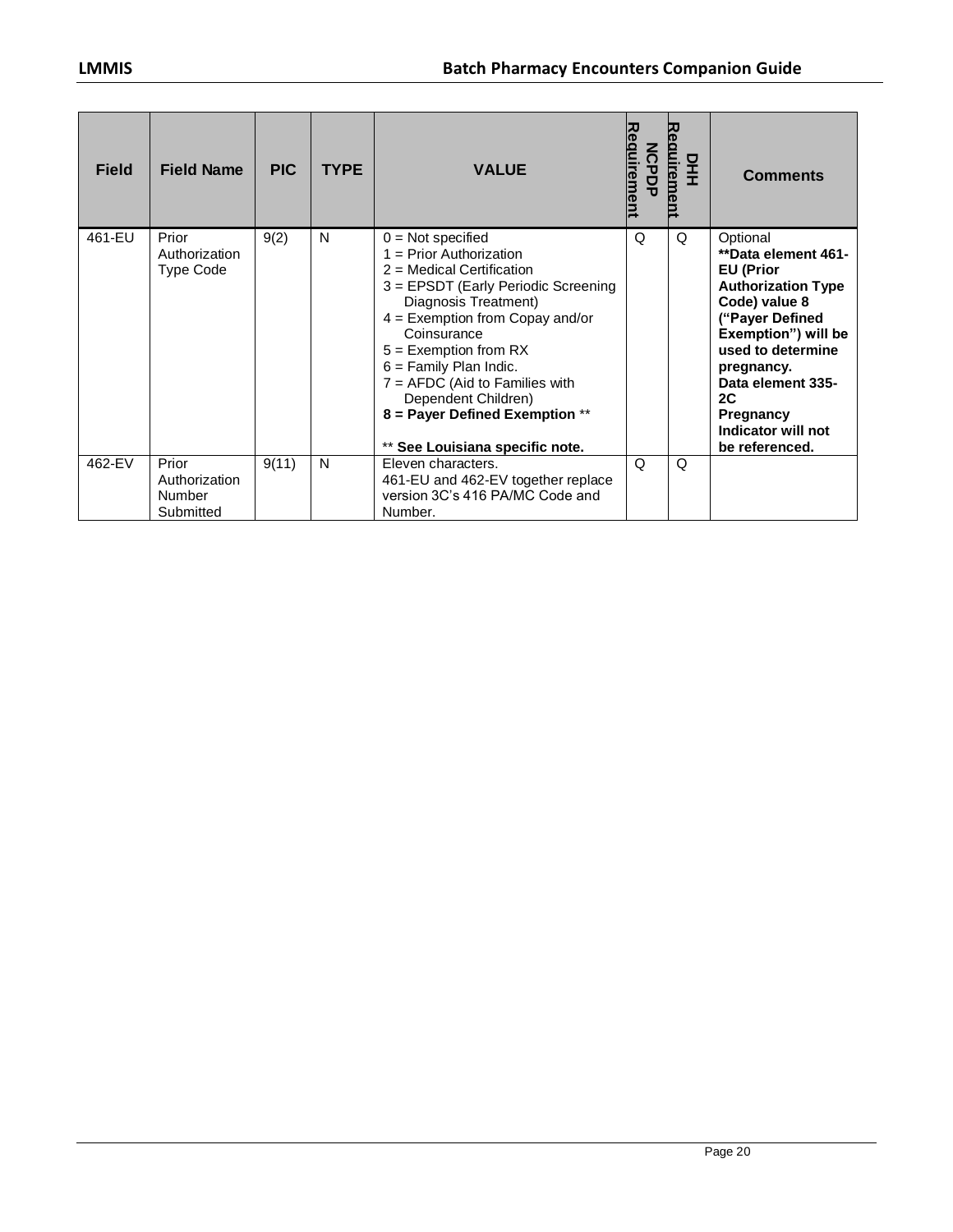#### **COMPOUND SEGMENT: Optional Segment (Required if field 406-D6 Compound Code is indicated as a compound with a value of 2)**

Only one transaction per transmission is allowed when billing for a multi-ingredient prescription. A Compound is submitted using the Compound segment with multiple iterations of the Compound Product ID Qualifier, Compound Product ID and other repeating fields – one iteration for each ingredient in the compound. This transaction allows the pharmacy to submit any/all of the ingredients included in the preparation of the compound. Each ingredient of a compound is contained within the iterations of the Compound Segment **within a transaction**. Each ingredient is **not allowed** to be sent in separate transactions of a transmission.

| <b>Field</b> | <b>Field Name</b>                                | <b>PIC</b> | <b>TYPE</b>  | <b>VALUE</b>                                                                                                                                                                                                                                                                                       | Requirement<br><b>NCPDP</b> | Requirement<br>뫂 | <b>Comments</b>                                        |
|--------------|--------------------------------------------------|------------|--------------|----------------------------------------------------------------------------------------------------------------------------------------------------------------------------------------------------------------------------------------------------------------------------------------------------|-----------------------------|------------------|--------------------------------------------------------|
| $111 - AM$   | Segment<br>Identification                        | X(2)       | A/N          | ' $10'$ - Compound                                                                                                                                                                                                                                                                                 | M                           | M                | Required if 406-D6<br>has a value of $2 =$<br>Compound |
| 450-EF       | Compound<br>Dosage Form<br>Description<br>Code   | X(2)       | A/N          | $01 = \text{Capsule}$<br>$02 =$ Ointment<br>$03 = C$ ream<br>$04 =$ Suppository<br>$05 = Power$<br>$06$ = Emulsion<br>$07 =$ Liquid<br>$10 =$ Tablet<br>$11 =$ Solution<br>$12 =$ Suspension<br>$13 =$ Lotion<br>$14 =$ Shampoo<br>$15 =$ Elixir<br>$16 = Syrup$<br>$17 =$ Lozenge<br>$18 =$ Enema | M                           | M                | (non-repeating)                                        |
| 451-EG       | Compound<br>Dispensing<br>Unit Form<br>Indicator | 9(1)       | $\mathsf{N}$ | $1 = Each$<br>$2 =$ Grams<br>$3 =$ Milliliters                                                                                                                                                                                                                                                     | M                           | M                | (non-repeating)                                        |
| 447-EC       | Compound<br>Ingredient<br>Component<br>Count     | 9(2)       | $\mathsf{N}$ | Count of compound product<br>IDs (both active and inactive) in<br>the compound mixture<br>submitted.<br>Max count of 25 ingredients                                                                                                                                                                | M                           | M                | (non-repeating)                                        |
| 488-RE       | Compound<br>Product ID<br>Qualifier              | X(2)       | A/N          | 03 = National Drug Code<br>(NDC)<br>Code qualifying the type of<br>product dispensed.<br>For LA Encounters it must be<br>a value of 03                                                                                                                                                             | M                           | M                | (repeating)                                            |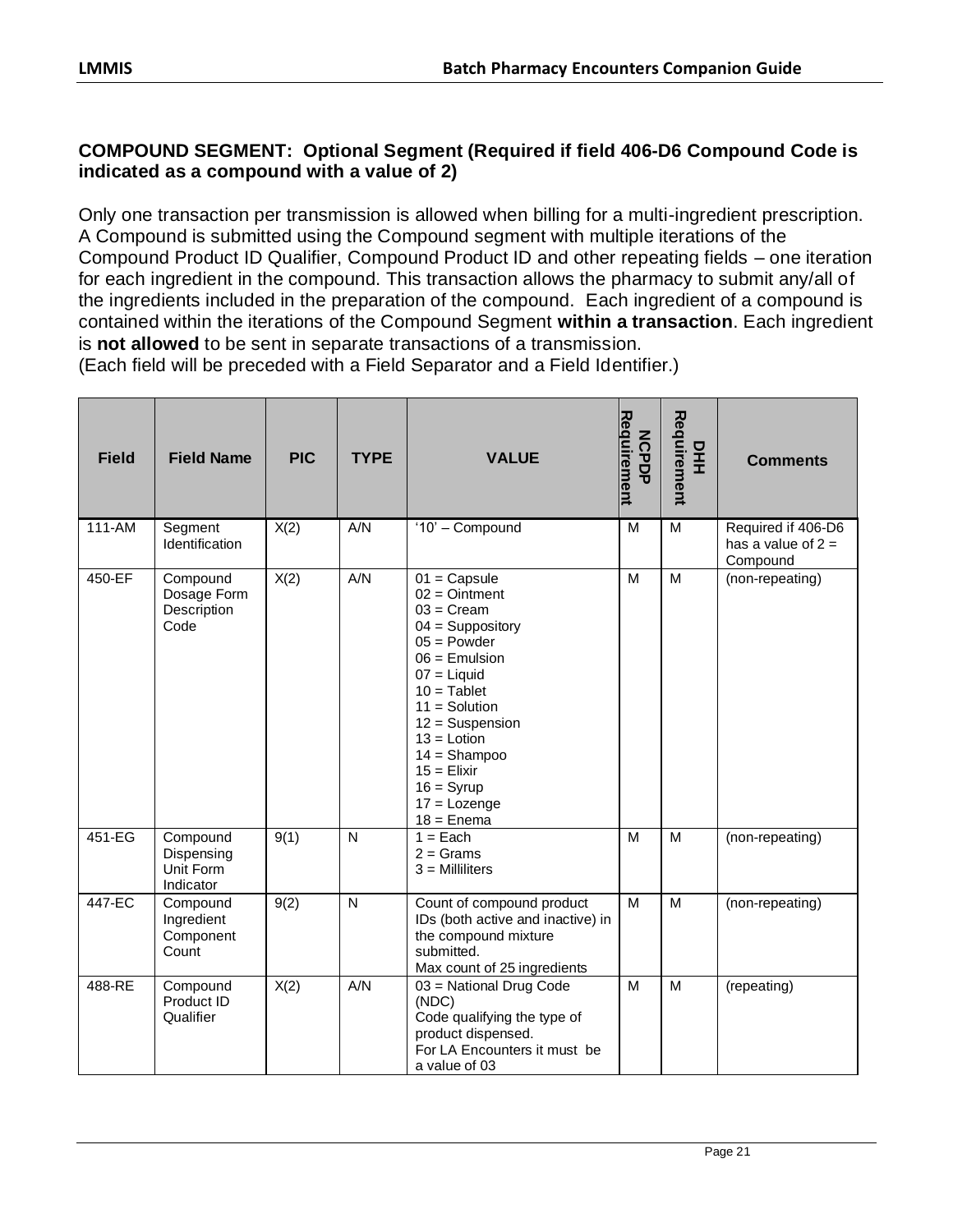| <b>Field</b> | <b>Field Name</b>                                               | <b>PIC</b>       | <b>TYPE</b> | <b>VALUE</b>                                                                                                                                                                                                                                                                                                                                                                                                                                                                                                                                                                               | Requirement<br><b>NCPDP</b> | Requirement<br>뫂 | <b>Comments</b>                                                                    |
|--------------|-----------------------------------------------------------------|------------------|-------------|--------------------------------------------------------------------------------------------------------------------------------------------------------------------------------------------------------------------------------------------------------------------------------------------------------------------------------------------------------------------------------------------------------------------------------------------------------------------------------------------------------------------------------------------------------------------------------------------|-----------------------------|------------------|------------------------------------------------------------------------------------|
| 489-TE       | Compound<br>Product ID                                          | X(19)            | A/N         | NDC of an ingredient used in a<br>compound.                                                                                                                                                                                                                                                                                                                                                                                                                                                                                                                                                | м                           | м                | (repeating)<br>Must be the NDC<br>for Encounters                                   |
| 448-ED       | Compound<br>Ingredient<br>Quantity                              | $9(7)$ $v$ $999$ | N           | Amount expressed in metric<br>decimal units of the product<br>included in the compound<br>mixture.                                                                                                                                                                                                                                                                                                                                                                                                                                                                                         | M                           | M                | (repeating)                                                                        |
| 449-EE       | Compound<br>Ingredient<br>Drug Cost                             | S9(6)v99         | D           | Ingredient cost for the metric<br>decimal quantity of the product<br>included in the compound<br>mixture indicated in<br>'Compound Ingredient<br>Quantity' (Field 448-ED).                                                                                                                                                                                                                                                                                                                                                                                                                 | Q                           | $\mathsf{R}$     | (repeating)                                                                        |
| 490-UE       | Compound<br>Ingredient<br><b>Basis of Cost</b><br>Determination | X(2)             | A/N         | $00 =$ Unspecified<br>01 = AWP (Average Wholesale<br>Price)<br>02 = Local Wholesaler<br>$03 = Direct$<br>$04 = EAC$ (Estimated<br><b>Acquisition Cost)</b><br>$05 =$ Acquisition<br>06 = MAC (Maximum<br>Allowable Cost)<br>07 = Usual & Customary<br>*08 = 340B Disproportionate<br><b>Share Pricing</b><br>$09 =$ Other<br>$10 = ASP$ (Average Sales<br>Price)<br>$11 = AMP$ (Average<br><b>Manufacturer Price)</b><br>12 = WAC (Wholesale<br><b>Acquisition Cost)</b><br>Code indicating the method by<br>which the drug cost of an<br>ingredient used in a compound<br>was calculated. | Q                           | $\mathsf{R}$     | (repeating)<br>*Required by<br>Payer to properly<br>adjudicate a 340B<br>encounter |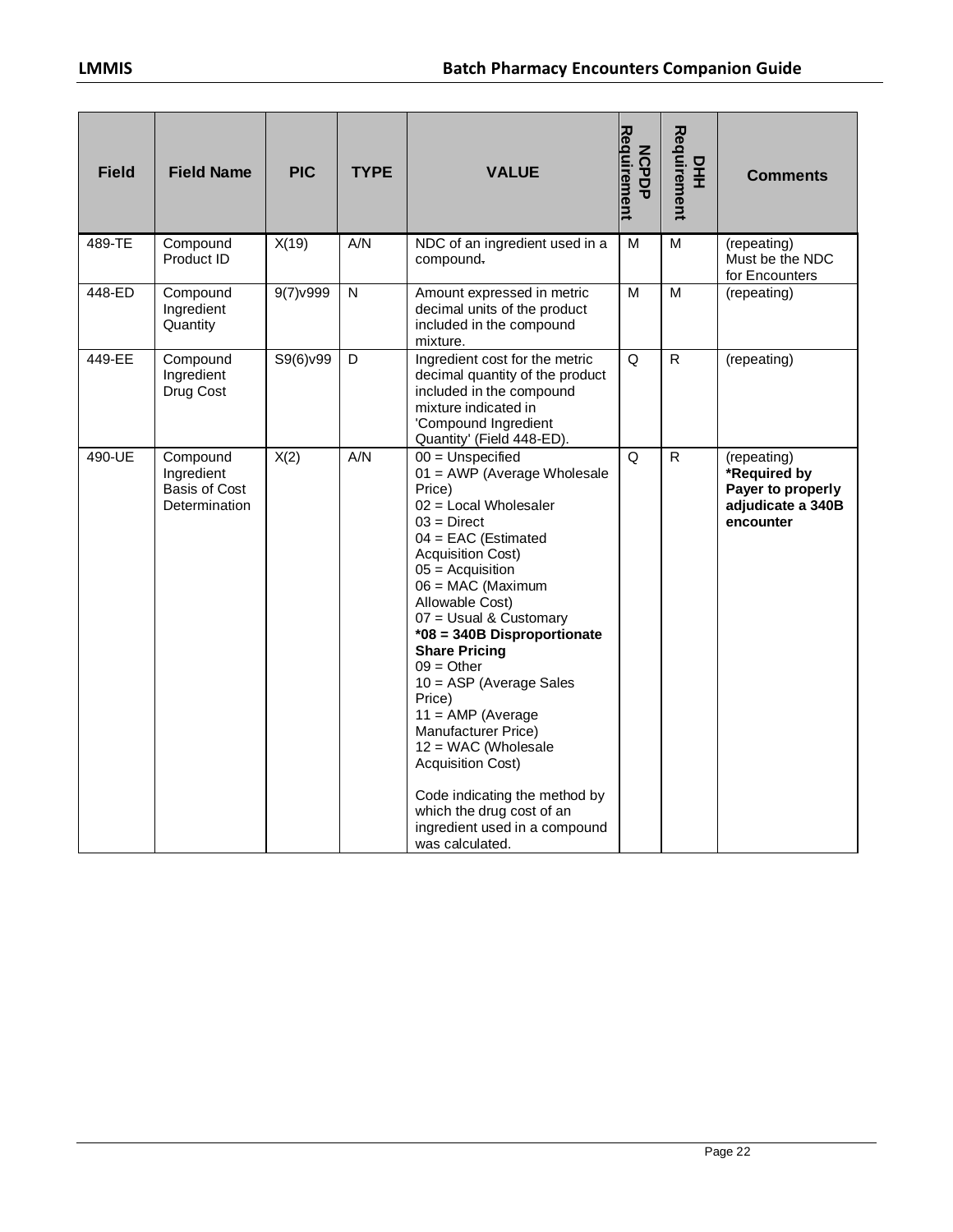## **PHARMACY PROVIDER SEGMENT: Required** *IF* **a vaccine was administered.**

(Each field will be preceded with a Field Separator and a Field Identifier.) Can be repeated (up to 4 per transmission) if more than one transaction is sent per encounter.

| <b>Field</b> | <b>Field Name</b>                | <b>PIC</b> | <b>TYP</b><br>E | <b>VALUE</b>                                                                                                                                                                                                                                                                                                                                                                                                                                    | equirement<br><b>NCPDF</b> | Reauirement<br>뫂 | <b>Comments</b>                                                                                                                                       |
|--------------|----------------------------------|------------|-----------------|-------------------------------------------------------------------------------------------------------------------------------------------------------------------------------------------------------------------------------------------------------------------------------------------------------------------------------------------------------------------------------------------------------------------------------------------------|----------------------------|------------------|-------------------------------------------------------------------------------------------------------------------------------------------------------|
| $111 - AM$   | Segment<br><b>Identification</b> | X(2)       | A               | '02' - Pharmacy Provider                                                                                                                                                                                                                                                                                                                                                                                                                        | M                          | M                |                                                                                                                                                       |
| 465-EY       | Provider ID<br>Qualifier         | X(2)       | A               | 05 = National Provider ID (NPI)<br>$07 =$ Medicaid                                                                                                                                                                                                                                                                                                                                                                                              | Q                          | $\mathsf{R}$     | *Required by Molina<br>to properly<br>adjudicate an<br>encounter for<br>administration of the<br>influenza vaccine by<br>an authorized<br>pharmacist. |
| 444-E9       | Provider ID                      | X(15)      | A               | A ten-digit National Provider ID<br>(NPI). If encounter is for<br>administration of the influenza<br>vaccine by a pharmacist, this must<br>be the NPI assigned to the<br>pharmacist with Authority to<br>Administer vaccines authorized by<br>the Louisiana Board of Pharmacy.<br>The seven-digit Medicaid Provider<br>Number assigned to the authorized<br>pharmacist will also be allowed.<br>Left-justify the field with trailing<br>spaces. | Q                          | R                | *Required by Molina<br>to properly<br>adjudicate an<br>encounter for<br>administration of the<br>influenza vaccine by<br>an authorized<br>pharmacist. |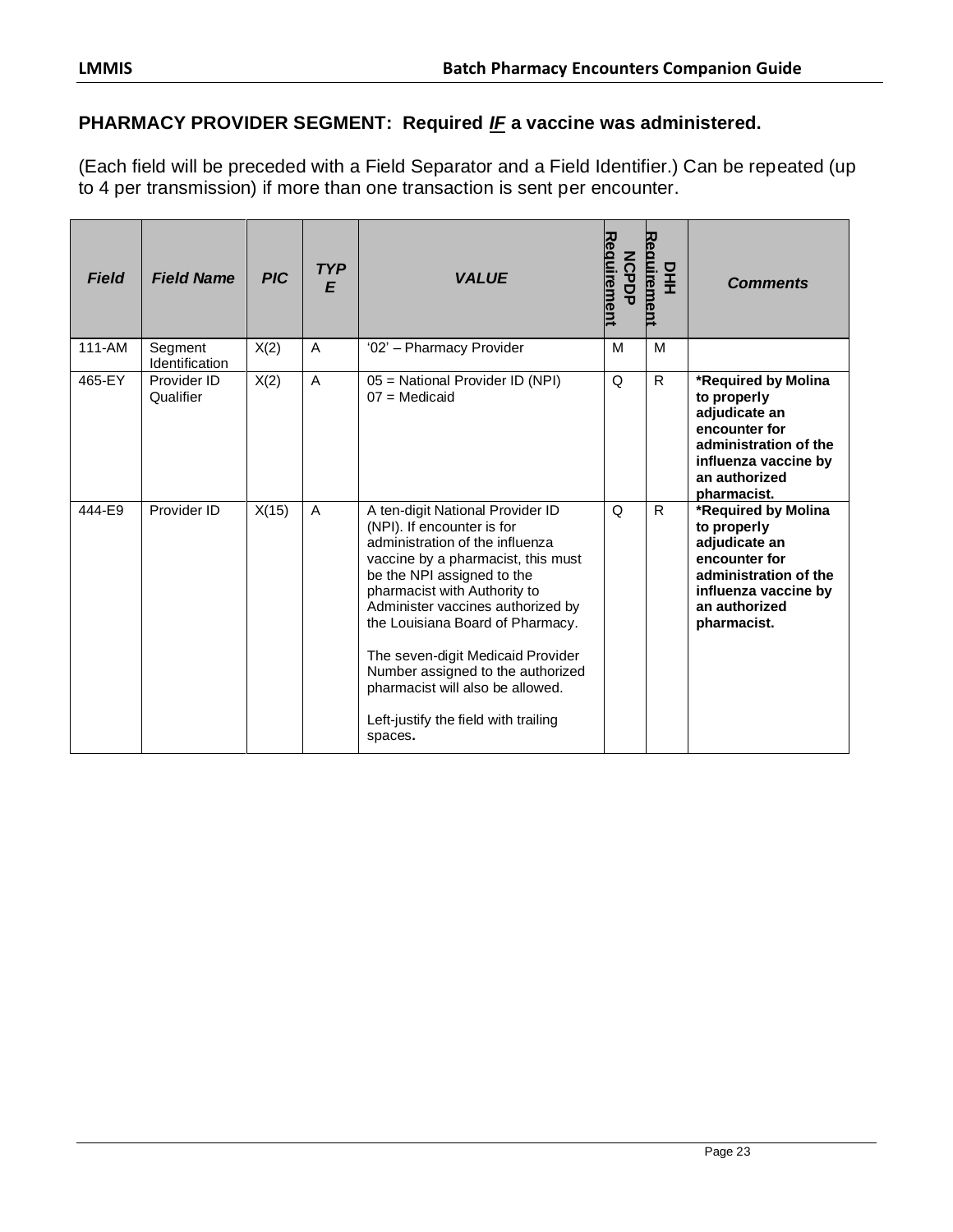## **PRESCRIBER SEGMENT: Required Segment**

(Each field will be preceded with a Field Separator and a Field Identifier.) Can be repeated (up to 4 per transmission) if more than one transaction is sent per encounter.

| <b>Field</b> | <b>Field</b><br><b>Name</b>       | <b>PIC</b> | <b>TYPE</b> | <b>VALUE</b>                                                                                                                                                                                                                                                                                                                                                                                                                                                                                                                    | Requirement<br><b>MCPDP</b> | Requirement<br>DHH | <b>Comments</b>                                               |
|--------------|-----------------------------------|------------|-------------|---------------------------------------------------------------------------------------------------------------------------------------------------------------------------------------------------------------------------------------------------------------------------------------------------------------------------------------------------------------------------------------------------------------------------------------------------------------------------------------------------------------------------------|-----------------------------|--------------------|---------------------------------------------------------------|
| 111-AM       | Segment<br>Identification         | X(2)       | A           | '03' - Prescriber                                                                                                                                                                                                                                                                                                                                                                                                                                                                                                               | M                           | M                  |                                                               |
| 466-EZ       | Prescriber<br><b>ID Qualifier</b> | X(2)       | A           | 01 = National Provider ID (NPI)<br>$05 =$ Medicaid                                                                                                                                                                                                                                                                                                                                                                                                                                                                              | Q                           | $\mathsf{R}$       |                                                               |
| 411-DB       | Prescriber<br>ID                  | X(15)      | A           | This is not a practitioner DPR<br>number. This field is left<br>justified with trailing spaces.<br>If a prescriber has registered his<br>NPI with Louisiana Medicaid, the<br>NPI may be sent.<br>Until prescriber data has been<br>adequately disseminated, the<br>legacy Medicaid ID will also be<br>accepted in this field.<br>When sending the legacy<br>Medicaid ID, please note the<br>following:<br>The prescriber's ID must be seven<br>digits and must begin with one of<br>the following as assigned: '00' or<br>'01'. | Q                           | $\mathsf{R}$       | *Required by Molina<br>to properly<br>adjudicate<br>encounter |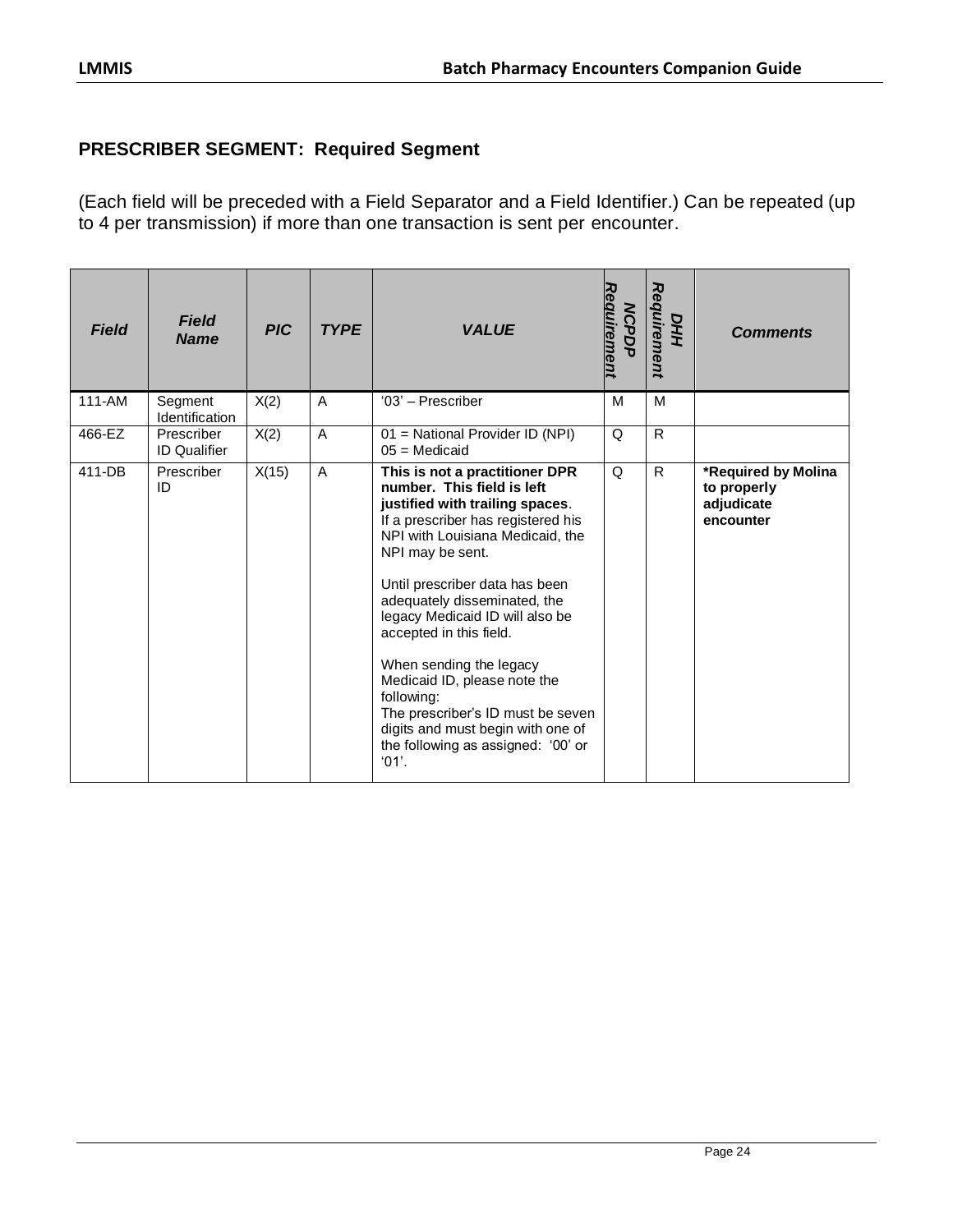#### **COB/OTHER PAYMENTS SEGMENT: Required Segment**

(Each field will be preceded with a Field Separator and a Field Identifier.) Can be repeated (up to 4 per transmission) if more than one transaction is sent per encounter.

#### COB Reporting Instructions

Please use the following instructions for the sequence required to report COB data in NCPDP Batch Encounters:

- $\Box$  First COB Occurrence: MCO reporting the total amount paid as what the PBM paid the Pharmacy in **COB Segment field 431-DV of the NCPDP Encounter using 342- HC qualifier 07**. MCO Copay amount charged to the recipient is also reported in 1<sup>st</sup> COB occurrence using 351-NP Other Payer-Patient Responsibility Amount Qualifier 05, and 352-NQ Other Payer-Patient Responsibility Amount, report zero if no copay was charged.
- □ Second COB Occurrence: Report the Primary TPL paid amount, if applicable, in COB Segment 431-DV of the NCPDP Encounter using 342-HC qualifier 07 to report the Drug Benefit amount not including Sales Tax. Primary TPL copay does not need to be reported in the encounter. If the pharmacy doesn't provide the LA Medicaid TPL Carrier Code for Other Insurance on Pharmacy Claim records sent to the PBM, then a default value of 000000 should be used as the 340-7C (Other Payer ID) value in the NCP Encounter record.
- □ Third COB Occurrence: Report the amount of Sales Tax for the TPL paid amount, if applicable, in COB Segment 431-DV of the NCPDP Encounter using 342-HC qualifier 10 to report the Sales Tax amount paid.

\*\*Note: Subtract all taxes and provider fees paid by the primary payer before calculating the maximum allowable cost when the MCO is the secondary payer. Taxes and provider fees paid by the primary payer should not be included in the amount considered for reimbursement.

# *MCO ICN Format*

The MCO's ICN must be populated in field 993-A7 (Internal Control Number). The maximum number of characters that the FI can store is 30, which includes the 4-digit prefix. The ICN that the MCO transmits in this segment is echoed back to the submitter in the 835. This permits the MCO to use the value in this field as a key in their system to match the encounter back to the information returned in the 835 transaction.

DHH requires MCOs to modify their ICN to contain a 4-digit prefix as follows: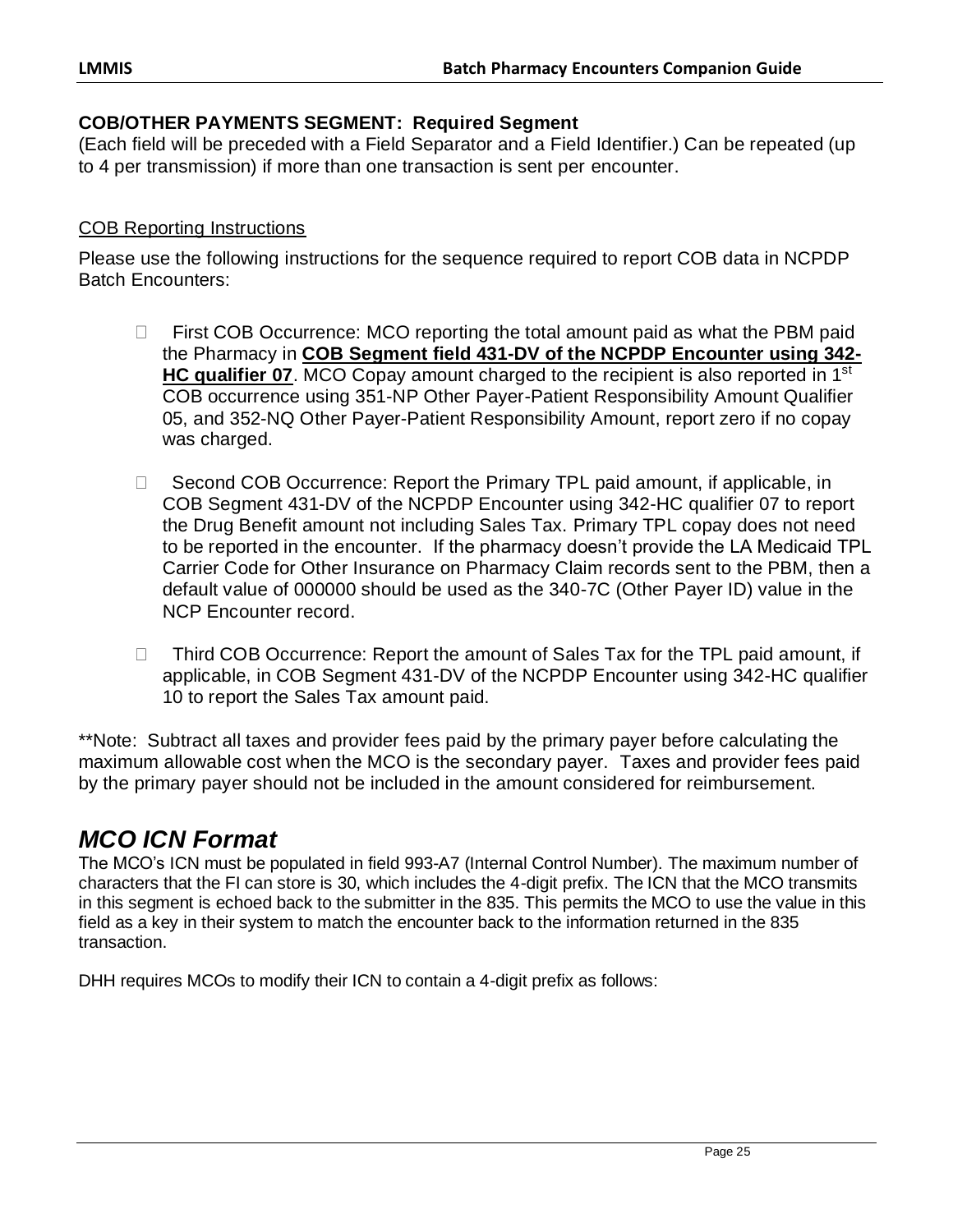Character 1: Claim Submission Media Type

- **"P"** to indicate submission of claim via paper form
- **"Q"** to indicate submission of a value added service via paper form
- **"E"** to indicate submission of claim via electronic submission
- **"F"** to indicate submission of value added service via electronic submission
- **"W"** to indicate the submission of claim via web portal
- **"V"** to indicate the submission of value added service submitted via web portal.

**NOTE**: The MCO must provide a Data Dictionary if other media types are submitted.

#### Character 2: Claim Status

The MCO, and/or sub-contractor, must indicate the status of the claim for this character position as follows:

- **"P"** for paid encounters
- **"D"** for denied encounters

**NOTE:** The MCO, and/or sub-contractor, must indicate the status of the claim for this character position.

#### Character 3-4: Vendor (Sub-contractor) Information

The MCO determines a two character code for each of its vendors. The MCO must provide DHH with a Data Dictionary to identify the two character code and the full name of the vendor it represents. As vendors are added or deleted, DHH must be furnished with an updated Data Dictionary.

| <b>Field</b> | <b>Field Name</b>                                     | <b>PIC</b> | <b>TYPE</b>    | <b>VALUE</b>                                                                                                                                                                                                              | equirement<br><b>NCPDF</b> | Reauirement<br>뫂 | <b>Comments</b>                                                                                   |
|--------------|-------------------------------------------------------|------------|----------------|---------------------------------------------------------------------------------------------------------------------------------------------------------------------------------------------------------------------------|----------------------------|------------------|---------------------------------------------------------------------------------------------------|
| 111-AM       | Segment<br>Identification                             | X(2)       | A              | '05' - COB/Other Payments                                                                                                                                                                                                 | M                          | M                | **Please see COB<br><b>Reporting Instructions</b><br>at the beginning of this<br>section.         |
| 337-4C       | Coordination of<br>Benefits/Other<br>Payment<br>Count | 9(1)       | N              | Maximum of 3 accepted for<br>Louisiana. One digit only                                                                                                                                                                    | M                          | M                |                                                                                                   |
| 338-5C       | <b>Other Payer</b><br>Coverage<br><b>Type</b>         | X(02)      | $\overline{A}$ | Maximum of 3 accepted for<br>Louisiana<br><b>Blank=Not Specified</b><br>$01 =$ First<br>$02 = Second$<br>$03 =$ Third<br>$04 =$ Fourth<br>$05 =$ Fifth<br>$06 =$ Sixth<br>$07 =$ Seventh<br>$08 =$ Eighth<br>$09 =$ Ninth | M                          | M                | (Repeating)<br>**Please see COB<br>Reporting Instructions<br>at the beginning of this<br>section. |
| 339-6C       | Other Payer ID<br>Qualifier                           | X(2)       | A              | Maximum of 3 accepted for<br>Louisiana                                                                                                                                                                                    | Q                          | R                | (Repeating)<br>Please submit<br>Louisiana specific                                                |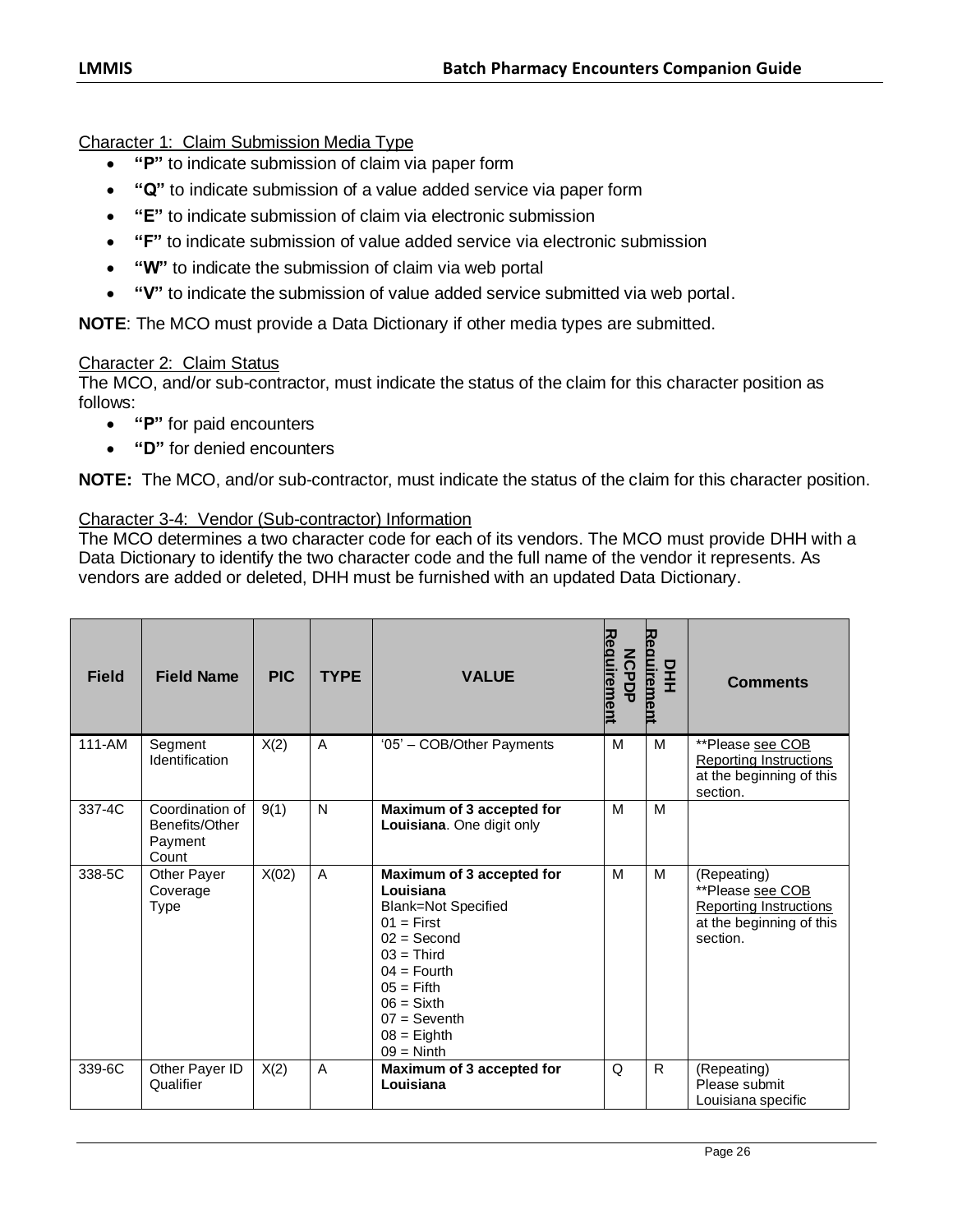| <b>Field</b> | <b>Field Name</b>                                                | <b>PIC</b>   | <b>TYPE</b>  | <b>VALUE</b>                                                                                                                                                                                                                                           | Requirement<br><b>NCPDP</b> | Requirement<br>모<br>도 | <b>Comments</b>                                                                                                                                                                                                   |
|--------------|------------------------------------------------------------------|--------------|--------------|--------------------------------------------------------------------------------------------------------------------------------------------------------------------------------------------------------------------------------------------------------|-----------------------------|-----------------------|-------------------------------------------------------------------------------------------------------------------------------------------------------------------------------------------------------------------|
|              |                                                                  |              |              |                                                                                                                                                                                                                                                        |                             |                       | Carrier Code with 99<br>Qualifier                                                                                                                                                                                 |
| 340-7C       | Other Payer ID                                                   | X(10)        | A            | Maximum of 3 accepted for<br>Louisiana                                                                                                                                                                                                                 | Q                           | R                     | (Repeating)<br>Please send Louisiana<br>assigned Carrier Code.<br>**Please see COB                                                                                                                                |
|              |                                                                  |              |              |                                                                                                                                                                                                                                                        |                             |                       | <b>Reporting Instructions</b><br>at the beginning of this<br>section.                                                                                                                                             |
| 443-E8       | Other Payer<br>Date                                              | 9(8)         | N            | Maximum of 3 accepted for<br>Louisiana<br><b>CCYYMMDD</b> format                                                                                                                                                                                       | Q                           | $\mathsf{R}$          | (Repeating)                                                                                                                                                                                                       |
| 993-A7       | Internal<br>Control<br>Number                                    | X(30)        | A            | Number assigned by the<br>processor to identify an<br>adjudicated encounter when<br>supplied in payer-to-payer<br>coordination of benefits only.                                                                                                       | Q                           | $\mathsf{R}$          | Required for Batch<br>Encounter processing.                                                                                                                                                                       |
| 341-HB       | Other Payer<br>Amount Paid<br>Count                              | 9(1)         | N            | Maximum of 3 accepted for<br>Louisiana                                                                                                                                                                                                                 | Q                           | $\mathsf{R}$          |                                                                                                                                                                                                                   |
| 342-HC       | Other Payer<br>Amount Paid<br>Qualifier                          | X(2)         | A            | Maximum of 3 accepted for<br>Louisiana<br>$Ø1 =$ Delivery<br>$Ø2 =$ Shipping<br>$Ø3 = Postage$<br>$Ø4 =$ Administrative<br>$Ø5 =$ Incentive<br>$Ø6$ = Cognitive Service<br>$Ø7$ = Drug Benefit<br>$Ø9$ = Compound Preparation Cost<br>$10 = Sales Tax$ | Q                           | $\mathsf{R}$          | (Repeating)<br>Please use 07=Drug<br>Benefit for individual<br>payments Required<br>**Please see COB<br>Reporting Instructions<br>at the beginning of this<br>section.                                            |
| 431-DV       | Other Payer<br><b>Amount Paid</b>                                | S9(6)<br>V99 | N            | Maximum of 3 accepted for<br>Louisiana Format s9(6)V99<br>It represents the dollar amount of<br>payment known by the pharmacy<br>from other sources. Format<br>s\$\$\$\$cc, zero fill if no amount<br>collected.                                       | Q                           | R                     | (Repeating)<br>**Please see COB<br>Reporting Instructions<br>at the beginning of this<br>section.                                                                                                                 |
| 471-5E       | Other Payer<br><b>Reject Count</b>                               | 9(2)         | N            | <b>Maximum of 5</b>                                                                                                                                                                                                                                    | Q                           | Q                     |                                                                                                                                                                                                                   |
| 472-6E       | Other Payer<br><b>Reject Code</b>                                | X(3)         | A            | Maximum of 5 accepted for<br>each<br><b>Other-Payer-ID Reject Code</b><br>returned (Louisiana)                                                                                                                                                         | Q                           | Q                     | (Repeating)                                                                                                                                                                                                       |
| 353-NR       | Other Payer-<br>Patient<br>Responsibility<br><b>Amount Count</b> | 9(02)        | $\mathsf{N}$ | Maximum count of 25.                                                                                                                                                                                                                                   | Q                           | R                     | * Required if Other<br><b>Payer-Patient</b><br><b>Responsibility</b><br><b>Amount Qualifier</b><br>(351-NP) is used.<br>**Please see COB<br><b>Reporting Instructions</b><br>at the beginning of this<br>section. |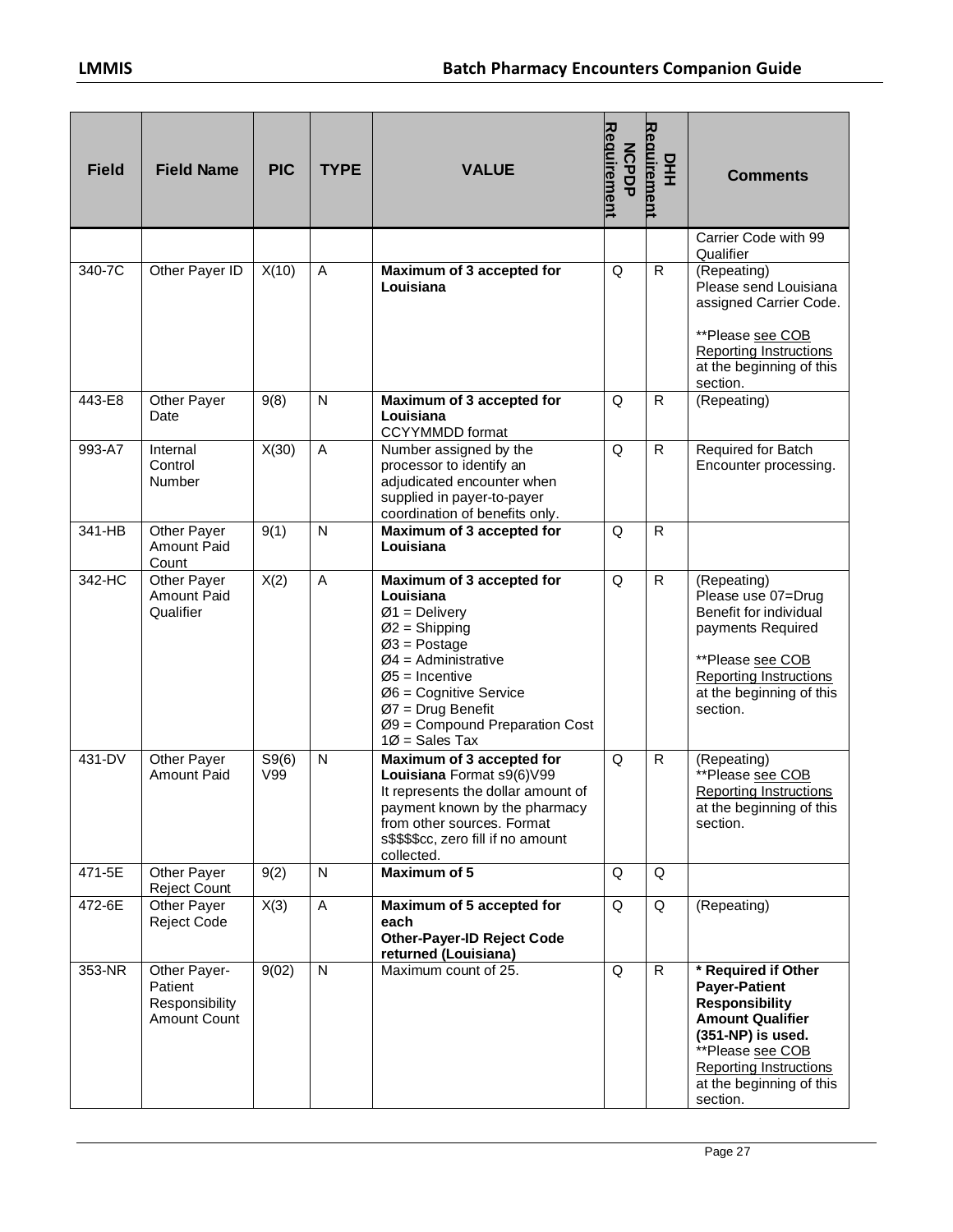| <b>Field</b> | <b>Field Name</b>                                                | <b>PIC</b>   | <b>TYPE</b> | <b>VALUE</b>           | equirement<br><b>NOPD-</b> | Reauireme<br>모<br>王 | <b>Comments</b>                                                                                                                                                                                          |
|--------------|------------------------------------------------------------------|--------------|-------------|------------------------|----------------------------|---------------------|----------------------------------------------------------------------------------------------------------------------------------------------------------------------------------------------------------|
| 351-NP       | Other Payer-<br>Patient<br>Responsibility<br>Amount<br>Qualifier | X(02)        | A           | $05 =$ Amount of Copay | Q                          | R                   | (Repeating)<br>* Required if Other<br><b>Payer-Patient</b><br><b>Responsibility</b><br>Amount (352-NQ) is<br>used.<br>**Please see COB<br>Reporting Instructions<br>at the beginning of this<br>section. |
| 352-NQ       | Other Payer-<br>Patient<br>Responsibility<br>Amount              | S9(6)<br>v99 | N           | Format s9(6)V99        | Q                          | R.                  | (Repeating)<br>**Please see COB<br>Reporting Instructions<br>at the beginning of this<br>section.                                                                                                        |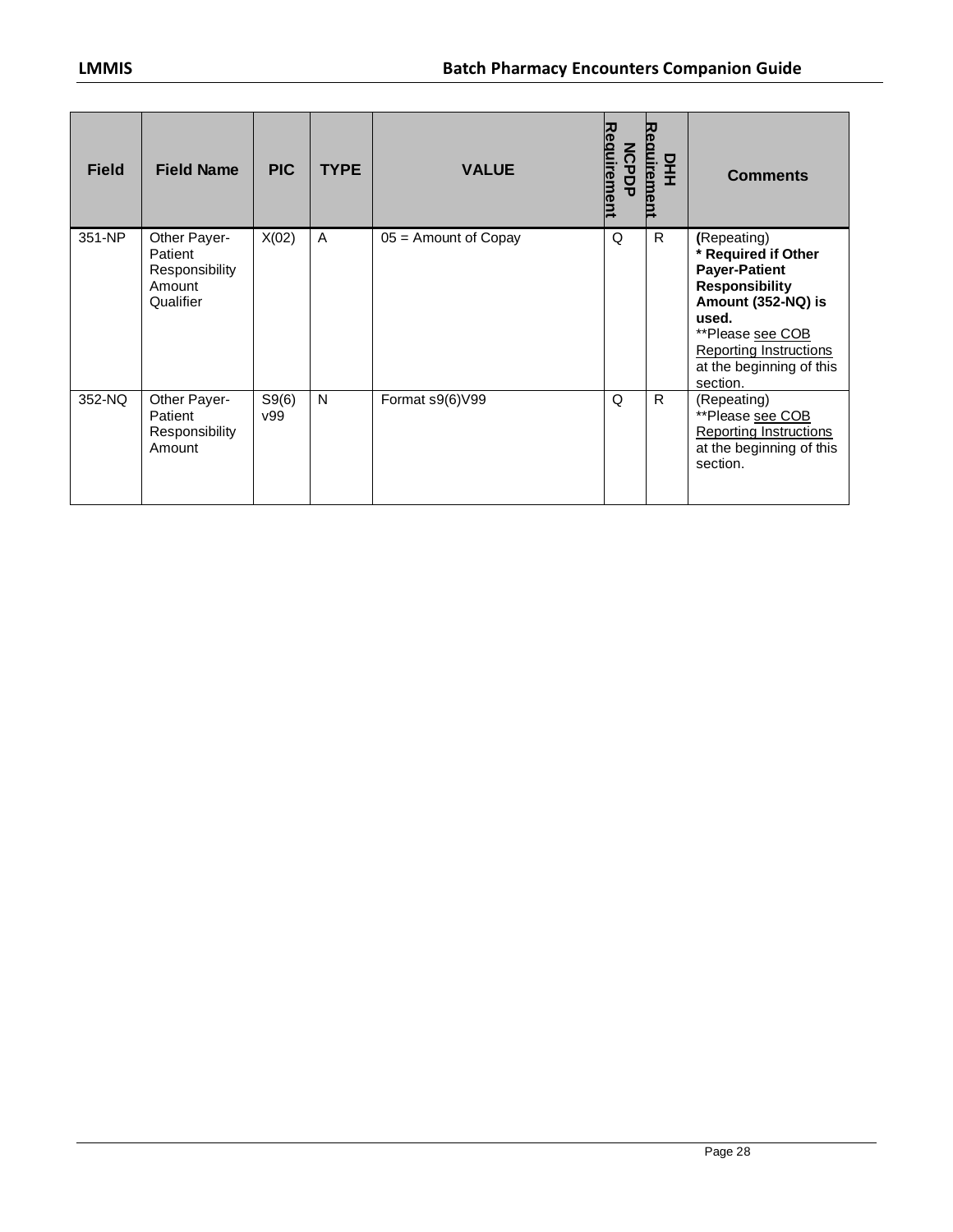### **DUR/PPS SEGMENT: Required** *IF* **the segment data was present/used during processing of the transaction.**

(Each field will be preceded with a Field Separator and a Field Identifier.) Can be repeated (up to 4 per transmission) if more than one transaction is sent per encounter.

| <b>Field</b> | <b>Field Name</b>              | <b>PIC</b> | <b>TYPE</b>  | <b>VALUE</b>                                                                                                                                                                          | Requirement<br><b>NCPDP</b> | Requirement<br>$rac{1}{2}$ | <b>Comments</b>                                                                                                                                                         |
|--------------|--------------------------------|------------|--------------|---------------------------------------------------------------------------------------------------------------------------------------------------------------------------------------|-----------------------------|----------------------------|-------------------------------------------------------------------------------------------------------------------------------------------------------------------------|
| 111-AM       | Segment<br>Identification      | X(2)       | A            | $'08' - DUR/PPS$                                                                                                                                                                      | м                           | м                          |                                                                                                                                                                         |
| 473-7E       | <b>DUR/PPS</b><br>Code Counter | 9(1)       | $\mathsf{N}$ | Recommend value of "1", "2", or<br>"З"<br>DUR/PPS Code Counter = "1" is<br>required if encounter is for<br>administration of the influenza<br>vaccine by an authorized<br>pharmacist. | Q                           | $\mathsf{R}$               | (Repeating)<br>*Required by<br><b>Molina to properly</b><br>adjudicate an IF<br>the segment data<br>was present/used<br>during the<br>processing of the<br>transaction. |
| 439-E4       | Reason for<br>Service Code     | X(2)       | A            | Use appropriate NCPDP Codes                                                                                                                                                           | Q                           | $\mathsf{R}$               | (Repeating)<br>*Required by<br><b>Molina to properly</b><br>adjudicate an IF<br>the segment data<br>was present/used<br>during the<br>processing of the<br>transaction. |
| 440-E5       | Professional<br>Service Code   | X(2)       | A            | 440-E5 value MA is required if<br>encounter is for administration of<br>the influenza vaccine by an<br>authorized pharmacist.                                                         | Q                           | $\mathsf{R}$               | (Repeating)<br>*Required by<br><b>Molina to properly</b><br>adjudicate an IF<br>the segment data<br>was present/used<br>during the<br>processing of the<br>transaction. |
| 441-E6       | Result of<br>Service Code      | X(2)       | A            | Use appropriate NCPDP Codes                                                                                                                                                           | Q                           | $\mathsf{R}$               | (Repeating)<br>*Required by<br><b>Molina to properly</b><br>adjudicate an IF<br>the segment data<br>was present/used<br>during the<br>processing of the<br>transaction. |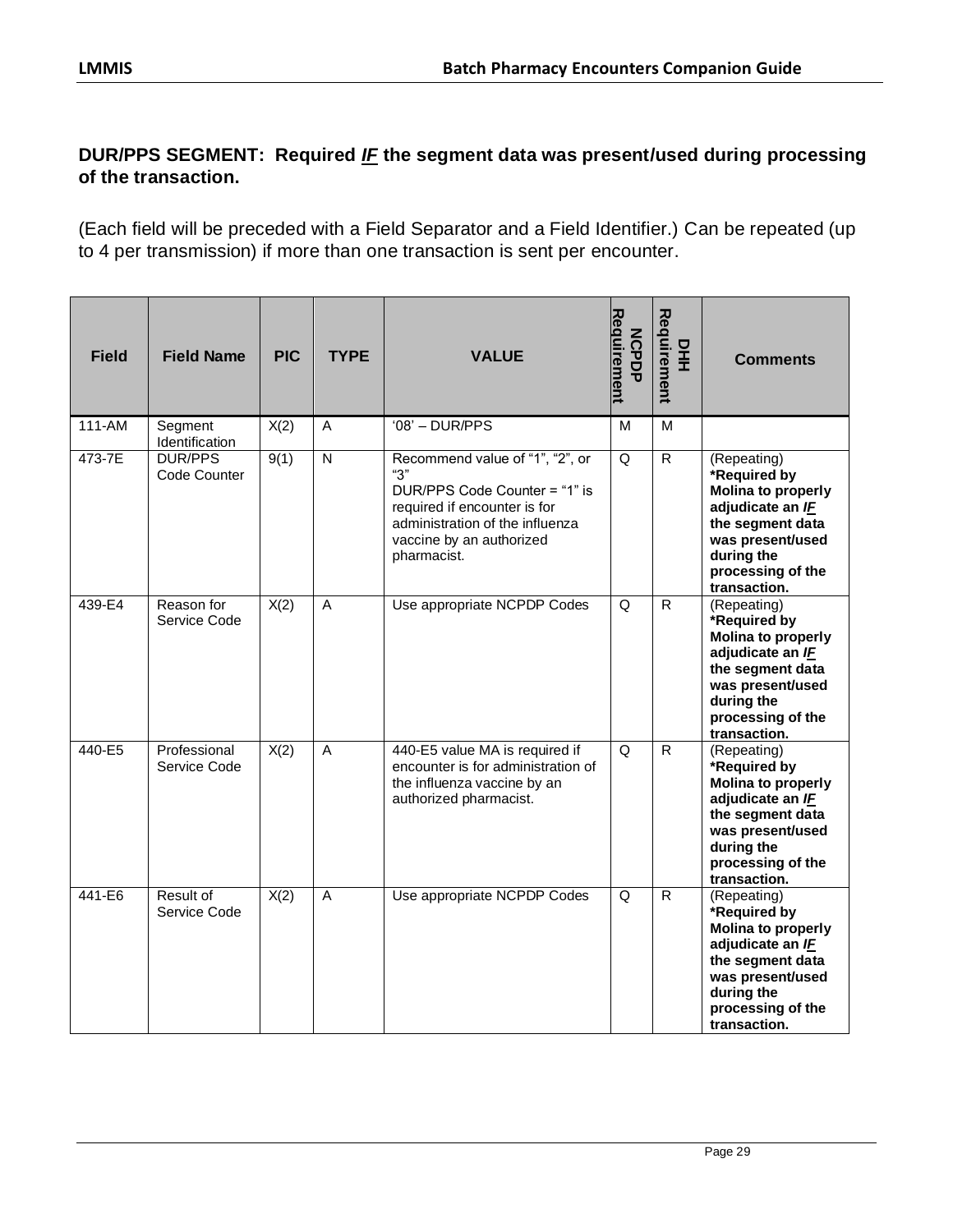#### **PRICING SEGMENT: Required Segment**

(Each field will be preceded with a Field Separator and a Field Identifier.)

Can be repeated (up to 4 per transmission) if more than one transaction is sent per encounter.

| <b>Field</b> | <b>Field Name</b>                          | <b>PIC</b>   | <b>TYP</b><br>E         | <b>VALUE</b>                                                                                                                                                                  | Requirement<br><b>NCPDP</b> | Requirement<br>뫂        | <b>Comments</b>                                                                                                                                                                                                          |
|--------------|--------------------------------------------|--------------|-------------------------|-------------------------------------------------------------------------------------------------------------------------------------------------------------------------------|-----------------------------|-------------------------|--------------------------------------------------------------------------------------------------------------------------------------------------------------------------------------------------------------------------|
| $111 - AM$   | Segment<br>Identification                  | X(2)         | $\overline{\mathsf{A}}$ | $'11'$ – Pricing                                                                                                                                                              | $\overline{M}$              | $\overline{\mathsf{M}}$ |                                                                                                                                                                                                                          |
| 409-D9       | Ingredient Cost<br>Submitted               | S9(6)<br>V99 | $\mathsf{N}$            | Format S9(6)V99<br>(For a compound, this is the sum of all<br>individual ingredient costs)                                                                                    | $\mathsf{R}$                | $\mathsf{R}$            | (*Required by<br><b>Molina to</b><br>properly<br>adjudicate an<br>encounter for<br>cost of influenza<br>vaccine<br>administered by<br>an authorized<br>pharmacist.<br>Only reimbursed<br>for recipients 19<br>and older) |
| 412-DC       | <b>Dispensing Fee</b><br>Submitted         | s9(6)<br>V99 | N                       | Format S9(6)V99                                                                                                                                                               | Q                           | $\mathsf{R}$            | *Required by<br><b>Molina to</b><br>properly<br>adjudicate<br>encounter.<br><b>Report any</b><br><b>Dispensing Fee</b><br><b>Value Submitted</b><br>including Zero(0)                                                    |
| 433-DX       | <b>Patient Paid</b><br>Amount<br>Submitted | S9(6)<br>V99 | $\mathsf{N}$            | Format S9(6)V99                                                                                                                                                               | Q                           | R                       | * Required <b>IF</b> the<br>data was<br>present/used<br>during the<br>processing of<br>the transaction                                                                                                                   |
| 438-E3       | Incentive<br>Amount<br>Submitted           | S9(6)<br>V99 | $\mathsf{N}$            | Format S9(6)V99<br>For an encounter for administration of<br>the influenza vaccine by an authorized<br>pharmacist, this field will contain the<br>vaccine administration fee. | Q                           | $\mathsf{R}$            | * Required <b>IF</b> the<br>data was<br>present/used<br>during the<br>processing of<br>the transaction                                                                                                                   |
| 481-HA       | Flat Sales Tax<br>Amount<br>Submitted      | S9(6)<br>V99 | $\mathsf{N}$            | \$0.10                                                                                                                                                                        | Q                           | $\mathsf{R}$            | <b>Required by</b><br><b>Molina to</b><br>properly<br>adjudicate<br>encounter.                                                                                                                                           |
| 426-DQ       | Usual and<br>Customary<br>Charge           | S9(6)<br>V99 | ${\sf N}$               | Format S9(6)V99 The usual and<br>customary charge for the prescription in<br>s\$\$\$\$cc format.                                                                              | Q                           | $\mathsf{R}$            | <b>Required by</b><br><b>Molina to</b><br>properly<br>adjudicate<br>encounter.                                                                                                                                           |
| 430-DU       | <b>Gross Amount</b><br>Due                 | S9(6)<br>V99 | ${\sf N}$               | Format S9(6)V99                                                                                                                                                               | $\mathsf{R}$                | R                       |                                                                                                                                                                                                                          |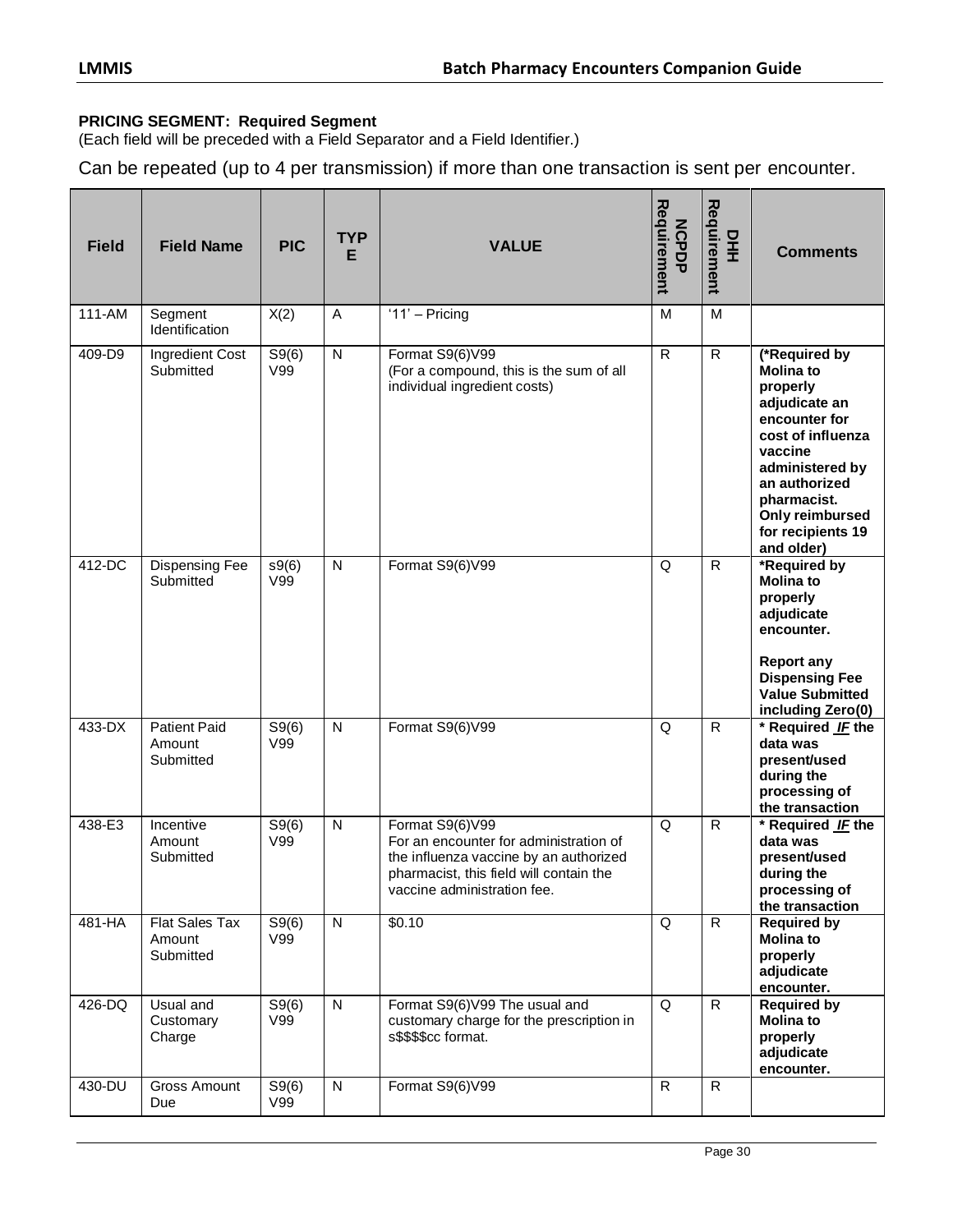| <b>Field</b> | <b>Field Name</b>              | <b>PIC</b> | TYP.<br>Е | <b>VALUE</b>                                                                                                                                                                                                                                                                                                                                                                                                                    | Requirement<br><b>NCPDP</b> | 고<br>equirem<br>모<br>王<br>መ<br>₹ | <b>Comments</b>                                                                     |
|--------------|--------------------------------|------------|-----------|---------------------------------------------------------------------------------------------------------------------------------------------------------------------------------------------------------------------------------------------------------------------------------------------------------------------------------------------------------------------------------------------------------------------------------|-----------------------------|----------------------------------|-------------------------------------------------------------------------------------|
| 423-DN       | Basis of Cost<br>Determination | X(2)       | A/N       | $00 =$ Unspecified<br>01 = AWP (Average Wholesale Price)<br>$02$ = Local Wholesaler<br>$03 =$ Direct<br>$04 = EAC$ (Estimated Acquisition Cost)<br>$05 =$ Acquisition<br>06 = MAC (Maximum Allowable Cost)<br>07 = Usual & Customary<br>*08 = 340B Disproportionate Share<br><b>Pricing</b><br>$09 = Other$<br>10 = ASP (Average Sales Price)<br>11 = AMP (Average Manufacturer Price)<br>12 = WAC (Wholesale Acquisition Cost) | $\Omega$                    | R                                | (Repeating)<br>*Required by<br>Payer to properly<br>adjudicate a<br>340B encounter. |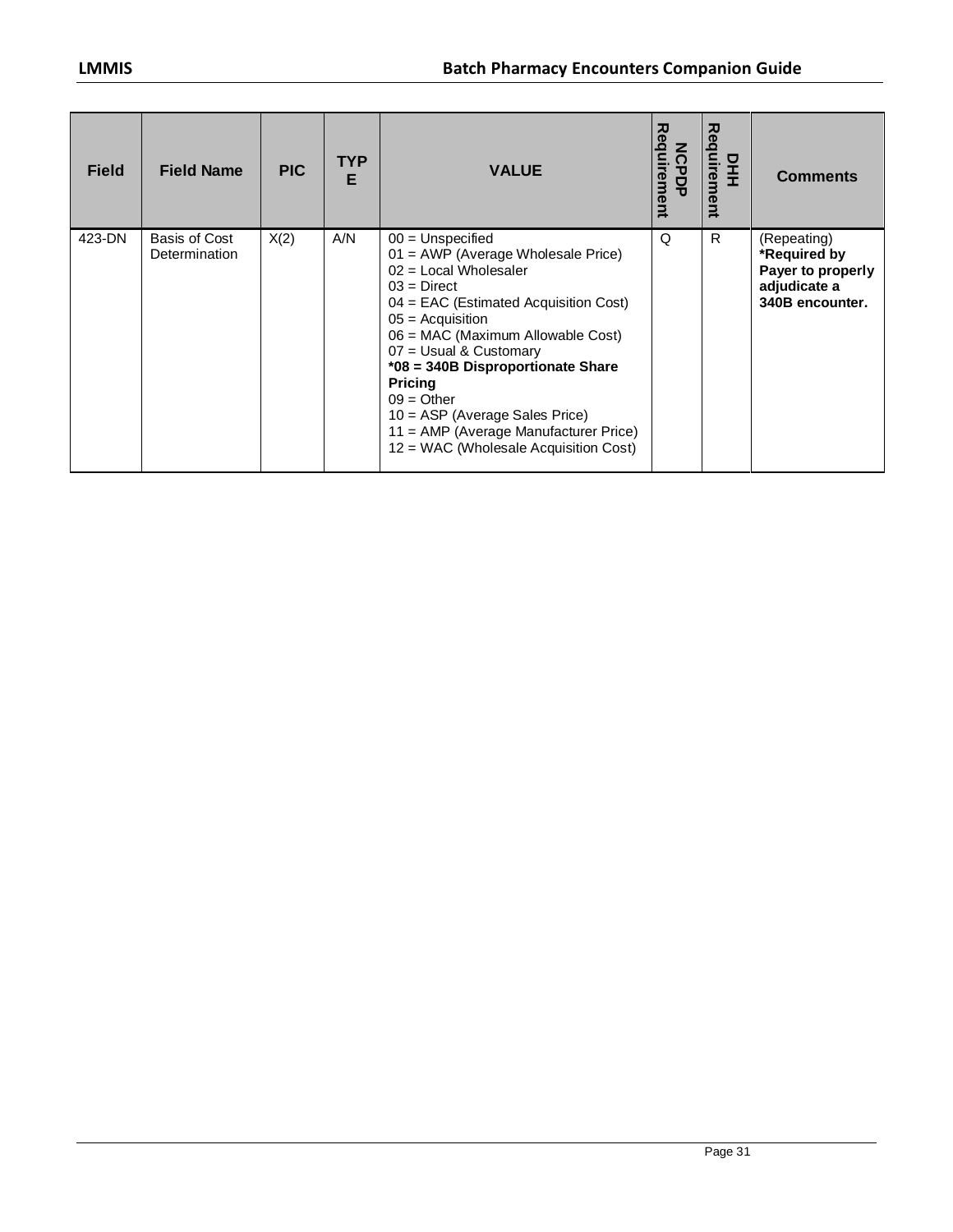#### **CLINICAL SEGMENT: Required** *IF* **the segment data was present/used during processing of the transaction.**

(Each field will be preceded with a Field Separator and a Field Identifier.) Can be repeated (up to 4 per transmission) if more than one transaction is sent per encounter.

| <b>Field</b> | <b>Field Name</b>           | <b>PIC</b> | <b>TYPE</b>             | <b>VALUE</b>                                                                                                                                                                                                                                                | Requirement<br><b>NCPDP</b> | Requirement<br>모<br>王 | <b>Comments</b>                                                   |
|--------------|-----------------------------|------------|-------------------------|-------------------------------------------------------------------------------------------------------------------------------------------------------------------------------------------------------------------------------------------------------------|-----------------------------|-----------------------|-------------------------------------------------------------------|
| 111-AM       | Segment<br>Identification   | X(2)       | A                       | '13' - Clinical                                                                                                                                                                                                                                             | M                           | M                     |                                                                   |
| 491-VE       | Diagnosis<br>Code Count     | 9(1)       | $\mathsf{N}$            | Recommend value of "1" for<br>primary or "2" for secondary                                                                                                                                                                                                  | Q                           | Q                     | Only 2 occurrences<br>will be accepted                            |
| 492-WE       | Diagnosis<br>Code Qualifier | X(2)       | $\overline{\mathsf{A}}$ | $ØØ = Not Special$<br>$Ø1$ = International Classification<br>of Diseases (ICD9)<br>$Ø2$ = International Classification<br>of Diseases (ICD1Ø)<br>For service dates before<br>10/1/2015, use 01. For service<br>dates on or after 10/1/2015, use<br>02.      | Q                           | Q                     | (Repeating)                                                       |
| 424-DO       | Diagnosis<br>Code           | X(15)      | A                       | Up to 15 characters. Decimal<br>points are explicit.<br>For service dates before<br>10/1/2015 and a value of 01 in<br>field 491-WE, use ICD-9 codes.<br>For service dates on or after<br>10/1/2015 and value of 02 in<br>field 491-WE, use ICD-10<br>codes. | $\Omega$                    | Q/M                   | (Repeating)<br>Mandatory for<br>naltrexone<br>containing products |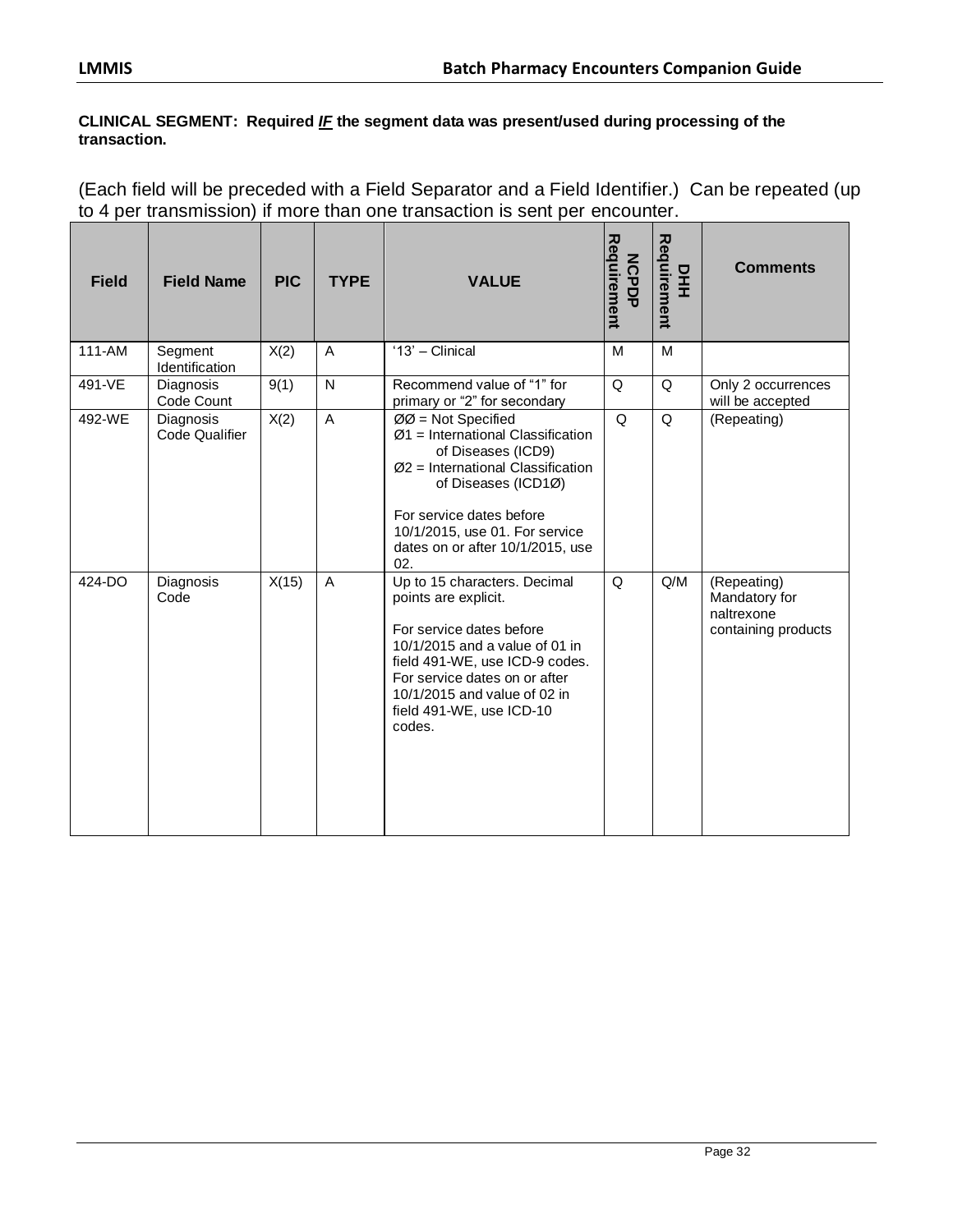## <span id="page-34-0"></span>**7.2 Encounter Reversal (Void) Submission (Input)**

*\*\*NOTE: Only submit one encounter Reversal(Void) per transaction.*

## **HEADER SEGMENT: Mandatory – Fixed Length Fields**

| <b>Field</b> | <b>Field Name</b>                       | <b>PIC</b> | <b>TYPE</b>             | <b>VALUE</b>                                                                                                                                                                                                                                                                              |                | <b>FROM/TO</b> | Reauirement<br><b>NCPDF</b> | Reauirement<br>모<br>王 | <b>Comments</b> |
|--------------|-----------------------------------------|------------|-------------------------|-------------------------------------------------------------------------------------------------------------------------------------------------------------------------------------------------------------------------------------------------------------------------------------------|----------------|----------------|-----------------------------|-----------------------|-----------------|
| 101-A1       | <b>Bin Number</b>                       | 9(6)       | N                       | This is a constant of<br>'610514'.                                                                                                                                                                                                                                                        | $\mathbf{1}$   | 6              | M                           | M                     |                 |
| 102-A2       | Version/Release<br>Number ('D.0')       | X(2)       | A                       | This is a constant of "D0".<br>This field identifies the<br>format of the transaction.                                                                                                                                                                                                    | $\overline{7}$ | 8              | M                           | M                     |                 |
| 103-A3       | Transaction<br>Code                     | X(2)       | A                       | $B1 =$ Reversals                                                                                                                                                                                                                                                                          | 9              | 10             | M                           | M                     |                 |
| 104-A4       | Processor<br><b>Control Number</b>      | X(10)      | A                       | The processor control<br>number indicates whether<br>this is a test or production<br>transaction.<br>Louisiana Medicaid POS<br>Production<br>Transaction - "LOUIPROD"<br>followed<br>by 2 blanks<br>Louisiana Medicaid POS<br>Test<br>Transaction - "LOUITEST"<br>followed<br>by 2 blanks | 11             | 20             | M                           | M                     |                 |
| 109-A9       | Transaction<br>Count                    | X(1)       | A                       | 1 = Reversal (Void)                                                                                                                                                                                                                                                                       | 21             | 21             | M                           | M                     |                 |
| 202-B2       | Service Provider<br><b>ID</b> Qualifier | X(2)       | $\overline{\mathsf{A}}$ | Constant of '01' National<br>Provider ID (NPI)                                                                                                                                                                                                                                            | 22             | 23             | M                           | M                     |                 |
| 201-B1       | Pharmacy<br>Number                      | X(15)      | A                       | This will be a ten-digit<br>National Provider ID (NPI)<br>assigned to the billing<br>pharmacy.<br>Left-justify the field with<br>trailing spaces.                                                                                                                                         | 24             | 38             | M                           | M                     |                 |
| 401-D1       | Date of Service                         | 9(8)       | $\overline{N}$          | CCYYMMDD format                                                                                                                                                                                                                                                                           | 39             | 46             | M                           | M                     |                 |
| 110-AK       | Software Vendor<br>/ Certification ID   | X(10)      | A                       | BATCH-V = Void                                                                                                                                                                                                                                                                            | 47             | 56             | M                           | M                     |                 |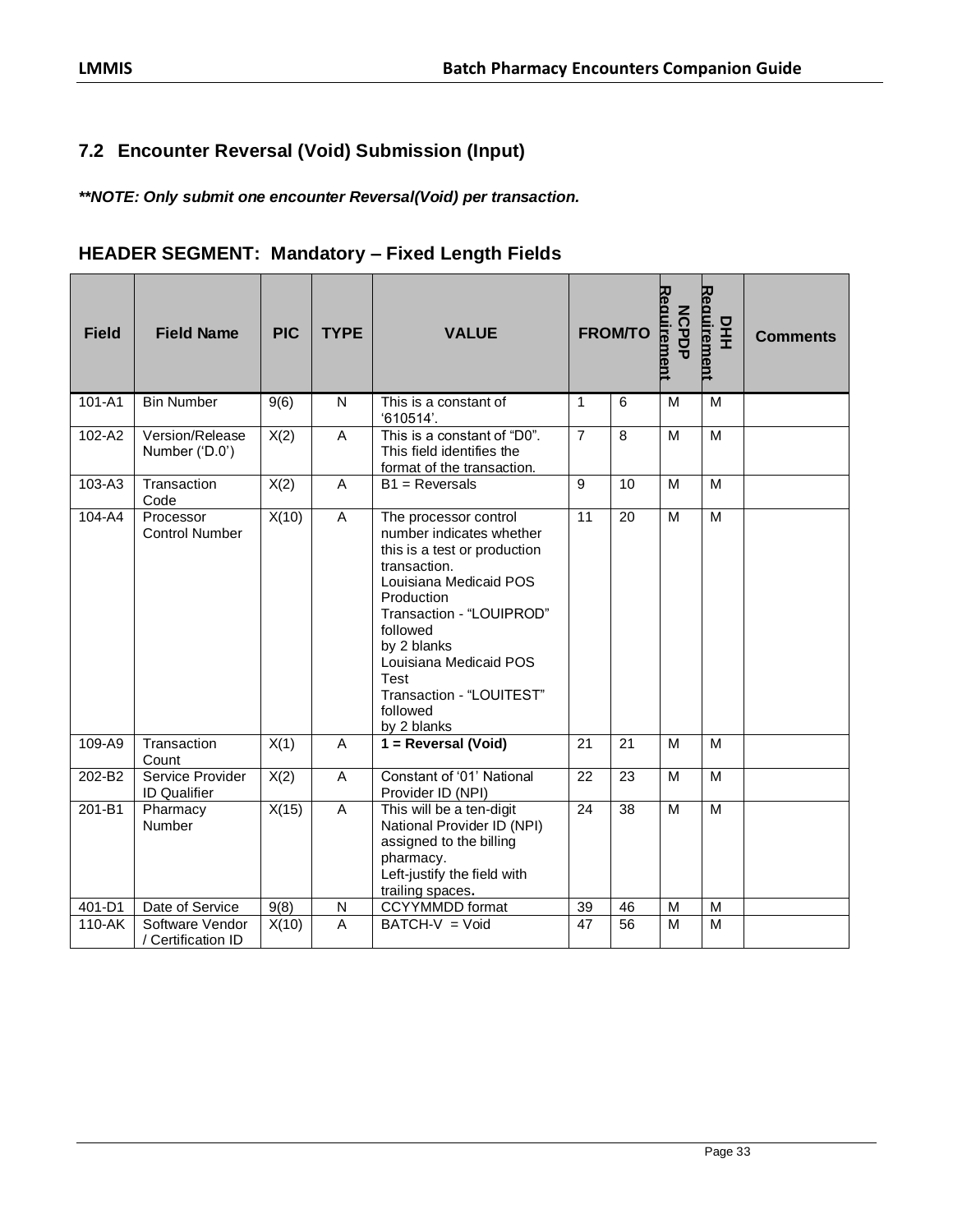## **INSURANCE SEGMENT: Required Segment**

| <b>Field</b> | <b>Field Name</b>         | <b>PIC</b> | <b>TYPE</b>    | <b>VALUE</b>                                                                                    | Requirement<br><b>NCPDP</b> | Requirement<br>DНИ | <b>Comments</b> |
|--------------|---------------------------|------------|----------------|-------------------------------------------------------------------------------------------------|-----------------------------|--------------------|-----------------|
| 111-AM       | Segment<br>Identification | X(2)       | $\overline{A}$ | '04' - Insurance                                                                                | M                           | M                  |                 |
| 302-C2       | Cardholder ID             | X(20)      | $\mathsf{A}$   | 13 digit recipient's<br>Medicaid ID Number. Left-<br>justify the field with trailing<br>spaces. | M                           | M                  |                 |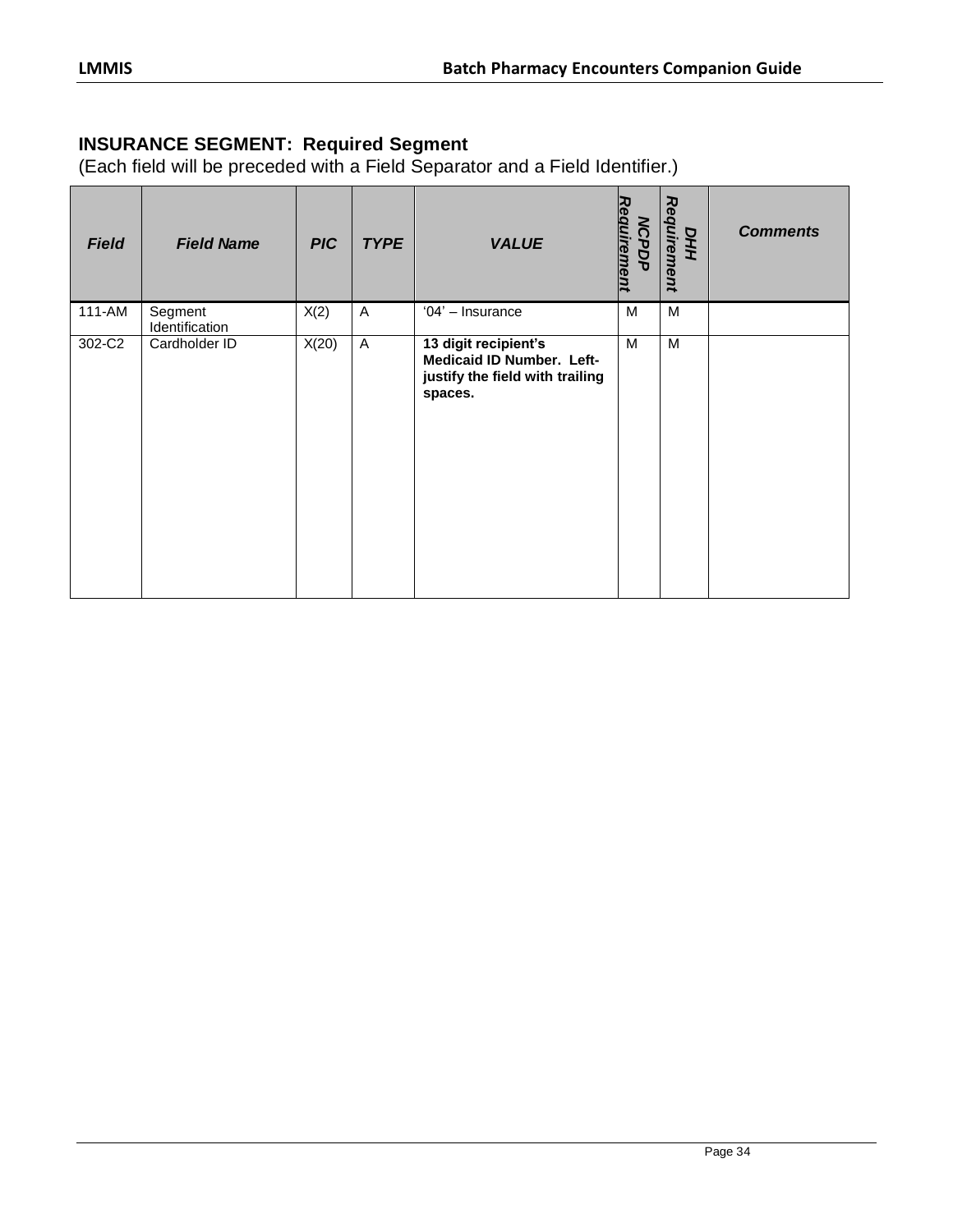## **CLAIM SEGMENT: Required Segment**

| <b>Field</b> | <b>Field Name</b>                                       | <b>PIC</b>   | <b>TYPE</b>  | <b>VALUE</b>                                                                                                                                                                                                                                                                                                                                                                                                                                                                                                                            | Requirement<br><b>NCPDP</b> | Requirement<br><b>DHH</b> | <b>Comments</b>                                         |
|--------------|---------------------------------------------------------|--------------|--------------|-----------------------------------------------------------------------------------------------------------------------------------------------------------------------------------------------------------------------------------------------------------------------------------------------------------------------------------------------------------------------------------------------------------------------------------------------------------------------------------------------------------------------------------------|-----------------------------|---------------------------|---------------------------------------------------------|
| 111-AM       | Segment<br>Identification                               | X(2)         | A            | $'07'$ - Claim                                                                                                                                                                                                                                                                                                                                                                                                                                                                                                                          | M                           | M                         | DHH requires<br>value 07 = Claim.                       |
| 455-EM       | Prescription /<br>Service Reference<br>Number Qualifier | X(1)         | A            | Constant of "1" - Rx Billing                                                                                                                                                                                                                                                                                                                                                                                                                                                                                                            | M                           | M                         | <b>DHH</b> requires<br>value $1 = Rx$<br><b>Billing</b> |
| 402-D2       | Prescription /<br>Service Reference<br><b>Number</b>    | 9(12)        | $\mathsf{N}$ | Twelve digit prescription<br>number<br>The pharmacy's file number for<br>this prescription.                                                                                                                                                                                                                                                                                                                                                                                                                                             | M                           | M                         |                                                         |
| 436-E1       | Product/Service ID<br>Qualifier                         | X(2)         | A            | Constant of "03" - National drug<br>code (NDC)<br>(For compounds use a value of<br>(00)                                                                                                                                                                                                                                                                                                                                                                                                                                                 | M                           | M                         |                                                         |
| 407-D7       | Product/Service ID                                      | X(19)        | A            | Eleven character NDC number                                                                                                                                                                                                                                                                                                                                                                                                                                                                                                             | M                           | M                         |                                                         |
| 442-E7       | <b>Quantity Dispensed</b>                               | 9(7)V<br>999 | $\mathsf{N}$ | Format = 9999999.999<br>9(7) V999<br>(For a compound, this is the<br>quantity of the entire multi-<br>ingredient product)                                                                                                                                                                                                                                                                                                                                                                                                               | $\mathsf{R}$                | $\mathsf{R}$              |                                                         |
| 403-D3       | Fill Number                                             | 9(2)         | N            | $00 =$ Original dispensing<br>$01-11 =$ Refill number                                                                                                                                                                                                                                                                                                                                                                                                                                                                                   | R.                          | $\mathsf{R}$              |                                                         |
| 405-D5       | Days' Supply                                            | 9(3)         | $\mathsf{N}$ | Format = $999$<br>The pharmacist's estimated<br>number of days the quantity<br>dispensed will last. Express in<br>whole days and right-justify with<br>leading zeros.                                                                                                                                                                                                                                                                                                                                                                   | $\mathsf{R}$                | $\mathsf{R}$              |                                                         |
| 406-D6       | Compound Code                                           | 9(1)         | $\mathsf{N}$ | $0 = Not specified$<br>$1 = Not$ a compound<br>$2 =$ Compound                                                                                                                                                                                                                                                                                                                                                                                                                                                                           | R.                          | $\mathsf{R}$              |                                                         |
| 408-D8       | Dispense as Written<br>(DAW)                            | X(1)         | A            | $0 = No$ Product Selection<br>Indicated<br>*1 = Substitution Not Allowed by<br>Prescriber<br>2 = Substitution Allowed-Patient<br>Requested Product Dispensed<br>3 = Substitution Allowed-<br><b>Pharmacist Selected Product</b><br>Dispensed<br>4 = Substitution Allowed-<br>Generic Drug Not in Stock<br>5 = Substitution Allowed-Brand<br>Drug Dispensed as a Generic<br>$6 =$ Override<br>7 = Substitution Not Allowed-<br>Brand Drug Mandated By Law<br>$8 =$ Substitution Allowed-<br>Generic Drug Not Available in<br>Marketplace | $\mathsf{R}$                | $\mathsf{R}$              |                                                         |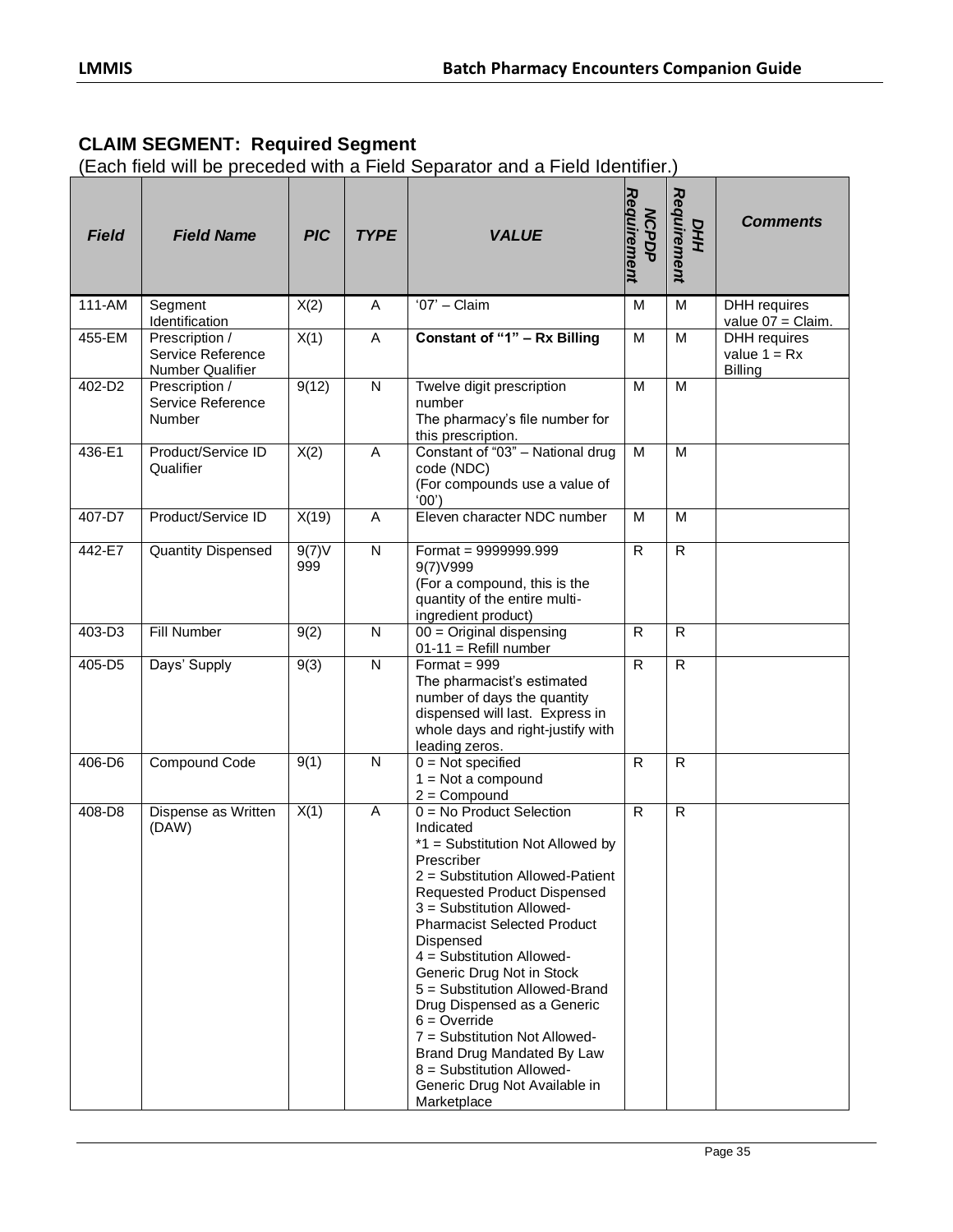| <b>Field</b> | <b>Field Name</b>                                | <b>PIC</b> | <b>TYPE</b> | <b>VALUE</b>                                                                                                                                                                                                                                                                                                            | Requirement<br><b>NCPDP</b> | Requirement<br><b>DHH</b> | <b>Comments</b>                                                                                                                                                                                                                                                                  |
|--------------|--------------------------------------------------|------------|-------------|-------------------------------------------------------------------------------------------------------------------------------------------------------------------------------------------------------------------------------------------------------------------------------------------------------------------------|-----------------------------|---------------------------|----------------------------------------------------------------------------------------------------------------------------------------------------------------------------------------------------------------------------------------------------------------------------------|
|              |                                                  |            |             | **9 = Substitution Allowed By<br>Prescriber but Plan Requests<br>Brand - Patient's Plan<br><b>Requested Brand Product To</b><br>Be Dispensed (D.0)<br>* '1' is required to override MAC<br>pricing on a brand name drug.<br>** '9' is required to allow the<br>prescriber to substitute using<br>the PDL brand product. |                             |                           |                                                                                                                                                                                                                                                                                  |
| 414-DE       | Date Prescription<br>Written                     | 9(8)       | N           | <b>CCYYMMDD</b> format                                                                                                                                                                                                                                                                                                  | R                           | R                         |                                                                                                                                                                                                                                                                                  |
| 354-NX       | Submission<br><b>Clarification Code</b><br>Count | 9(1)       | ${\sf N}$   | Maximum count of 3.                                                                                                                                                                                                                                                                                                     | R                           | $\mathsf{R}$              | Required for<br><b>Batch Encounter</b><br>processing.<br>Required if<br>Submission<br><b>Clarification Code</b><br>(42Ø-DK) is used.                                                                                                                                             |
| 420-DK       | Submission<br><b>Clarification Code</b>          | 9(2)       | N           | 09 - Encounters<br>20 - 340B                                                                                                                                                                                                                                                                                            | Q                           | R                         | R: Code 09 must<br>be submitted in<br>the first<br>occurrence for all<br>NCPDP records.<br>O: Submit code 20<br>in the second<br>occurrence for<br>340B records.<br>Occurs the<br>number of times<br>identified in<br>Submission<br><b>Clarification Code</b><br>Count (354-NX). |
| 600-28       | Unit of Measure                                  | X(02)      | A/N         | EA - Each<br>GM-Gram<br>ML- Milliliter                                                                                                                                                                                                                                                                                  | Q                           | R.                        |                                                                                                                                                                                                                                                                                  |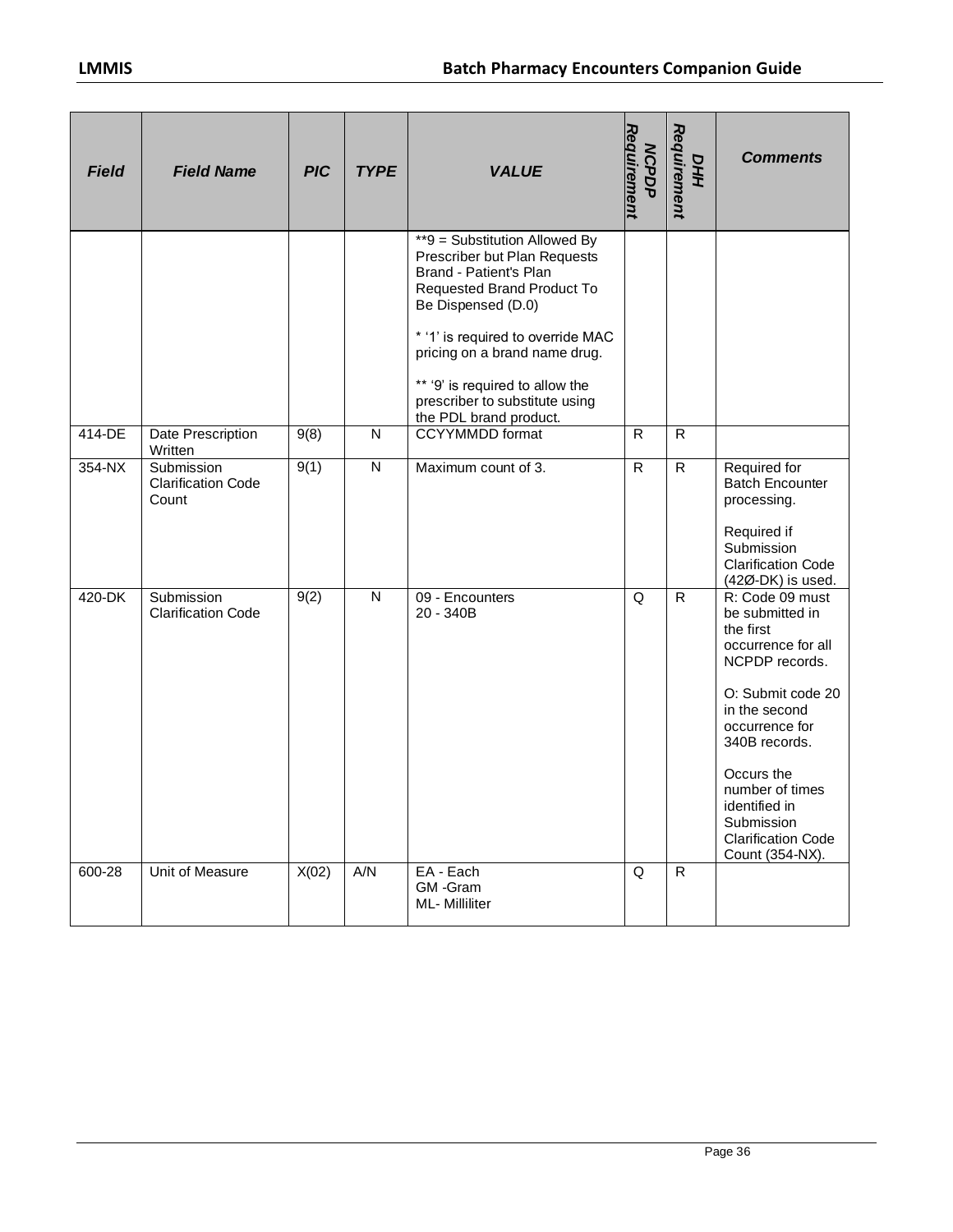#### **COB/OTHER PAYMENTS SEGMENT: Required Segment**

(Each field will be preceded with a Field Separator and a Field Identifier.) Can be repeated (up to 4 per transmission) if more than one transaction is sent per encounter.

#### COB Reporting Instructions

Please use the following instructions for the sequence required to report COB data in NCPDP Batch Encounters:

- $\Box$  First COB Occurrence: MCO reporting the total amount paid as what the PBM paid the Pharmacy in **COB Segment field 431-DV of the NCPDP Encounter using 342- HC qualifier 07**. MCO Copay amount charged to the patient is also reported in 1<sup>st</sup> COB occurrence using 351-NP Other Payer-Patient Responsibility Amount Qualifier 05, and 352-NQ Other Payer-Patient Responsibility Amount, report zero if no copay was charged.
- □ Second COB Occurrence: Report the Primary TPL paid amount, if applicable, in COB Segment 431-DV of the NCPDP Encounter using 342-HC qualifier 07 to report the Drug Benefit amount not including Sales Tax. Primary TPL copay does not need to be reported in the encounter. If the pharmacy doesn't provide the LA Medicaid TPL Carrier Code for Other Insurance on Pharmacy Claim records sent to the PBM, then a default value of 000000 should be used as the 340-7C (Other Payer ID) value in the NCP Encounter record.
- □ Third COB Occurrence: Report the amount of Sales Tax for the TPL paid amount, if applicable, in COB Segment 431-DV of the NCPDP Encounter using 342-HC qualifier 10 to report the Sales Tax amount paid.

\*\*Note: Subtract all taxes and provider fees paid by the primary payer before calculating the maximum allowable cost when the MCO is the secondary payer. Taxes and provider fees paid by the primary payer should not be included in the amount considered for reimbursement.

# *MCO ICN Format*

The MCO's ICN must be populated in field 993-A7 (Internal Control Number). The maximum number of characters that the FI can store is 30, which includes the 4-digit prefix. The ICN that the MCO transmits in this segment is echoed back to the submitter in the 835. This permits the MCO to use the value in this field as a key in their system to match the encounter back to the information returned in the 835 transaction.

DHH requires MCOs to modify their ICN to contain a 4-digit prefix as follows: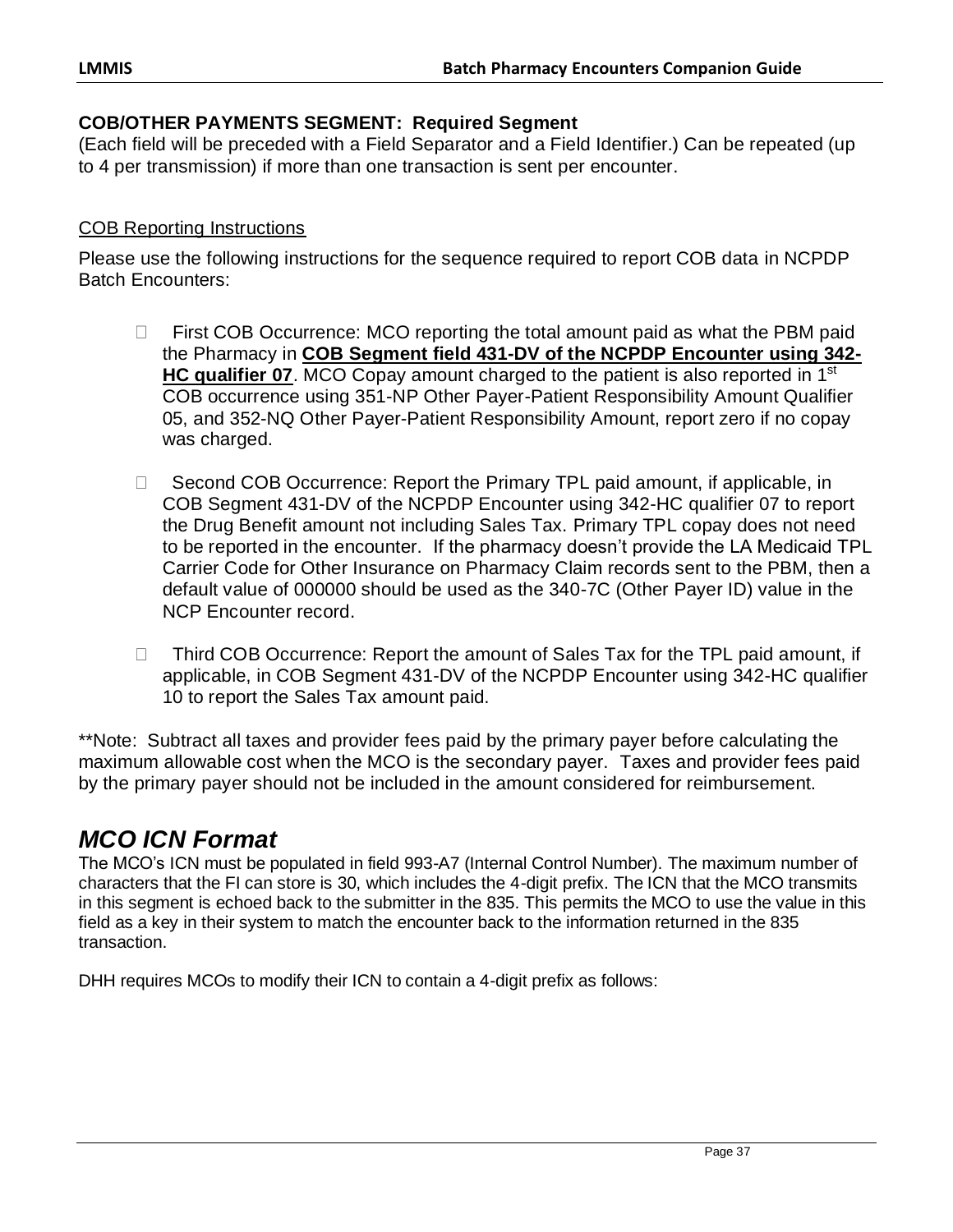Character 1: Claim Submission Media Type

- **"P"** to indicate submission of claim via paper form
- **"Q"** to indicate submission of a value added service via paper form
- **"E"** to indicate submission of claim via electronic submission
- **"F"** to indicate submission of value added service via electronic submission
- **"W"** to indicate the submission of claim via web portal
- **"V"** to indicate the submission of value added service submitted via web portal.

**NOTE**: The MCO must provide a Data Dictionary if other media types are submitted.

#### Character 2: Claim Status

The MCO, and/or sub-contractor, must indicate the status of the claim for this character position as follows:

- **"P"** for paid encounters
- **"D"** for denied encounters

**NOTE:** The MCO, and/or sub-contractor, must indicate the status of the claim for this character position.

#### Character 3-4: Vendor (Sub-contractor) Information

The MCO determines a two character code for each of its vendors. The MCO must provide DHH with a Data Dictionary to identify the two character code and the full name of the vendor it represents. As vendors are added or deleted, DHH must be furnished with an updated Data Dictionary.

| <b>Field</b> | <b>Field Name</b>                                     | <b>PIC</b> | <b>TYPE</b> | <b>VALUE</b>                                            | quiremen<br>Q | DHH | <b>Comments</b>                                                                    |
|--------------|-------------------------------------------------------|------------|-------------|---------------------------------------------------------|---------------|-----|------------------------------------------------------------------------------------|
| $111 - AM$   | Segment<br>Identification                             | X(2)       | A           | '05' - COB/Other Payments                               | M             | M   | **Please see COB<br>Reporting Instructions<br>at the beginning of this<br>section. |
| 337-4C       | Coordination of<br>Benefits/Other<br>Payment<br>Count | 9(1)       | N           | Maximum of 3 accepted for<br>Louisiana. One digit only. | M             | M   |                                                                                    |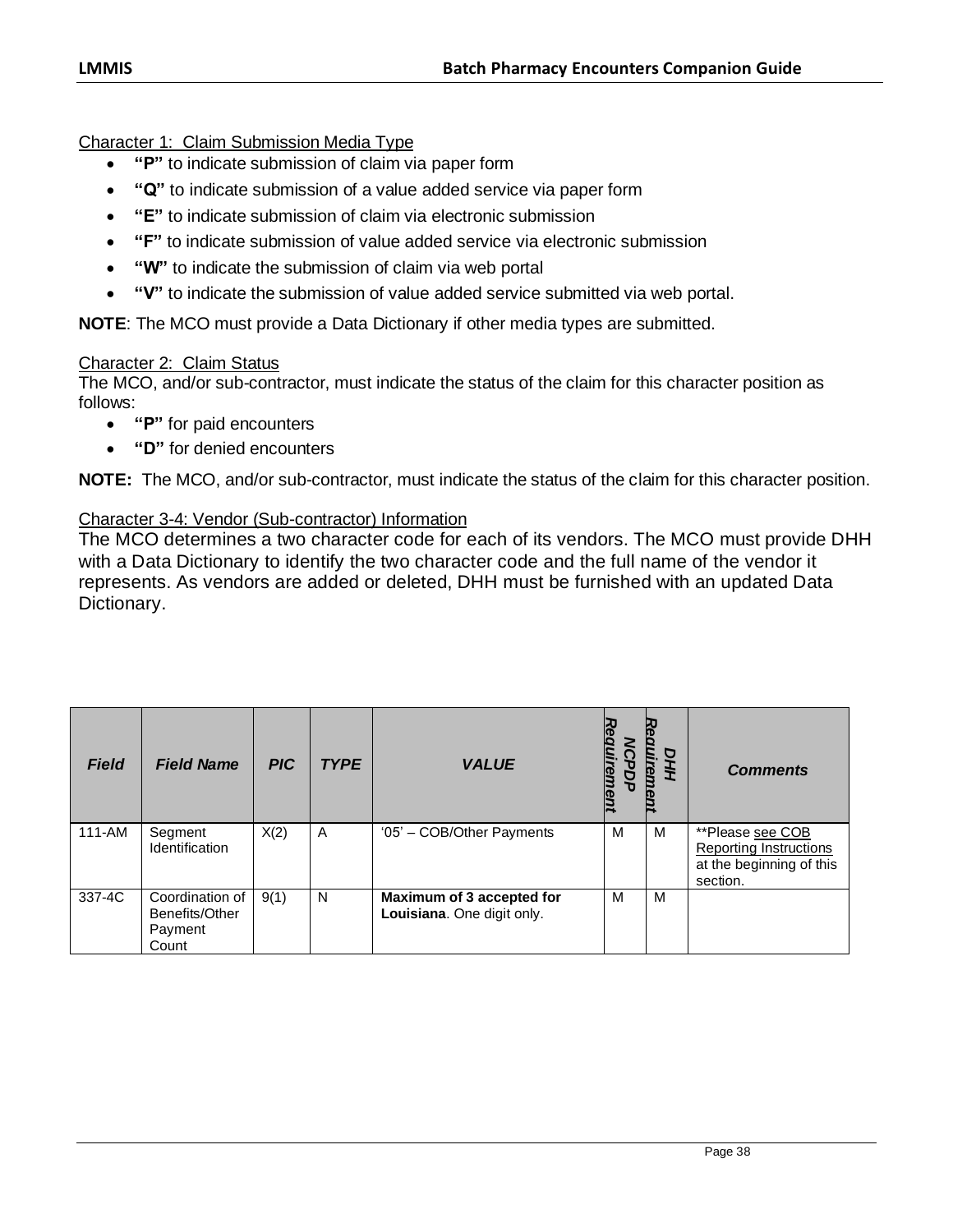| <b>Field</b> | <b>Field Name</b>                          | <b>PIC</b> | <b>TYPE</b> | <b>VALUE</b>                                                                                                                                                                                                                                            | Requirement<br><b>NCPDP</b> | Reauirement<br>DНH | <b>Comments</b>                                                                                                                                                               |
|--------------|--------------------------------------------|------------|-------------|---------------------------------------------------------------------------------------------------------------------------------------------------------------------------------------------------------------------------------------------------------|-----------------------------|--------------------|-------------------------------------------------------------------------------------------------------------------------------------------------------------------------------|
| 338-5C       | Other Payer<br>Coverage<br><b>Type</b>     | X(02)      | A           | Maximum of 3 accepted for<br>Louisiana<br><b>Blank=Not Specified</b><br>$01 =$ First<br>$02 = Second$<br>$03 =$ Third<br>$04 =$ Fourth<br>$05 =$ Fifth<br>$06 =$ Sixth<br>$07 =$ Seventh<br>$08 =$ Eighth<br>$09 =$ Ninth                               | M                           | M                  | (Repeating)<br>**Please see COB<br><b>Reporting Instructions</b><br>at the beginning of this<br>section.                                                                      |
| 339-6C       | Other Payer ID<br>Qualifier                | X(2)       | A           | Maximum of 3 accepted for<br>Louisiana                                                                                                                                                                                                                  | Q                           | $\mathsf{R}$       | (Repeating)<br>Please submit<br>Louisiana specific<br>Carrier Code with 99<br>Qualifier                                                                                       |
| 340-7C       | Other Payer ID                             | X(10)      | A           | Maximum of 3 accepted for<br>Louisiana                                                                                                                                                                                                                  | Q                           | R.                 | (Repeating)<br>Please send Louisiana<br>assigned Carrier Code.<br>**Please see COB<br><b>Reporting Instructions</b><br>at the beginning of this<br>section.                   |
| 443-E8       | Other Payer<br>Date                        | 9(8)       | N           | Maximum of 3 accepted for<br>Louisiana<br><b>CCYYMMDD</b> format                                                                                                                                                                                        | Q                           | R.                 | (Repeating)                                                                                                                                                                   |
| 993-A7       | Internal<br>Control<br>Number              | X(30)      | A           | Number assigned by the<br>processor to identify an<br>adjudicated encounter when<br>supplied in payer-to-payer<br>coordination of benefits only.                                                                                                        | Q                           | $\mathsf{R}$       | Required for Batch<br>Encounter processing.                                                                                                                                   |
| 341-HB       | Other Payer<br><b>Amount Paid</b><br>Count | 9(1)       | N           | Maximum of 3 accepted for<br>Louisiana                                                                                                                                                                                                                  | Q                           | $\mathsf{R}$       |                                                                                                                                                                               |
| 342-HC       | Other Payer<br>Amount Paid<br>Qualifier    | X(2)       | Α           | Maximum of 3 accepted for<br>Louisiana<br>$Ø1 =$ Delivery<br>$Ø2 =$ Shipping<br>$Ø3 = Postage$<br>$Ø4 =$ Administrative<br>$Ø5 =$ Incentive<br>$Ø6$ = Cognitive Service<br>$Ø7$ = Drug Benefit<br>$Ø9$ = Compound Preparation Cost<br>$100 = Sales Tax$ | Q                           | R                  | (Repeating)<br>Please use 07=Drug<br>Benefit for individual<br>payments Required<br>**Please see COB<br><b>Reporting Instructions</b><br>at the beginning of this<br>section. |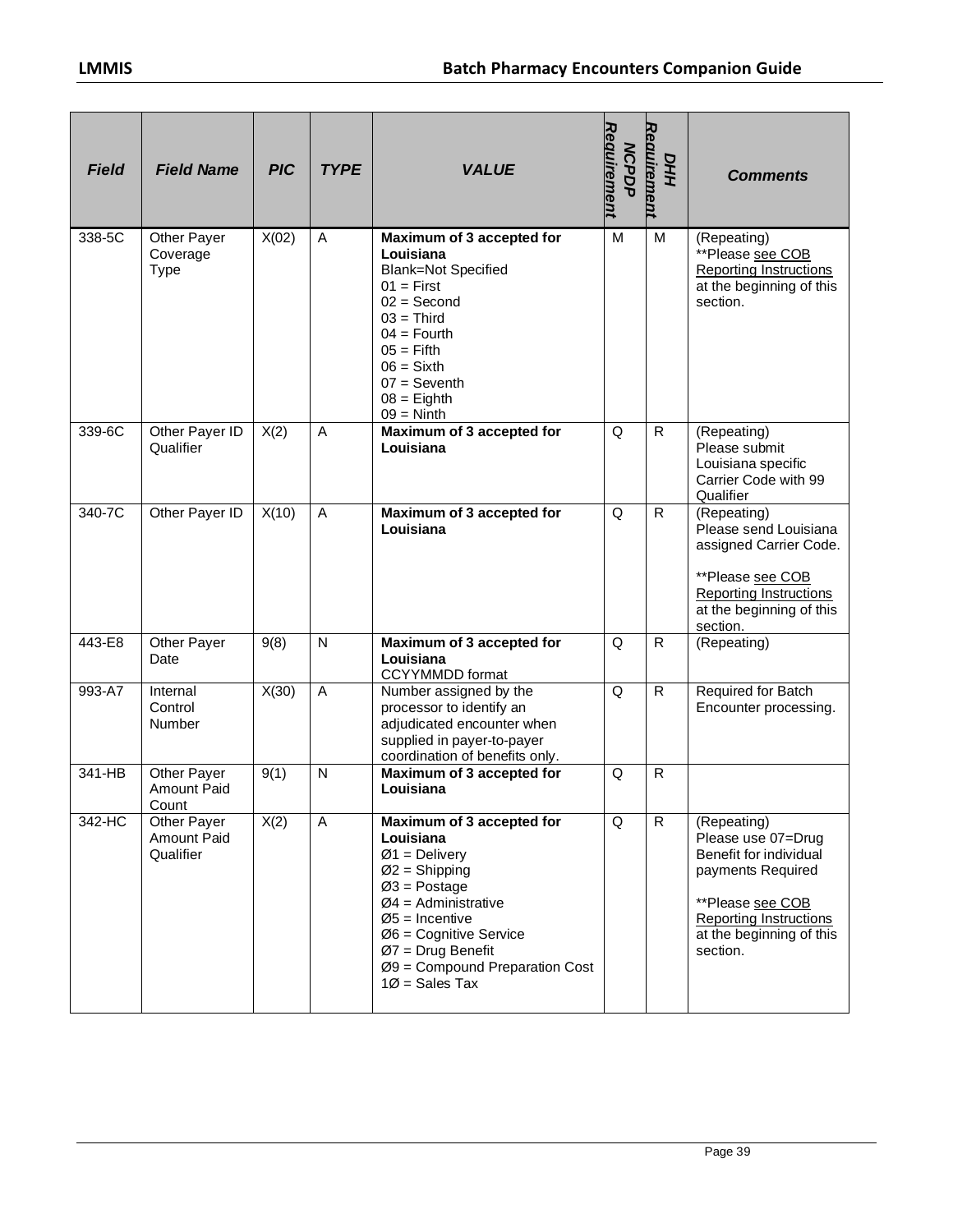| <b>Field</b> | <b>Field Name</b>                                                | <b>PIC</b>   | <b>TYPE</b>    | <b>VALUE</b>                                                                                                                                                                                                     | Requirement<br><b>NCPDP</b> | Reauirement<br>DНH | <b>Comments</b>                                                                                                                                                                                                 |
|--------------|------------------------------------------------------------------|--------------|----------------|------------------------------------------------------------------------------------------------------------------------------------------------------------------------------------------------------------------|-----------------------------|--------------------|-----------------------------------------------------------------------------------------------------------------------------------------------------------------------------------------------------------------|
| 431-DV       | Other Payer<br><b>Amount Paid</b>                                | S9(6)<br>V99 | $\mathsf{N}$   | Maximum of 3 accepted for<br>Louisiana Format s9(6)V99<br>It represents the dollar amount of<br>payment known by the pharmacy<br>from other sources. Format<br>s\$\$\$\$cc, zero fill if no amount<br>collected. | Q                           | $\mathsf{R}$       | (Repeating)<br>**Please see COB<br>Reporting Instructions<br>at the beginning of this<br>section.                                                                                                               |
| 471-5E       | Other Payer<br><b>Reject Count</b>                               | 9(2)         | N              | Maximum of 5                                                                                                                                                                                                     | Q                           | Q                  |                                                                                                                                                                                                                 |
| 472-6E       | Other Payer<br><b>Reject Code</b>                                | X(3)         | A              | Maximum of 5 accepted for<br>each<br><b>Other-Payer-ID Reject Code</b><br>returned (Louisiana)                                                                                                                   | Q                           | Q                  | (Repeating)                                                                                                                                                                                                     |
| 353-NR       | Other Payer-<br>Patient<br>Responsibility<br>Amount Count        | 9(02)        | N              | Maximum count of 25.                                                                                                                                                                                             | Q                           | $\mathsf{R}$       | * Required if Other<br><b>Payer-Patient</b><br><b>Responsibility</b><br><b>Amount Qualifier</b><br>(351-NP) is used.                                                                                            |
| 351-NP       | Other Payer-<br>Patient<br>Responsibility<br>Amount<br>Qualifier | X(02)        | $\overline{A}$ | $05 =$ Amount of Copay                                                                                                                                                                                           | Q                           | $\mathsf{R}$       | (Repeating)<br>* Required if Other<br><b>Payer-Patient</b><br><b>Responsibility</b><br>Amount (352-NQ) is<br>used.<br>**Please see COB<br><b>Reporting Instructions</b><br>at the beginning of this<br>section. |
| 352-NQ       | Other Payer-<br>Patient<br>Responsibility<br>Amount              | S9(6)<br>v99 | $\mathsf{N}$   | Format s9(6)V99                                                                                                                                                                                                  | Q                           | $\mathsf{R}$       | (Repeating)<br>**Please see COB<br><b>Reporting Instructions</b><br>at the beginning of this<br>section.                                                                                                        |